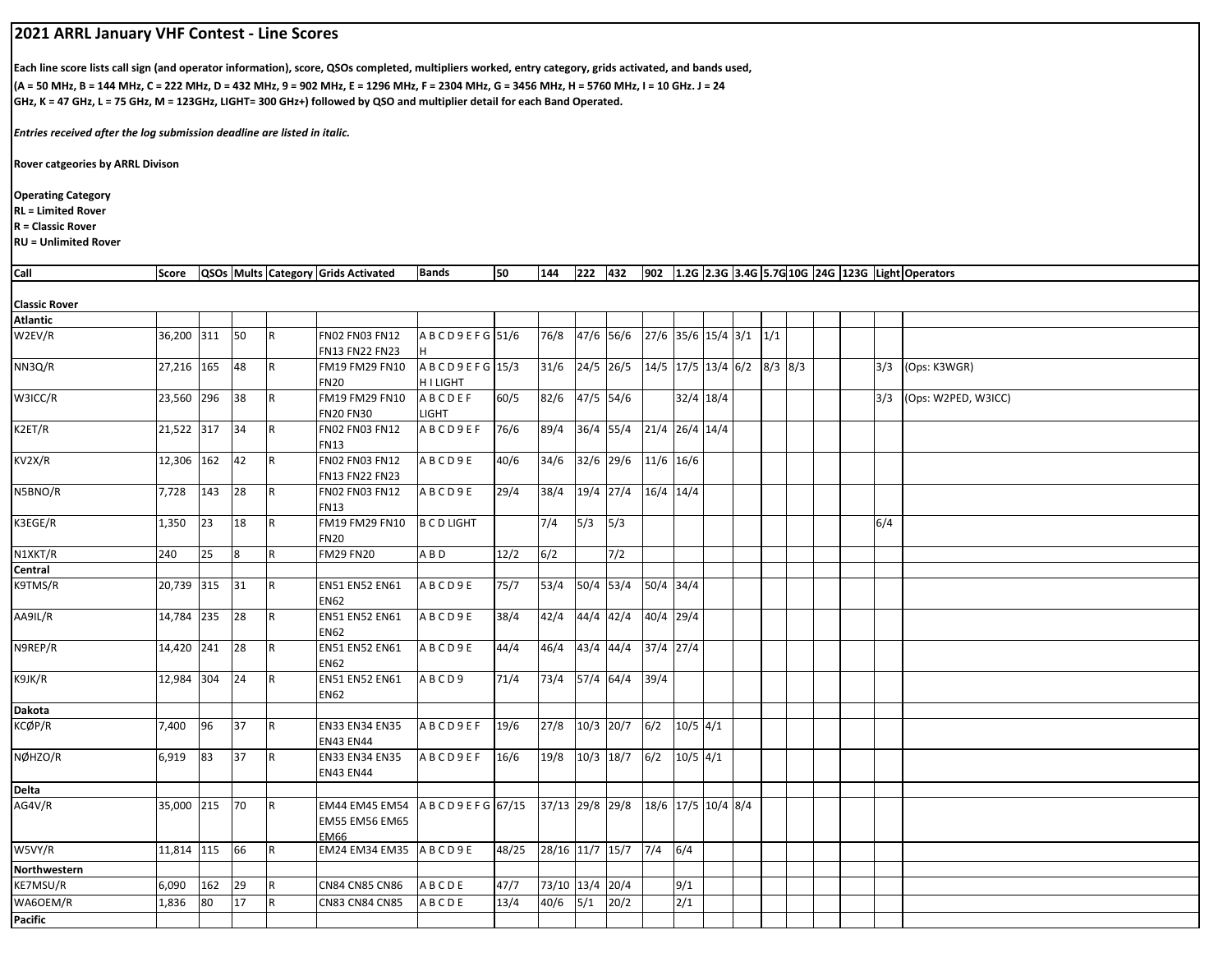| N6NB/R               | 281,232 396 144 |     |                | <b>R</b>  | CM97 DM03 DM04 HIJM                                                                                          |                                      |                                 |                                             |            |                               |                |             |                               |                     |             |  |  |
|----------------------|-----------------|-----|----------------|-----------|--------------------------------------------------------------------------------------------------------------|--------------------------------------|---------------------------------|---------------------------------------------|------------|-------------------------------|----------------|-------------|-------------------------------|---------------------|-------------|--|--|
|                      |                 |     |                |           | DM05 DM06 DM07                                                                                               |                                      |                                 |                                             |            |                               |                |             |                               |                     |             |  |  |
| WA6IPZ/R             | 28,512 132      |     | 48             | R         | <b>DM13 DM14</b><br>CM95 CM96 DM05 A B C D 9 E F G 12/4                                                      |                                      |                                 | 12/4                                        |            |                               |                |             |                               |                     |             |  |  |
|                      |                 |     |                |           | DM06                                                                                                         | HIJ                                  |                                 |                                             |            |                               |                |             |                               |                     |             |  |  |
| K6TJ/R               | 3,960           | 102 | 24             | R.        | <b>CM87 CM88</b>                                                                                             | ABCD9EIJ 9/4                         |                                 | 46/5                                        | 13/3 25/4  |                               | $4/3$ $1/1$    |             |                               |                     | $3/1$ $1/1$ |  |  |
| Roanoke              |                 |     |                |           |                                                                                                              |                                      |                                 |                                             |            |                               |                |             |                               |                     |             |  |  |
| W5JMC/R              | 19,596 227 71   |     |                | <b>R</b>  | FM09 FM15 FM16<br>FM17 FM19 FM25<br>FM26 FM27 FM28<br><b>FM29 FN00 FN01</b><br>FN10 FN11 FN20<br><b>FN21</b> | ABCD9E                               | $132/34$ 45/9 24/5 21/4 2/1 3/2 |                                             |            |                               |                |             |                               |                     |             |  |  |
| Southeastern         |                 |     |                |           |                                                                                                              |                                      |                                 |                                             |            |                               |                |             |                               |                     |             |  |  |
| K1DS/R               | 196             | 22  | 17             | R         | <b>EL96 EL97</b>                                                                                             | A B D E                              | 2/1                             | 16/2                                        |            | 3/1                           |                | 1/1         |                               |                     |             |  |  |
| Southwestern         |                 |     |                |           |                                                                                                              |                                      |                                 |                                             |            |                               |                |             |                               |                     |             |  |  |
| N7GP/R               | 169,533 936     |     | 63             | IR.       | DM32 DM33 DM34 A B C D 9 E F G 148/10 159/6 127/6 158/6 109/6 119/6 85/6 19/6<br>DM42 DM43 DM44              |                                      |                                 |                                             |            |                               |                |             |                               |                     | 12/5        |  |  |
| K6VHF/R              | 55,743 446 51   |     |                | R         | DM32 DM33 DM34 A B C D 9 E F I 83/8<br>DM41 DM42 DM43<br><b>DM44</b>                                         |                                      |                                 | 90/6                                        |            | 51/5 94/5 40/5 53/5 20/5      |                |             |                               |                     | 15/5        |  |  |
| KJ7JC/R              | 52,700 389 50   |     |                | R         | DM32 DM33 DM34 A B C D 9 E F G 65/5<br>DM42 DM43                                                             |                                      |                                 | 65/6                                        |            | 45/6 77/7 40/5 56/6 27/5 14/5 |                |             |                               |                     |             |  |  |
| N7OW/R               | 39,468 444      |     | 46             | R         | DM32 DM33 DM34 A B C D 9 E<br>DM42 DM43                                                                      |                                      | 98/8                            | 96/7                                        | 64/7 85/7  |                               | 46/6 55/6      |             |                               |                     |             |  |  |
| W1TAI/R              | 25,896 97       |     | 52             | IR.       | DM03 DM04 DM13 ABCD9EFG 8/4<br><b>DM14</b>                                                                   | HIJM                                 |                                 | 8/4                                         | 9/4        | 8/4                           | 8/4            | $8/4$ $8/4$ |                               | 8/4 8/4 8/4 8/4 8/4 |             |  |  |
| W6TAI/R              | 25,896 97       |     | 52             | R         | DM03 DM04 DM13 A B C D 9 E F G 8/4<br>DM14                                                                   | HIJM                                 |                                 | 8/4                                         | 9/4        | 8/4                           | 8/4            |             | 8/4 8/4 8/4 8/4 8/4 8/4 8/4   |                     |             |  |  |
| AC7FF/R              | 18,252 215      |     | 36             | IR.       | DM32 DM33 DM42 ABCD9EF<br>DM43                                                                               |                                      | 39/4                            | 54/6 19/4 43/5                              |            |                               | 20/4 22/5 18/4 |             |                               |                     |             |  |  |
| N6ZE/R               | 8,554           | 239 | 26             | R         | <b>DM03 DM04</b>                                                                                             | ABCD9E                               | 58/4                            | 100/7 32/3 37/5                             |            |                               | 5/2            | 7/3         |                               |                     |             |  |  |
| WB6IDK/R             | 4,048           | 40  | 22             | l R       | CM94 CM95                                                                                                    | ABCD9EFG4/2                          |                                 | 4/2                                         | 4/2        | 4/2                           | 4/2            |             | $4/2$ $4/2$ $4/2$ $4/2$ $4/2$ |                     |             |  |  |
| $\overline{K7TJ}K/R$ | 2,112           | 51  | 22             | R         | DM42 DM43 DM44 A B C D 9 E                                                                                   |                                      | 6/2                             | 14/4                                        | 6/3        | 14/5                          | 1/1            | 10/4        |                               |                     |             |  |  |
| K6LMN/R              | 1,615           | 66  | 19             | R         | CM94 DM03 DM04 ABCDE                                                                                         |                                      | 13/4                            | 29/5                                        | $7/2$ 14/3 |                               |                | 3/2         |                               |                     |             |  |  |
| <b>West Gulf</b>     |                 |     |                |           |                                                                                                              |                                      |                                 |                                             |            |                               |                |             |                               |                     |             |  |  |
| K2EZ/R               | 265,580 613     |     | 140            | IR.       | EL09 EL19 EM00<br>EM01 EM02 EM10<br>EM11 EM12 EM13<br>EM14 EM23 EM24<br>EM33 EM34 EM44<br>EM45 EM54 EM55     | ABCD9EFG 73/16                       |                                 | 102/19 101/1 110/17 61/14 60/14 56/14 50/12 |            |                               |                |             |                               |                     |             |  |  |
| Canada               |                 |     |                |           |                                                                                                              |                                      |                                 |                                             |            |                               |                |             |                               |                     |             |  |  |
| VE3OIL/R             | 3,146 100 26    |     |                | R         | <b>EN93 FN03</b>                                                                                             | $ABCD9E$ 43/11 38/7 6/2 11/2 1/1 1/1 |                                 |                                             |            |                               |                |             |                               |                     |             |  |  |
| <b>Limited Rover</b> |                 |     |                |           |                                                                                                              |                                      |                                 |                                             |            |                               |                |             |                               |                     |             |  |  |
| <b>Atlantic</b>      |                 |     |                |           |                                                                                                              |                                      |                                 |                                             |            |                               |                |             |                               |                     |             |  |  |
| WS3O/R               | 550             | 43  | 11             | <b>RL</b> | FN10 FN20 FN21                                                                                               | BD                                   |                                 | 34/6                                        |            | 9/2                           |                |             |                               |                     |             |  |  |
| N6MEJ/R              | 208             | 34  | 8              | <b>RL</b> | <b>FM18 FM19</b>                                                                                             | ABD                                  | 13/2                            | 17/3                                        |            | 4/1                           |                |             |                               |                     |             |  |  |
| AB2GD/R              | 40              | 10  | $\overline{4}$ | <b>RL</b> | <b>FN12 FN22</b>                                                                                             | В                                    |                                 | 10/2                                        |            |                               |                |             |                               |                     |             |  |  |
| Central              |                 |     |                |           |                                                                                                              |                                      |                                 |                                             |            |                               |                |             |                               |                     |             |  |  |
| N9GH/R               | 1,045           | 43  | 19             | <b>RL</b> | <b>EN51 EN52 EN53</b><br><b>EN54 EN61</b>                                                                    | A B D                                | 7/4                             | 23/6                                        |            | 13/4                          |                |             |                               |                     |             |  |  |
| WA9FIH/R             | 368             | 41  | 8              | RL        | <b>EN51 EN61</b>                                                                                             | A B D                                | 12/2                            | 21/3                                        |            | 8/1                           |                |             |                               |                     |             |  |  |
| Delta                |                 |     |                |           |                                                                                                              |                                      |                                 |                                             |            |                               |                |             |                               |                     |             |  |  |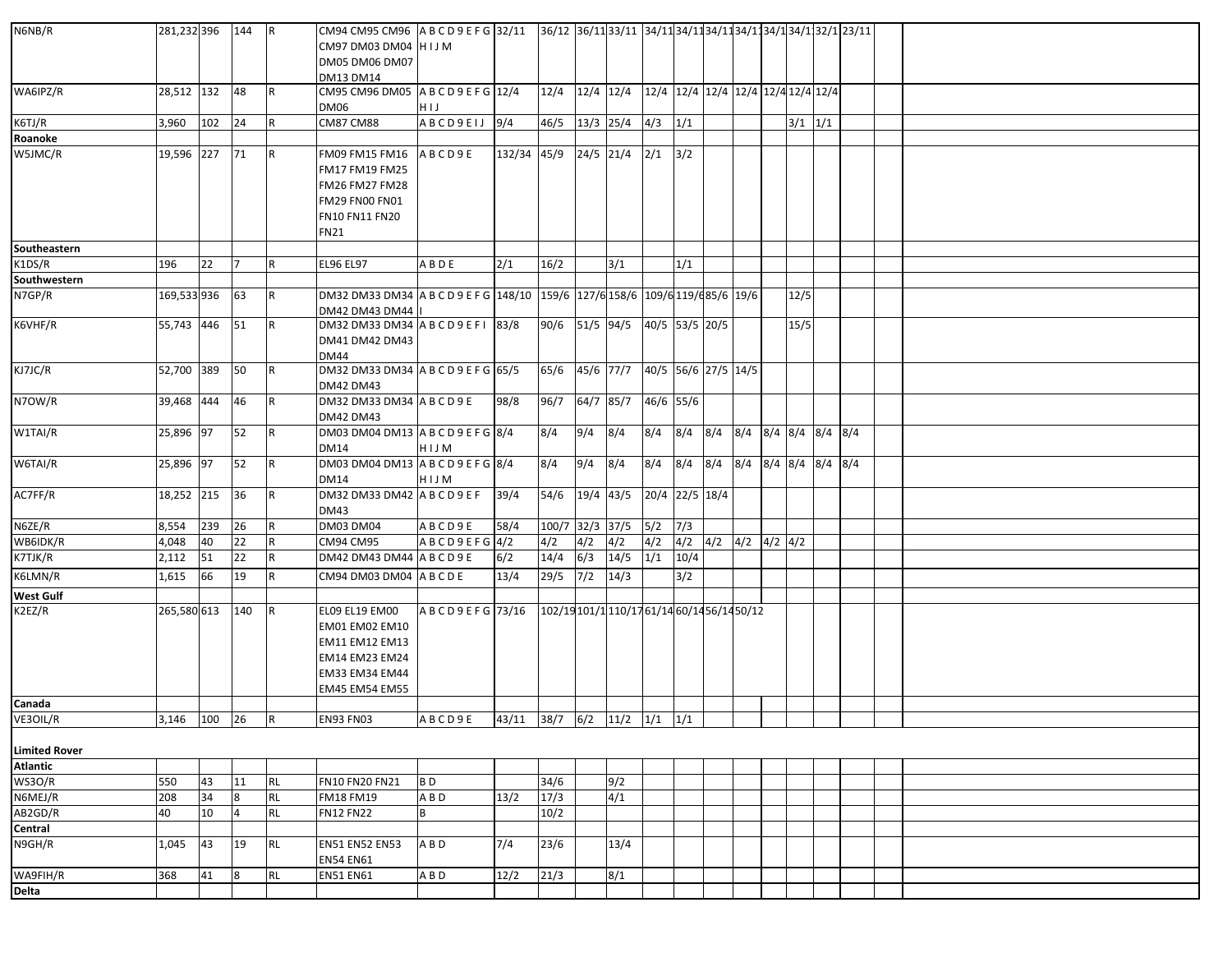| NV4B/R                  | 8,083        | 126            | 59             | RL        | EM51 EM52 EM53 ABCD<br><b>EM54 EM55 EM61</b><br>EM62 EM63 EM64<br><b>EM65</b> |             | 82/33 | $32/10$ 5/3      |           | 7/3  |     |  |  |  |                       |
|-------------------------|--------------|----------------|----------------|-----------|-------------------------------------------------------------------------------|-------------|-------|------------------|-----------|------|-----|--|--|--|-----------------------|
| WD5HJF/R                | 902          | 37             | 22             | RL        | EM23 EM24 EM33 A B D<br><b>EM34</b>                                           |             | 18/10 | 15/6             |           | 4/2  |     |  |  |  |                       |
| Hudson                  |              |                |                |           |                                                                               |             |       |                  |           |      |     |  |  |  |                       |
| N2DXT/R                 | 3,408        | 173            | 16             | <b>RL</b> | FN20 FN21 FN30<br><b>FN31</b>                                                 | A B D E     | 52/4  | 77/4             |           | 43/4 | 1/0 |  |  |  |                       |
| KA2YRA/R                | 1,312        | 68             | 16             | <b>RL</b> | FN20 FN21 FN30<br><b>FN31</b>                                                 | A B D       | 8/4   | 45/4             |           | 15/4 |     |  |  |  |                       |
| N2CJ/R                  | 147          | 22             | 17             | <b>RL</b> | FN30 FN31                                                                     | B           |       | 22/5             |           |      |     |  |  |  |                       |
| <b>Midwest</b>          |              |                |                |           |                                                                               |             |       |                  |           |      |     |  |  |  |                       |
| KEØMHJ/R                | 4,500        | 114            | 36             | <b>RL</b> | EM28 EM29 EM38<br>EM39 EM49 EN20<br><b>EN30 EN40</b>                          | A B D       | 47/15 | 53/10            |           | 14/3 |     |  |  |  |                       |
| <b>New England</b>      |              |                |                |           |                                                                               |             |       |                  |           |      |     |  |  |  |                       |
| AF1R/R                  | 4,379        | 111            | 29             | <b>RL</b> | FN32 FN33 FN41<br>FN42 FN43 FN51                                              | ABCD        | 31/6  | 33/6             | 24/6 23/5 |      |     |  |  |  |                       |
| Northwestern            |              |                |                |           |                                                                               |             |       |                  |           |      |     |  |  |  |                       |
| KC700Y/R                | 7,353        | 149            | 43             | <b>RL</b> | CN81 CN82 CN83<br><b>CN84 CN85</b>                                            | ABCD        | 48/16 | 64/11 22/5 15/6  |           |      |     |  |  |  |                       |
| AL1VE/R                 | 1,869        | 86             | 21             | RL        | <b>CN78 CN87 CN88</b>                                                         | ABD         | 65/11 | 16/5             |           | 5/2  |     |  |  |  |                       |
| <b>Pacific</b>          |              |                |                |           |                                                                               |             |       |                  |           |      |     |  |  |  |                       |
| WB6HUM/R                | 1,392        | 60             | 16             | <b>RL</b> | CM87 CM88 CM97 B C D<br><b>CM98</b>                                           |             |       | 33/5             | 8/3       | 19/4 |     |  |  |  | (Ops: KI6YYT, WB6BET) |
| KG6BXW/R                | 1,121        | 46             | 19             | <b>RL</b> | CM96 CM97 DM06 ABCD<br>DM07                                                   |             | 19/7  | 14/4             | 5/1       | 8/3  |     |  |  |  |                       |
| AG6NS/R                 | 408          | 34             | 12             | <b>RL</b> | CM86 CM96 CM97 A B D                                                          |             | 26/4  | 7/4              |           | 1/1  |     |  |  |  |                       |
| Roanoke                 |              |                |                |           |                                                                               |             |       |                  |           |      |     |  |  |  |                       |
| KM4OZH/R                | 6,592        | 160            | 32             | <b>RL</b> | <b>FM07 FM08 FM09</b><br>FM17 FM18 FM19<br><b>FN00 FN10</b>                   | ABCD        | 34/6  | 73/7             | 22/5 31/6 |      |     |  |  |  |                       |
| <b>Rocky Mountain</b>   |              |                |                |           |                                                                               |             |       |                  |           |      |     |  |  |  |                       |
| AA5PR/R                 | 3,542        | 76             | 46             | <b>RL</b> | DM66 DM74 DM76 A B D<br><b>DM84 DM85</b>                                      |             | 65/34 | 8/4              |           | 3/3  |     |  |  |  |                       |
| ABØYM/R                 | 510          | 36             | 15             | <b>RL</b> | DM78 DM79 DM88 A B<br>DM89 DN70 DN71<br><b>DN81</b>                           |             | 13/4  | 23/4             |           |      |     |  |  |  |                       |
| <b>Southeastern</b>     |              |                |                |           |                                                                               |             |       |                  |           |      |     |  |  |  |                       |
| WB8LYJ/R                | 9,028        | 122            | 61             | <b>RL</b> | EM71 EM72 EM81 ABCD<br><b>EM82 EM83</b>                                       |             | 38/22 | 56/18 10/5 18/11 |           |      |     |  |  |  |                       |
| K2JB/R                  | 936          | 68             | 13             | <b>RL</b> | <b>EM74 EM84</b>                                                              | A B D       | 14/4  | 39/4             |           | 15/3 |     |  |  |  |                       |
| N4GLE/R<br>Southwestern | 384          | 26             | 12             | <b>RL</b> | <b>EM54 EM64</b>                                                              | ABCD        | 13/4  | 6/3              | 2/1       | 5/2  |     |  |  |  |                       |
|                         |              |                |                |           |                                                                               |             |       |                  |           |      |     |  |  |  |                       |
| N6GP/R                  | 19,228 307   |                | 44             | <b>RL</b> | DM03 DM04 DM13 A B C D<br>DM14 DM23 DM32<br>DM33 DM42 DM43                    |             | 79/8  | 93/10 59/8 76/9  |           |      |     |  |  |  |                       |
| KX6A/R                  | 2,394        | 84             | 21             | RL        | <b>DM13</b>                                                                   | ABCD        | 13/4  | 40/7             | 7/3       | 24/6 |     |  |  |  |                       |
| K7AMB/R                 | 2,074        | 87             | 17             | <b>RL</b> | DM32 DM33 DM42 A B C D<br><b>DM43</b>                                         |             | 19/3  | 31/4             | 5/2       | 32/4 |     |  |  |  |                       |
| N7DA/R                  | 918          | 42             | $17\,$         | <b>RL</b> | $\overline{DM13}$                                                             | <b>ABCD</b> | 11/4  | 14/4             | 7/4       | 10/4 |     |  |  |  |                       |
| KI7OFL/R                | 576          | 27             | 16             | <b>RL</b> | DM31 DM32 DM33 A B D<br>DM41 DM42 DM43                                        |             | 6/2   | 12/4             |           | 9/4  |     |  |  |  |                       |
| KD6EFQ/R                | 473          | 44             | 11             | $\cal RL$ | DM12 DM13                                                                     | B C         |       | 41/6             | 3/3       |      |     |  |  |  |                       |
| K7TAB/R<br>West Gulf    | <sup>2</sup> | $\overline{2}$ | $\overline{2}$ | <b>RL</b> | <b>DM44</b>                                                                   | B           |       | $\overline{2/1}$ |           |      |     |  |  |  |                       |
|                         |              |                |                |           |                                                                               |             |       |                  |           |      |     |  |  |  |                       |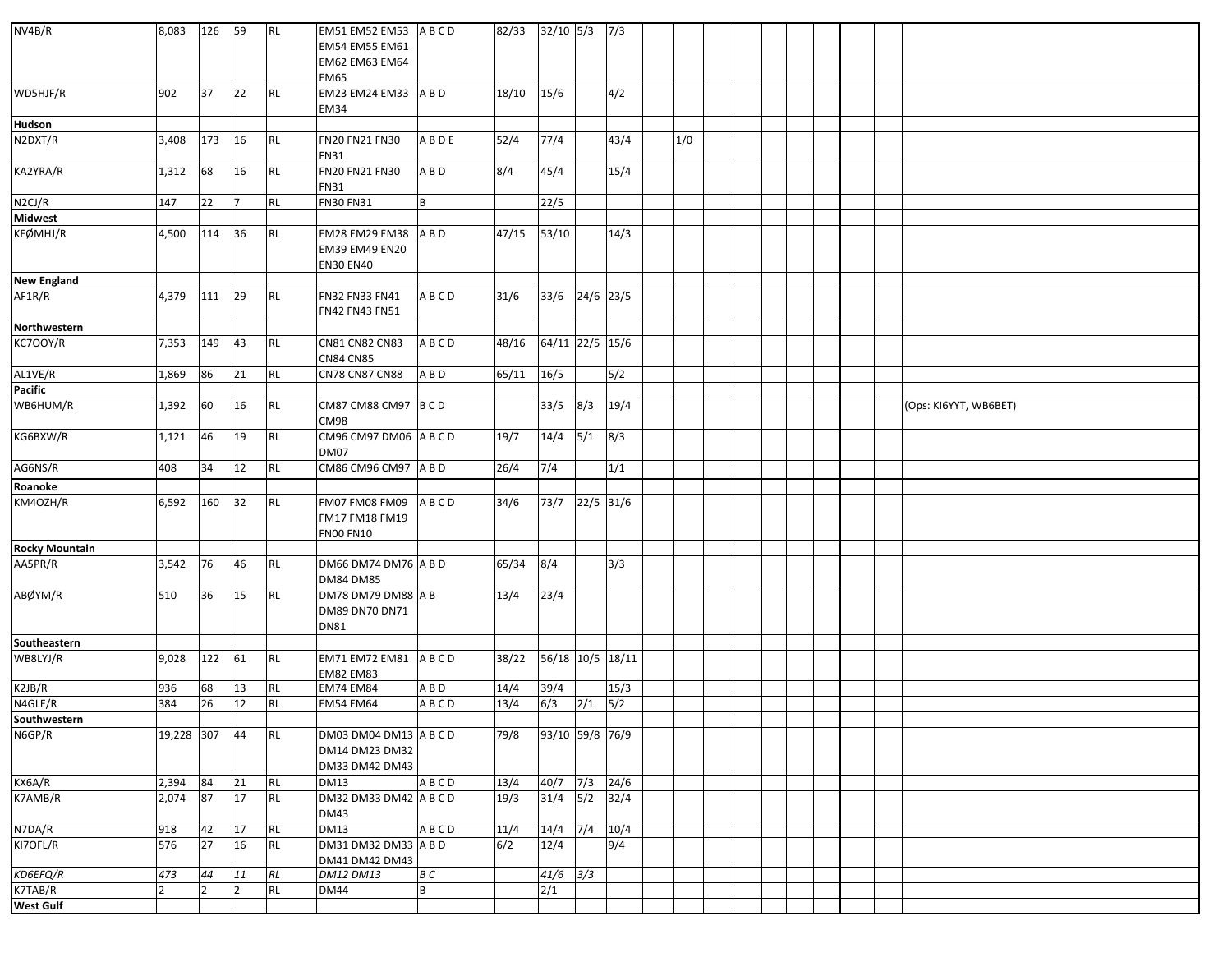| KA5D/R                              | 42,883 485    |                | 61             | <b>RL</b> | <b>ELO8 ELO9 EL18</b><br>EL19 EM00 EM01<br>EM02 EM10 EM11                                    | ABCD                                                          | 136/14 127/16 101/1 121/11 |                                                        |             |            |                                                   |     |  |  |  |     |                            |
|-------------------------------------|---------------|----------------|----------------|-----------|----------------------------------------------------------------------------------------------|---------------------------------------------------------------|----------------------------|--------------------------------------------------------|-------------|------------|---------------------------------------------------|-----|--|--|--|-----|----------------------------|
| W5TN/R                              | 39,216 481 57 |                |                | <b>RL</b> | <b>ELO8 ELO9 EL18</b><br>EL19 EM00 EM01<br>EM02 EM10 EM11                                    | ABCD                                                          | 136/16 124/11 103/1 118/10 |                                                        |             |            |                                                   |     |  |  |  |     |                            |
| K5ND/R                              | 14,036 199    |                | 58             | RL        | EM01 EM02 EM03<br>EM11 EM12 EM13<br>EM14 EM21 EM22                                           | ABCD                                                          | 87/26                      | 67/14 23/4 22/3                                        |             |            |                                                   |     |  |  |  |     |                            |
| KI5JOW/R                            | 374           | 24             | 11             | <b>RL</b> | EM03 EM04                                                                                    | <b>BCD</b>                                                    |                            | $14/4$ $1/1$ $9/4$                                     |             |            |                                                   |     |  |  |  |     |                            |
| KG5WJW/R                            | 30            | 5              | 6              | <b>RL</b> | EM00 EM10                                                                                    | ΑB                                                            | 2/2                        | 3/2                                                    |             |            |                                                   |     |  |  |  |     |                            |
| Canada                              |               |                |                |           |                                                                                              |                                                               |                            |                                                        |             |            |                                                   |     |  |  |  |     |                            |
| VE6CCL/R                            | 750           | 36             | 15             | <b>RL</b> | DO20 DO21 DO30<br>DO31                                                                       | ABCD                                                          | 4/2                        | 17/4                                                   | 3/1         | 12/4       |                                                   |     |  |  |  |     |                            |
| <b>Unlimited Rover</b>              |               |                |                |           |                                                                                              |                                                               |                            |                                                        |             |            |                                                   |     |  |  |  |     |                            |
| Delta                               |               |                |                |           |                                                                                              |                                                               |                            |                                                        |             |            |                                                   |     |  |  |  |     |                            |
| AE5P/R                              | 9,600         | 213 30         |                | <b>RU</b> | EM20 EM21 EM22 ABCD<br>EM30 EM31 EM32                                                        |                                                               | $53/6$                     | 53/6                                                   | 53/6 54/6   |            |                                                   |     |  |  |  |     |                            |
| <b>Midwest</b>                      |               |                |                |           |                                                                                              |                                                               |                            |                                                        |             |            |                                                   |     |  |  |  |     |                            |
| AF4JF/R                             | 8             |                | 4              | <b>RU</b> | <b>EM48 EM49</b>                                                                             | B                                                             |                            | 2/2                                                    |             |            |                                                   |     |  |  |  |     |                            |
| <b>New England</b>                  |               |                |                |           |                                                                                              |                                                               |                            |                                                        |             |            |                                                   |     |  |  |  |     |                            |
| KG6CIH/R                            | 9,744         | 105            | 24             | <b>RU</b> | FN32 FN33 FN42<br>FN43                                                                       | ABCD9EFG 17/2<br>HIJM LIGHT                                   |                            | 20/2                                                   | 6/1         | 8/2        | $10/2$ $12/2$ $9/2$ $8/1$ $2/1$ $7/2$ $2/1$ $2/1$ |     |  |  |  | 2/1 |                            |
| KJ1K/R<br>Northwestern              | 1,062         | 39             | 18             | <b>RU</b> | <b>FN22 FN32</b>                                                                             | ABCD9E                                                        | 10/3                       | 12/4                                                   |             | $3/2$ 11/4 | $1/1$ $2/2$                                       |     |  |  |  |     |                            |
|                                     |               |                |                |           |                                                                                              |                                                               |                            |                                                        |             |            |                                                   |     |  |  |  |     |                            |
| <b>KA7RRA/R</b>                     | 2,432         | 95             | 19             | RU        | <b>CN86 CN87 CN88</b><br><b>CN97 CN98</b>                                                    | ABCD                                                          | 27/4                       | 30/4                                                   | $15/2$ 23/4 |            |                                                   |     |  |  |  |     |                            |
| K7ATN/R                             | 15            |                | 5              | <b>RU</b> | <b>CN82 CN83</b>                                                                             | BD                                                            |                            | 4/2                                                    |             | 1/1        |                                                   |     |  |  |  |     |                            |
| K7IMA/R                             | 8             | 3              | $\overline{4}$ | RU        | <b>CN82 CN83</b>                                                                             | B                                                             |                            | 3/2                                                    |             |            |                                                   |     |  |  |  |     |                            |
| Pacific                             |               |                |                |           |                                                                                              |                                                               |                            |                                                        |             |            |                                                   |     |  |  |  |     |                            |
| K6MI/R                              | 105,300 296   |                | 100            | <b>RU</b> | CM94 CM95 CM96 A B C D 9 E F G 50/11<br>CM97 DM05 DM06 HIJM<br>DM07                          |                                                               |                            | 53/11 30/8 32/7 18/7 23/7 17/7 17/7 17/7 17/7 15/7 7/7 |             |            |                                                   |     |  |  |  |     |                            |
| KE6QR/R                             | 7,967         | 207 31         |                | <b>RU</b> | CM87 CM88 CM97 ABCD<br>CM98                                                                  |                                                               | 63/8                       | 87/9                                                   | 20/4 37/6   |            |                                                   |     |  |  |  |     |                            |
| KI6ARW/R                            | 4,602         | 137 26         |                | RU        | CM87 CM88 CM97 ABCD<br>CM98                                                                  |                                                               | 44/5                       | 50/7                                                   | 17/4 26/6   |            |                                                   |     |  |  |  |     |                            |
| <b>West Gulf</b>                    |               |                |                |           |                                                                                              |                                                               |                            |                                                        |             |            |                                                   |     |  |  |  |     |                            |
| K5SRT/R                             | 194,590 435   |                | 122            | <b>RU</b> | EM01 EM02 EM11<br>EM12 EM13 EM14 H<br><b>EM15 EM16 EM23</b><br>EM24 EM25 EM26                | ABCD9EFG 63/15                                                |                            | 63/14 56/12 65/12 35/12 34/12 56/12 38/12 25/9         |             |            |                                                   |     |  |  |  |     | (Ops: K5SRT, KG9DUK)       |
| NØLD/R                              | 189,472 426   |                | 124            | RU        | EM01 EM02 EM11 ABCD9EFG 65/15<br>EM12 EM13 EM14 H<br>EM15 EM16 EM23<br><b>EM24 EM25 EM26</b> |                                                               |                            | 57/14 58/13 69/13 31/12 33/12 49/12 39/12 25/9         |             |            |                                                   |     |  |  |  |     | (Ops: KBØYHT, NØLD, WØHGJ) |
| KD5IKG/R                            | 74,475 507    |                | 75             | <b>RU</b> | <b>ELO8 ELO9 EL18</b><br>EL19 EM00 EM01<br>EM02 EM10 EM11                                    | A B C D 9 E F G 120/12 129/11 79/10 105/10 26/6 21/5 19/6 8/5 |                            |                                                        |             |            |                                                   |     |  |  |  |     |                            |
| N6RH/R                              | 9,420         | $211 \quad 30$ |                | <b>RU</b> | EM20 EM21 EM22<br>EM30 EM31 EM32                                                             | ABCD                                                          | 53/6                       | 53/6                                                   | 52/6 53/6   |            |                                                   |     |  |  |  |     |                            |
| KT5TE/R                             | 8,700         | 193            | 30             | <b>RU</b> | EM20 EM21 EM22<br>EM30 EM31 EM32                                                             | ABCD                                                          | 48/6                       | 48/6                                                   | 49/6 48/6   |            |                                                   |     |  |  |  |     |                            |
| Canada<br>VE7AFZ/R                  |               |                |                |           |                                                                                              |                                                               |                            |                                                        |             |            |                                                   |     |  |  |  |     |                            |
|                                     | 1,216         | 51             | 19             | <b>RU</b> | CN89 CN99 CO80                                                                               | ABCD9E                                                        | 18/7                       | 23/3                                                   | 4/2         | 4/2        | 1/1                                               | 1/1 |  |  |  |     |                            |
| Single Operator scores by Call Area |               |                |                |           |                                                                                              |                                                               |                            |                                                        |             |            |                                                   |     |  |  |  |     |                            |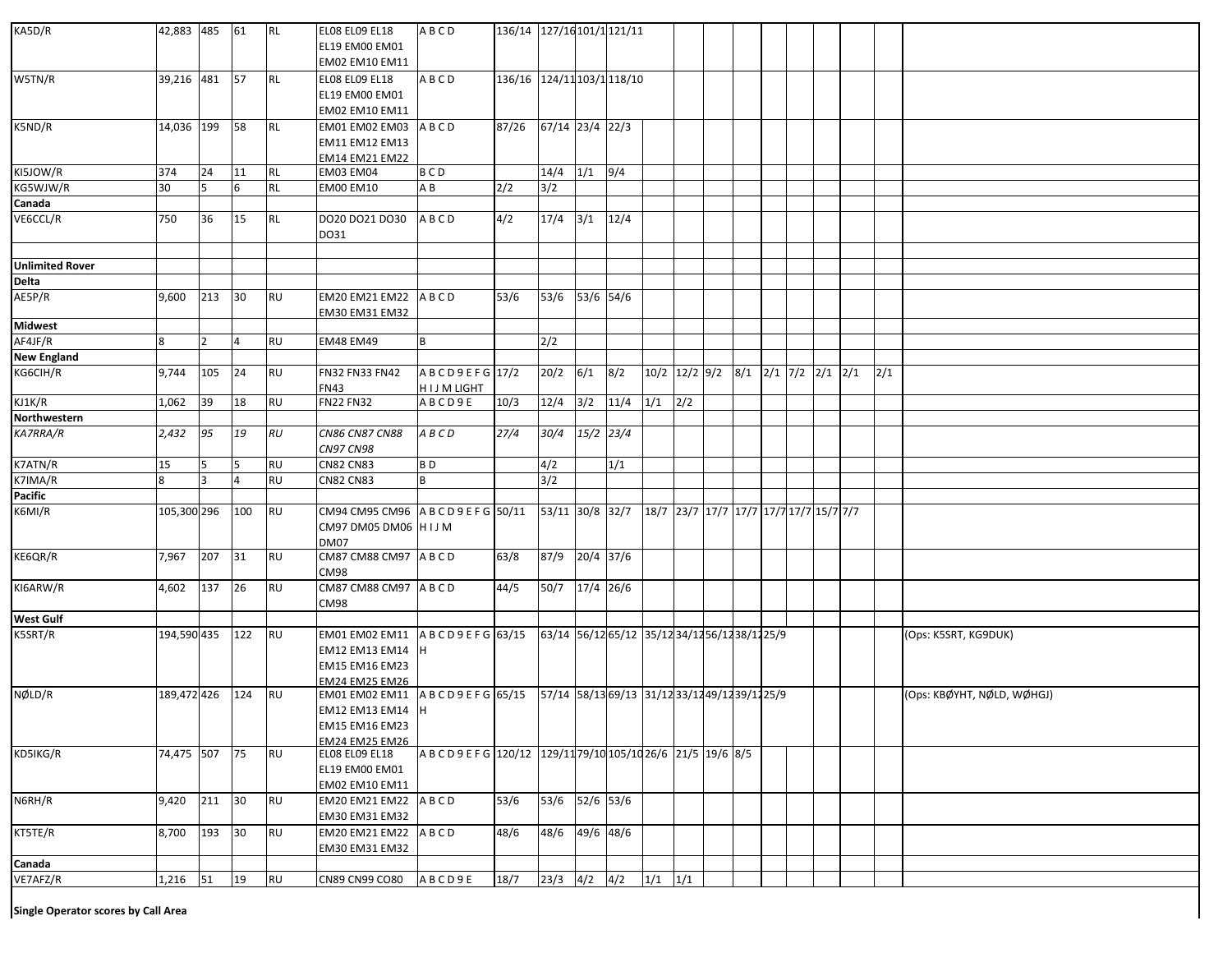## **Operating Category**

**SO3B = Single Operator, 3 Band**

**SOHP = Single Operator, High Power**

**SOLP = Single Operator, Low Power**

**SOP = Single Operator, Portable**

**SOFM = Single Operator, FM Only**

| Call             |        |     |          |                   | Score   QSOs   Mults   Category   Grids Activated | <b>Bands</b>   | 50             | 144   | 222 432     |      |     |                              |  |                   |     |  | 902 1.2G 2.3G 3.4G 5.7G 10G 24G 123G Light Operators |
|------------------|--------|-----|----------|-------------------|---------------------------------------------------|----------------|----------------|-------|-------------|------|-----|------------------------------|--|-------------------|-----|--|------------------------------------------------------|
|                  |        |     |          |                   |                                                   |                |                |       |             |      |     |                              |  |                   |     |  |                                                      |
| U.S. Call Area 0 |        |     |          |                   |                                                   |                |                |       |             |      |     |                              |  |                   |     |  |                                                      |
| Colorado         |        |     |          |                   |                                                   |                |                |       |             |      |     |                              |  |                   |     |  |                                                      |
| WE7L             | 752    | 47  | 16       | SOHP              | <b>DM79</b>                                       | B              |                | 47/16 |             |      |     |                              |  |                   |     |  |                                                      |
| WØBX             | 754    | 32  | 26       | SOLP              | <b>DM58</b>                                       | A B            | 27/21          | 5/5   |             |      |     |                              |  |                   |     |  |                                                      |
| <b>WØBL</b>      | 437    | 23  | 19       | SOLP              | <b>DN60</b>                                       |                | 23/19          |       |             |      |     |                              |  |                   |     |  |                                                      |
| <b>NCØB</b>      | 288    | 30  | 8        | SOLP              | <b>DN70</b>                                       | A B D          | $\frac{11}{2}$ | 13/4  |             | 6/2  |     |                              |  |                   |     |  |                                                      |
| KIØJ             | 187    | 19  | 11       | SOLP              | <b>DM79</b>                                       |                | 19/11          |       |             |      |     |                              |  |                   |     |  |                                                      |
| KDØNPT           | 128    | 17  | 8        | SOLP              | <b>DM79</b>                                       | A B            | 13/6           | 4/2   |             |      |     |                              |  |                   |     |  |                                                      |
| N6YEL            | 27     | 9   | 3        | SOLP              | <b>DM79</b>                                       |                |                | 9/3   |             |      |     |                              |  |                   |     |  |                                                      |
| KCØVDY           | 9      | 3   | 3        | SOLP              | <b>DM59</b>                                       | A              | 3/3            |       |             |      |     |                              |  |                   |     |  |                                                      |
| WØKI             | 138    | 19  | 6        | SOP               | <b>DM79</b>                                       | A B D          | 2/1            | 12/2  |             | 5/3  |     |                              |  |                   |     |  |                                                      |
| <b>KFØQS</b>     | 320    | 35  | 8        | SO3B              | <b>DM79</b>                                       | A B D          | 18/4           | 11/2  |             | 6/2  |     |                              |  |                   |     |  |                                                      |
| KØNR             | 168    | 17  | 8        | SO3B              | <b>DM78</b>                                       | BD             |                | 13/5  |             | 4/3  |     |                              |  |                   |     |  |                                                      |
| NØKQ             | 160    | 18  | 10       | SO <sub>3</sub> B | <b>DM79</b>                                       | A B            | 16/8           | 2/2   |             |      |     |                              |  |                   |     |  |                                                      |
| KBØKQI           | 70     | 13  |          | SO3B              | <b>DM78</b>                                       | B <sub>D</sub> |                | 12/4  |             | 1/1  |     |                              |  |                   |     |  |                                                      |
| <b>KFØCLZ</b>    | 15     | 6   |          | SO3B              | <b>DM78</b>                                       | A B            | 1/1            | 5/2   |             |      |     |                              |  |                   |     |  |                                                      |
| KØJJW            | 90     | 11  | 6        | SOFM              | <b>DM78</b>                                       | BD             |                | 7/3   |             | 4/3  |     |                              |  |                   |     |  |                                                      |
| lowa             |        |     |          |                   |                                                   |                |                |       |             |      |     |                              |  |                   |     |  |                                                      |
| KØDAS            | 4,361  | 89  | 49       | SOHP              | <b>EN42</b>                                       |                | 89/49          |       |             |      |     |                              |  |                   |     |  |                                                      |
| WØVAN            | 24     |     |          | SOLP              | EN41                                              | A D            | 2/2            |       |             | 2/2  |     |                              |  |                   |     |  |                                                      |
| KØJQA            | 525    | 26  | 21       | SO3B              | EN31                                              |                | 26/21          |       |             |      |     |                              |  |                   |     |  |                                                      |
| WØOTV            |        |     |          | SO3B              | EN31                                              |                | 1/1            |       |             |      |     |                              |  |                   |     |  |                                                      |
| Kansas           |        |     |          |                   |                                                   |                |                |       |             |      |     |                              |  |                   |     |  |                                                      |
| KFØM             | 3,280  | 61  | 40       | SOHP              | EM17                                              | <b>ABCDE</b>   | 29/17          | 16/12 | 5/3         | 6/4  |     | 5/4                          |  |                   |     |  |                                                      |
| NØYK             | 532    | 23  | 19       | SOHP              | <b>DM98</b>                                       | A B C D E      | 11/10          | 4/3   | 3/2         | 4/3  |     | 1/1                          |  |                   |     |  |                                                      |
| WØRT             | 112    | 12  |          | SOHP              | <b>EM27</b>                                       | <b>BCD</b>     |                | 10/6  | 1/1         | 1/1  |     |                              |  |                   |     |  |                                                      |
| KSØAA            | 80     | 11  |          | SOHP              | EM28                                              |                | 11/8           |       |             |      |     |                              |  |                   |     |  |                                                      |
| NØLL             | 800    | 28  | 25       | SOLP              | <b>EM09</b>                                       | ABCD           | 14/13          | 9/7   | 3/3         | 2/2  |     |                              |  |                   |     |  |                                                      |
| KØBJ             | 374    | 23  | 17       | SOLP              | DM99                                              |                | 23/17          |       |             |      |     |                              |  |                   |     |  |                                                      |
| KDØOIX           | $16\,$ |     |          | SOLP              | <b>EM27</b>                                       |                | 4/4            |       |             |      |     |                              |  |                   |     |  |                                                      |
| NØJK             | 72     | 9   | 9        | SOP               | EM28                                              |                | 9/9            |       |             |      |     |                              |  |                   |     |  |                                                      |
| Minnesota        |        |     |          |                   |                                                   |                |                |       |             |      |     |                              |  |                   |     |  |                                                      |
| WØZQ             | 17,628 | 160 | 52       | SOHP              | <b>EN34</b>                                       | ABCD9EFG       | 60/19          | 27/7  | 15/6 24/7   |      | 9/3 | $15/5$ 7/2                   |  | $1/1$ $1/1$ $1/1$ |     |  |                                                      |
| <b>WØGHZ</b>     | 10,404 | 123 | 36       | <b>SOHP</b>       | <b>EN34</b>                                       | ABCD9EFG 30/9  |                | 29/6  | 11/4 22/6   |      | 6/2 | $14/3$ 5/2 $1/1$ $1/1$ $4/2$ |  |                   |     |  |                                                      |
| KØAWU            | 8,468  | 111 | 58       | SOHP              | <b>EN37</b>                                       | ABCD9EI        | 67/30          | 20/10 | 7/6         | 12/8 | 1/1 | 3/2                          |  |                   | 1/1 |  |                                                      |
| KØSIX            | 765    | 41  | 17       | SOHP              | <b>EN35</b>                                       | ABCD           | 30/11          | 7/3   | 1/1         | 3/2  |     |                              |  |                   |     |  |                                                      |
| WØVTT            | 731    | 32  | 17       | SOHP              | <b>EN33</b>                                       | ABCD           | 11/6           | 9/5   | 6/3         | 6/3  |     |                              |  |                   |     |  |                                                      |
| KAØPQW           | 2,500  | 81  | 25       | SOLP              | <b>EN33</b>                                       | ABCD           | 35/16          | 27/4  | 5/2         | 14/3 |     |                              |  |                   |     |  |                                                      |
| wøvc             | 1,102  | 55  | 19       | SOLP              | <b>EN34</b>                                       | A B D          | 35/10          | 16/6  |             | 4/3  |     |                              |  |                   |     |  |                                                      |
| NØUK             | 806    | 49  | 13       | SOLP              | <b>EN34</b>                                       | A B I          | 29/9           | 18/3  |             |      |     |                              |  |                   | 2/1 |  |                                                      |
| KØJJR            | 646    | 34  | 19       | SOLP              | <b>EN36</b>                                       |                | 34/19          |       |             |      |     |                              |  |                   |     |  |                                                      |
| WAØVPJ           | 374    | 33  | 11       | SOLP              | <b>EN35</b>                                       | A B C          | 25/6           | 5/3   | 3/2         |      |     |                              |  |                   |     |  |                                                      |
| KAØCRO           | 312    | 17  |          | SOLP              | <b>EN34</b>                                       | A B C D 9 E F  | 3/1            | 4/2   | $2/1$ $3/1$ |      | 2/1 | $2/1$ $1/1$                  |  |                   |     |  |                                                      |
| кØтс             | 306    | 34  | <b>q</b> | SOLP              | <b>EN35</b>                                       |                | 34/9           |       |             |      |     |                              |  |                   |     |  |                                                      |
| KBØMRK           | 296    | 15  |          | SOLP              | <b>EN34</b>                                       | ABCD9EF        | 2/1            | 3/2   | 2/1         | 3/1  | 2/1 | $2/1$ $1/1$                  |  |                   |     |  |                                                      |
| <b>WBØLJC</b>    | 222    | 21  |          | SOLP              | <b>EN34</b>                                       | ABDI           | 9/2            | 8/2   |             | 2/1  |     |                              |  |                   | 2/1 |  |                                                      |
| <b>WFØT</b>      | 170    | 34  |          | SOLP              | <b>EN34</b>                                       |                | 34/5           |       |             |      |     |                              |  |                   |     |  |                                                      |
|                  | 144    | 27  | 6        | SOLP              | <b>EN35</b>                                       |                | 27/6           |       |             |      |     |                              |  |                   |     |  |                                                      |
| WAØLIF           |        |     |          |                   |                                                   |                |                |       |             |      |     |                              |  |                   |     |  |                                                      |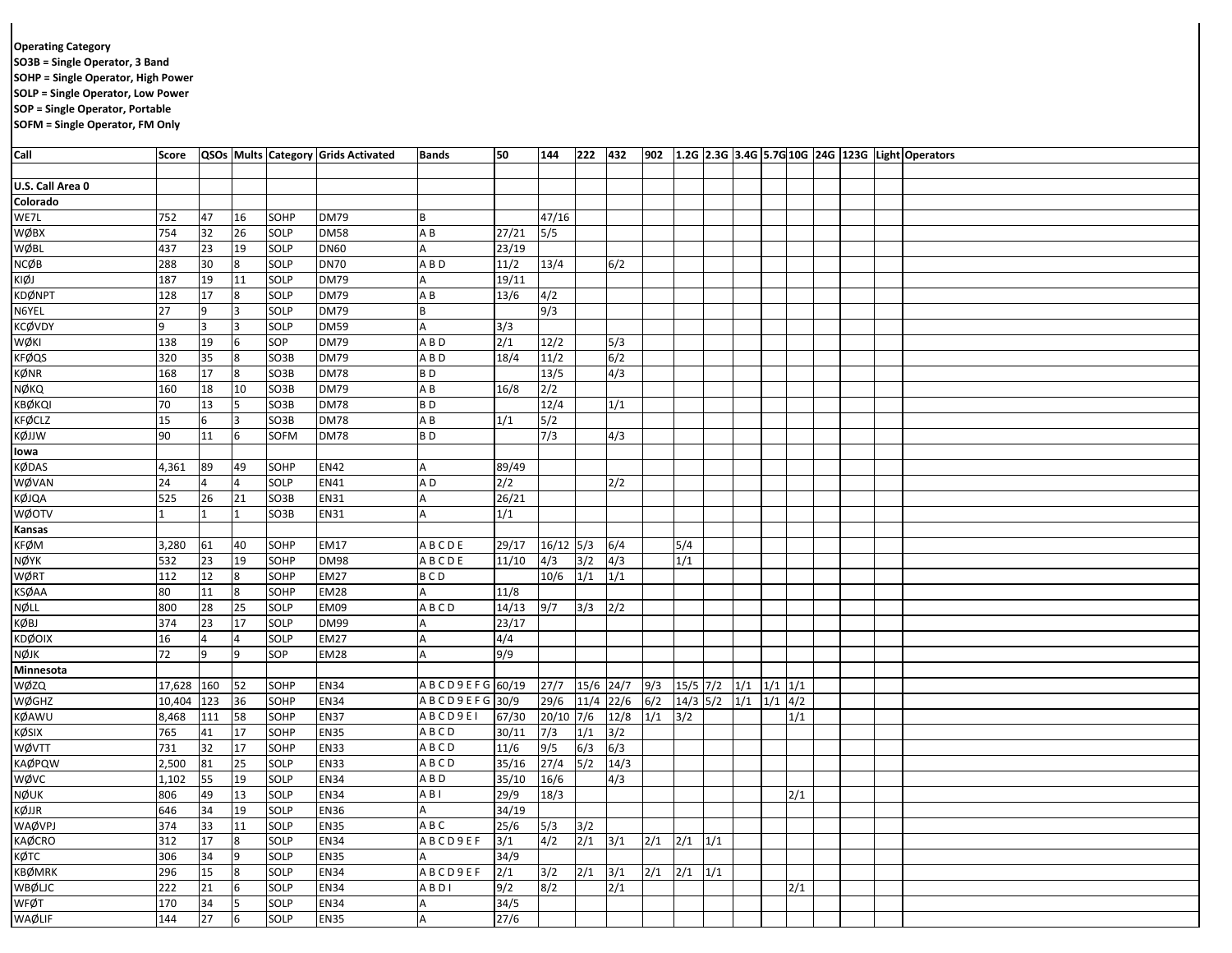| WØOHU                        | 70          | 10                   | 17             | SOLP         | <b>EN33</b> | AB                                                                       | 6/5                       | 4/2             |            |                  |     |             |                   |  |  |  |
|------------------------------|-------------|----------------------|----------------|--------------|-------------|--------------------------------------------------------------------------|---------------------------|-----------------|------------|------------------|-----|-------------|-------------------|--|--|--|
| WØPHX                        | 12          |                      |                | SOLP         | <b>EN47</b> |                                                                          | 4/3                       |                 |            |                  |     |             |                   |  |  |  |
| NØSUW                        | 320         | 39                   | 8              | SOP          | <b>EN35</b> | ABD                                                                      | 21/3                      | 16/4            |            | 2/1              |     |             |                   |  |  |  |
| NØAT                         | 2,263       | 74                   | 31             | SO3B         | <b>EN34</b> | A B D                                                                    | 60/23                     | 12/6            |            | 2/2              |     |             |                   |  |  |  |
| NØUR                         | 2,170       | 64                   | 35             | SO3B         | <b>EN33</b> | A B D                                                                    | 45/22                     | 17/11           |            | $\overline{2/2}$ |     |             |                   |  |  |  |
|                              | 1,488       |                      | 24             | SO3B         | <b>EN35</b> |                                                                          | 62/24                     |                 |            |                  |     |             |                   |  |  |  |
| WØSEI                        |             | 62                   |                |              |             |                                                                          |                           |                 |            |                  |     |             |                   |  |  |  |
| NØEO (AAØAW, op)             | 1,012       | 43                   | 22             | SO3B         | <b>EN36</b> | A B D                                                                    | 24/14                     | 16/6            |            | 3/2              |     |             |                   |  |  |  |
| KØVG                         | 884         | 48                   | 17             | SO3B         | <b>EN35</b> | A B D                                                                    | 29/8                      | $15/6$          |            | 4/3              |     |             |                   |  |  |  |
| <b>AJØO</b>                  | 533         | 39                   | 13             | SO3B         | <b>EN34</b> | A B D                                                                    | 34/9                      | 3/2             |            | 2/2              |     |             |                   |  |  |  |
| <b>NØVRM</b>                 | 207         | 22                   | 9              | SO3B         | <b>EN36</b> | A B D                                                                    | 12/6                      | 9/2             |            | 1/1              |     |             |                   |  |  |  |
| NØJYZ                        | 84          | 22                   |                | SO3B         | <b>EN34</b> | A B                                                                      | 17/2                      | 5/2             |            |                  |     |             |                   |  |  |  |
| KEØOR                        | 35          | $\overline{7}$       | 5              | SO3B         | <b>EN34</b> |                                                                          | 7/5                       |                 |            |                  |     |             |                   |  |  |  |
| WBØSIO                       |             |                      |                | SO3B         | EN24        |                                                                          | 1/1                       |                 |            |                  |     |             |                   |  |  |  |
| NØHDR                        | 276         | 44                   |                | SOFM         | <b>EN35</b> | B <sub>D</sub>                                                           |                           | 36/4            |            | 8/2              |     |             |                   |  |  |  |
| <b>KFØADU</b>                |             | 3                    |                | <b>SOFM</b>  | <b>EN35</b> | B                                                                        |                           | 3/1             |            |                  |     |             |                   |  |  |  |
| Missouri                     |             |                      |                |              |             |                                                                          |                           |                 |            |                  |     |             |                   |  |  |  |
| КØТРР                        | 16,377      | 164                  | 103            | SOHP         | <b>EM48</b> | AB                                                                       | 121/73 43/30              |                 |            |                  |     |             |                   |  |  |  |
| NØLBY                        | 2,925       | 65                   | 45             | SOHP         | <b>EM38</b> | A B                                                                      | 61/41                     | 4/4             |            |                  |     |             |                   |  |  |  |
| КØРНР                        | 1,938       | 53                   | 38             | SO3B         | EM38        | ΑB                                                                       | 31/24                     | 22/14           |            |                  |     |             |                   |  |  |  |
| Nebraska                     |             |                      |                |              |             |                                                                          |                           |                 |            |                  |     |             |                   |  |  |  |
| <b>WDØBGZ</b>                | 810         | 33                   | 27             | SOLP         | <b>EN00</b> | А                                                                        | 33/27                     |                 |            |                  |     |             |                   |  |  |  |
| South Dakota                 |             |                      |                |              |             |                                                                          |                           |                 |            |                  |     |             |                   |  |  |  |
| WØVB                         | 72          | 9                    | 8              | SOHP         | <b>DN84</b> | A B                                                                      | 7/6                       | 2/2             |            |                  |     |             |                   |  |  |  |
| WBØHHM                       | 624         | 54                   | 8              | SOLP         | <b>EN13</b> | A B C D                                                                  | 7/1                       | 21/4            | $9/2$ 17/1 |                  |     |             |                   |  |  |  |
| WBØULX                       | 255         | 17                   | 15             | SO3B         | <b>EN04</b> | ΑB                                                                       | 16/14                     | 1/1             |            |                  |     |             |                   |  |  |  |
|                              |             |                      |                |              |             |                                                                          |                           |                 |            |                  |     |             |                   |  |  |  |
|                              |             |                      |                |              |             |                                                                          |                           |                 |            |                  |     |             |                   |  |  |  |
| U.S. Call Area 1             |             |                      |                |              |             |                                                                          |                           |                 |            |                  |     |             |                   |  |  |  |
| Connecticut                  |             |                      |                |              |             |                                                                          |                           |                 |            |                  |     |             |                   |  |  |  |
| K1TEO                        | 347,156 844 |                      | 236            | SOHP         | <b>FN31</b> | A B C D 9 E F G 315/77 239/50 78/32 107/30 24/10 42/13 15/8 12/8 6/4 6/4 |                           |                 |            |                  |     |             |                   |  |  |  |
| WZ1V                         | 61,256 400  |                      | 124            | SOHP         | <b>FN31</b> | ABCDE                                                                    | 204/63 113/28 33/14 38/13 |                 |            |                  |     | 12/6        |                   |  |  |  |
| K1GX                         | 12,789      | 129                  | 49             | SOHP         | <b>FN31</b> | A B C D 9 E F G 40/10                                                    |                           | 36/11 14/7 15/7 |            |                  | 7/4 | $9/5$ $3/2$ | $2/1$ $1/1$ $2/1$ |  |  |  |
| K1ZE                         | 2,366       | 76                   | 26             | SOHP         | <b>FN31</b> | ABCD                                                                     | 29/9                      | 31/9            | 5/4        | 11/4             |     |             |                   |  |  |  |
| N8RA                         | 11,883      | 235                  | 51             | SOLP         | <b>FN31</b> | ABCD                                                                     | 144/27                    | $89/22$ 1/1     |            | 1/1              |     |             |                   |  |  |  |
| K1UU                         | 9,548       | 164                  | 62             | SOLP         | <b>FN31</b> | A B C D                                                                  | 116/44                    | $44/15$ 1/1     |            | 3/2              |     |             |                   |  |  |  |
| KE1R                         | 1,311       | 64                   | 23             | SOLP         | <b>FN31</b> |                                                                          | 64/23                     |                 |            |                  |     |             |                   |  |  |  |
| W1TR                         | 923         | 55                   | 13             | SOLP         | <b>FN31</b> | ABCD9E                                                                   | 37/7                      | 8/2             | 3/1        | 4/1              | 2/1 | 1/1         |                   |  |  |  |
| K1KI                         | 190         | 19                   | 10             | SOLP         | <b>FN32</b> |                                                                          | 19/10                     |                 |            |                  |     |             |                   |  |  |  |
| N1ABY                        | 87          | 29                   | 3              | SOLP         | <b>FN31</b> |                                                                          | 29/3                      |                 |            |                  |     |             |                   |  |  |  |
| K1AZ                         | 52          | 13                   | 4              | SOLP         | <b>FN31</b> |                                                                          | 13/4                      |                 |            |                  |     |             |                   |  |  |  |
| W1IG                         | 30          | 11                   | 3              | SOLP         | <b>FN31</b> | AB                                                                       | 8/2                       | 3/1             |            |                  |     |             |                   |  |  |  |
| W1QK                         | 3,596       | 131                  | 29             | SO3B         | <b>FN31</b> | ABD                                                                      | 88/19                     | 41/8            |            | 2/2              |     |             |                   |  |  |  |
| N1ZN                         | 1,302       | 58                   | 21             | SO3B         | <b>FN31</b> | A B D                                                                    | 28/10                     | 22/7            |            | 8/4              |     |             |                   |  |  |  |
| N <sub>1</sub> API           | 1,071       | 56                   | 21             | SO3B         | <b>FN31</b> | ΑB                                                                       | 49/18                     | 7/3             |            |                  |     |             |                   |  |  |  |
| W1UED                        | 507         | 40                   | 13             | SO3B         | <b>FN31</b> | AB                                                                       | 20/6                      | 20/7            |            |                  |     |             |                   |  |  |  |
| KA1VMG                       | 120         | 15                   | 8              | SO3B         | <b>FN41</b> | $A$ $B$ $D$                                                              | 12/5                      | 2/2             |            | 1/1              |     |             |                   |  |  |  |
| N1SFE                        | 88          | 17                   | $\overline{4}$ | SO3B         | <b>FN31</b> | A B D                                                                    | 5/1                       | 7/2             |            | 5/1              |     |             |                   |  |  |  |
| W1DQ                         | 55          | 12                   |                | SO3B         | FN31        | A B                                                                      | 2/1                       | 10/4            |            |                  |     |             |                   |  |  |  |
| K1DVL                        | 26          | 13                   | $\overline{2}$ | SO3B         | <b>FN31</b> | A B                                                                      | 8/1                       | 5/1             |            |                  |     |             |                   |  |  |  |
| <b>Eastern Massachusetts</b> |             |                      |                |              |             |                                                                          |                           |                 |            |                  |     |             |                   |  |  |  |
| K1KG                         | 34,278 268  |                      | 87             | SOHP         | <b>FN42</b> | A B C D 9 E F G 138/35 77/20 16/7 14/8 3/3 10/4 3/3 3/3 2/2 2/2          |                           |                 |            |                  |     |             |                   |  |  |  |
| K1DJ                         | 903         | 43                   | 21             | SOHP         | <b>FN42</b> |                                                                          | 43/21                     |                 |            |                  |     |             |                   |  |  |  |
|                              |             |                      |                |              |             |                                                                          |                           |                 |            |                  |     |             |                   |  |  |  |
| W1FV                         | 65<br>3     | 14<br>3 <sup>7</sup> | 5<br>11        | SOHP<br>SOHP | <b>FN42</b> |                                                                          | 14/5                      |                 |            |                  |     |             |                   |  |  |  |
| K1SM                         |             |                      |                |              | <b>FN42</b> |                                                                          | 3/1                       |                 |            |                  |     |             |                   |  |  |  |
| K1EP                         | 4,142       | 109                  | 38             | SOLP         | <b>FN42</b> |                                                                          | 109/38                    |                 |            |                  |     |             |                   |  |  |  |
| KV1J                         | 3,725       | 116                  | 25             | SOLP         | <b>FN42</b> | ABCDE                                                                    | 52/7 39/10 9/3            |                 |            | 12/3             |     | 4/2         |                   |  |  |  |
| N1GJ                         | 2,485       | 78                   | 35             | SOLP         | FN41        | A B                                                                      | 69/30 9/5                 |                 |            |                  |     |             |                   |  |  |  |
| WA1LBK                       | 810         | 45                   | 18             | SOLP         | FN41        | ABDE                                                                     | $17/8$ 24/7               |                 |            | 3/2              |     | 1/1         |                   |  |  |  |
| AG1A                         | 704         | 46                   | 16             | SOLP         | <b>FN42</b> |                                                                          | 46/16                     |                 |            |                  |     |             |                   |  |  |  |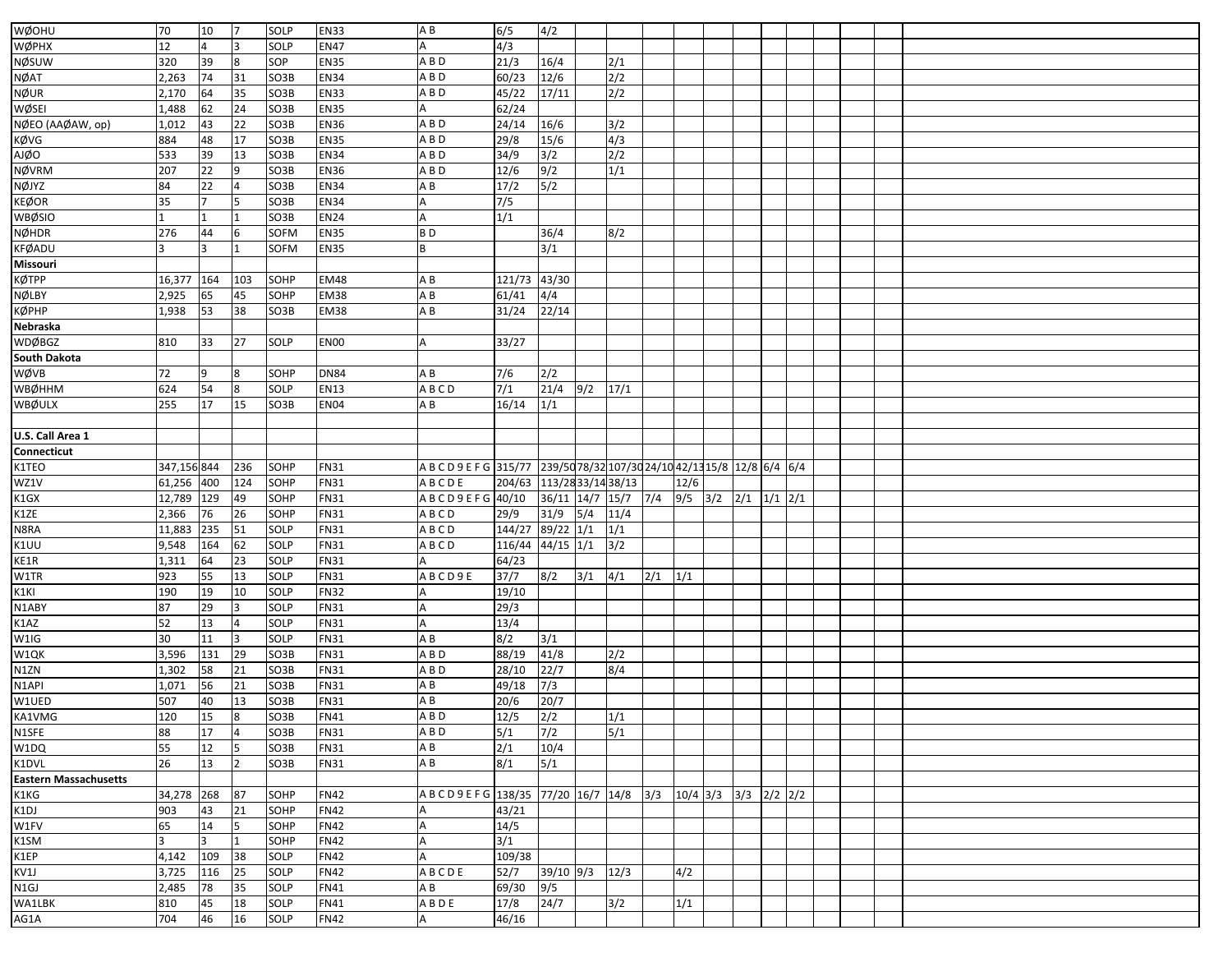| K1DAT                         | 682        | 39     | 22             | SOLP | <b>FN41</b> | ΙA                               | 39/22                                                               |                          |             |      |             |             |  |     |  |     |  |
|-------------------------------|------------|--------|----------------|------|-------------|----------------------------------|---------------------------------------------------------------------|--------------------------|-------------|------|-------------|-------------|--|-----|--|-----|--|
| W1VP                          | 560        | 40     | 14             | SOLP | <b>FN42</b> |                                  | 40/14                                                               |                          |             |      |             |             |  |     |  |     |  |
| N1DM                          | 400        | 41     | 10             | SOLP | <b>FN42</b> |                                  | 41/10                                                               |                          |             |      |             |             |  |     |  |     |  |
| K9DOG                         | 168        | 31     | 6              | SOLP | <b>FN42</b> |                                  | 31/6                                                                |                          |             |      |             |             |  |     |  |     |  |
| KC1MYZ                        | 24         | 12     | $\overline{2}$ | SOLP | <b>FN42</b> |                                  |                                                                     | 12/2                     |             |      |             |             |  |     |  |     |  |
| K1HC                          | 9,625      | 180    | 55             | SO3B | <b>FN42</b> | A B D                            | 114/34 61/19                                                        |                          |             | 5/2  |             |             |  |     |  |     |  |
| KC1GWX                        | 3,432      | 110    | 33             | SO3B | <b>FN42</b> | A B                              | 80/28                                                               | 30/5                     |             |      |             |             |  |     |  |     |  |
| WA4YA                         | 1,924      | 86     | 26             | SO3B | <b>FN42</b> | ABD                              | 71/22                                                               | 14/3                     |             | 1/1  |             |             |  |     |  |     |  |
| N1DCH                         | 737        | 66     | 11             | SO3B | <b>FN42</b> | A B D                            | 49/6                                                                | 16/4                     |             | 1/1  |             |             |  |     |  |     |  |
| N1PRW                         | 559        | 48     | 13             | SO3B | <b>FN42</b> | A B                              | 41/11                                                               | $7/2$                    |             |      |             |             |  |     |  |     |  |
| W1DYJ                         | 450        | 37     | 10             | SO3B | <b>FN42</b> | A B D                            | 16/4                                                                | 13/3                     |             | 8/3  |             |             |  |     |  |     |  |
| KCØIYT                        | 176        | 26     |                | SO3B | <b>FN42</b> | A B                              | 22/7                                                                | 4/1                      |             |      |             |             |  |     |  |     |  |
| WU1ITU (KA1R, op)             | 144        | 12     | 12             | SO3B | <b>FN51</b> |                                  | 12/12                                                               |                          |             |      |             |             |  |     |  |     |  |
| N1BC                          | 120        | 16     |                | SO3B | <b>FN42</b> | A B D                            | 6/2                                                                 | 6/2                      |             | 4/2  |             |             |  |     |  |     |  |
| AA1FH                         | 24         | 8      | 3              | SO3B | <b>FN42</b> | A B                              | 6/2                                                                 | $\overline{\frac{2}{1}}$ |             |      |             |             |  |     |  |     |  |
| Maine                         |            |        |                |      |             |                                  |                                                                     |                          |             |      |             |             |  |     |  |     |  |
| NE1HP (KO1I, op)              | 4,312      | 91     | 49             | SOHP | <b>FN44</b> | AB                               | 61/35                                                               | 30/14                    |             |      |             |             |  |     |  |     |  |
| WA1KPD                        | 264        | 23     | 12             | SOLP | <b>FN54</b> |                                  | 23/12                                                               |                          |             |      |             |             |  |     |  |     |  |
| N1JD                          | 1,372      | 48     | 28             | SO3B | <b>FN44</b> | A B D                            | 38/20                                                               |                          |             | 4/3  |             |             |  |     |  |     |  |
|                               |            |        |                |      |             |                                  |                                                                     | 6/5                      |             |      |             |             |  |     |  |     |  |
| W1CEK                         | 280        | 31     | 10             | SO3B | <b>FN43</b> | A B D                            | 21/6                                                                | 9/3                      |             | 1/1  |             |             |  |     |  |     |  |
| N1JOV                         | 35         | 8      |                | SO3B | <b>FN53</b> | A B                              | 7/4                                                                 | 1/1                      |             |      |             |             |  |     |  |     |  |
| <b>New Hampshire</b>          |            |        |                |      |             |                                  |                                                                     |                          |             |      |             |             |  |     |  |     |  |
| W1FKF                         | 39,699 308 |        | 99             | SOHP | <b>FN43</b> | ABCD9EFI 134/47 118/28 19/8 22/9 |                                                                     |                          |             |      | 3/1         | $9/4$ $1/1$ |  | 2/1 |  |     |  |
| NE1B                          | 14,586     | 224    | 66             | SOHP | <b>FN42</b> | A B D                            | 150/48 69/16                                                        |                          |             | 5/2  |             |             |  |     |  |     |  |
| WA1T                          | 12,240 166 |        | 60             | SOHP | FN43        | ABCD9E                           | 94/33                                                               | 43/13 12/4 11/6 3/2 3/2  |             |      |             |             |  |     |  |     |  |
|                               |            |        |                |      |             | <b>ABCD9EFG</b>                  |                                                                     |                          |             |      |             |             |  |     |  |     |  |
| AF1T                          | 88,580 396 |        | 103            | SOLP | FN43        | <b>HIJMLIGHT</b>                 | $\vert$ 124/32 93/15 43/11 65/13 15/6 19/5 10/5 8/5 5/4 8/4 2/1 2/1 |                          |             |      |             |             |  |     |  | 2/1 |  |
|                               |            |        |                |      |             | <b>ABCD9EFG</b>                  |                                                                     |                          |             |      |             |             |  |     |  |     |  |
| W1MKY                         | 8,866      | 62     | 31             | SOLP | <b>FN43</b> | HIJM LIGHT                       | 5/1                                                                 | 9/4                      | 5/1         | 5/1  |             |             |  |     |  | 2/1 |  |
| AC1J                          | 8,362      | 163    | 37             | SOLP | <b>FN42</b> | ABCDE                            | 63/18                                                               | 50/7                     | 14/5 28/4   |      |             | 8/3         |  |     |  |     |  |
| N1AAM                         | 2,072      | 74     | 28             | SOLP | <b>FN42</b> | A B D                            | 63/24                                                               | 8/2                      |             | 3/2  |             |             |  |     |  |     |  |
| N1JHJ                         | 2,057      | 89     | 17             | SOLP | <b>FN43</b> | ABCDE                            | 44/7                                                                | 21/4                     | 8/2         | 11/2 |             | 5/2         |  |     |  |     |  |
| WA1YZN                        | 1,104      | 71     | 16             | SOLP | <b>FN32</b> |                                  | 71/16                                                               |                          |             |      |             |             |  |     |  |     |  |
| K1VO                          | 806        | 66     | 13             | SOLP | <b>FN43</b> | A B D                            | 58/10                                                               | 6/2                      |             | 2/1  |             |             |  |     |  |     |  |
| K1TR                          | 731        | 44     | 17             | SOLP | <b>FN42</b> | AB                               | 43/16                                                               | 1/1                      |             |      |             |             |  |     |  |     |  |
| K1SET                         | 630        | 36     | 18             | SOLP | <b>FN42</b> | A B                              | 31/16                                                               | 5/2                      |             |      |             |             |  |     |  |     |  |
| KC1MUU                        | 220        | 40     |                | SOLP | <b>FN42</b> | A B D                            | 20/2                                                                | 13/2                     |             | 7/1  |             |             |  |     |  |     |  |
| WA1VKO                        | 165        | 34     | 15             | SOLP | <b>FN42</b> | AB                               | 31/3                                                                | 3/2                      |             |      |             |             |  |     |  |     |  |
|                               | 78         |        | 6              | SOLP | <b>FN43</b> | AB                               | 11/5                                                                | 3/1                      |             |      |             |             |  |     |  |     |  |
| K1PDY<br><b>NE11</b>          | 66         | 14     |                | SOLP | <b>FN42</b> | B <sub>D</sub>                   |                                                                     | 9/5                      |             |      |             |             |  |     |  |     |  |
|                               |            | 10     |                |      |             |                                  |                                                                     |                          |             | 1/1  |             |             |  |     |  |     |  |
| AK1P                          | 2,784      | 102    | 29             | SO3B | <b>FN42</b> | AB                               | $101/28$ 1/1                                                        |                          |             |      |             |             |  |     |  |     |  |
| W1HS                          | 2,640      | 69     | 40             | SO3B | <b>FN33</b> | A B                              | 63/35                                                               | 6/5                      |             |      |             |             |  |     |  |     |  |
| N1HAC                         | 544        | 32     | 17             | SO3B | <b>FN33</b> | A B                              | 30/15                                                               | 2/2                      |             |      |             |             |  |     |  |     |  |
| N1GDD                         | 217        | 31     | $\overline{7}$ | SO3B | <b>FN42</b> | AB                               | 19/5                                                                | 12/2                     |             |      |             |             |  |     |  |     |  |
| N1JI                          | 48         | 14     | $\vert$ 3      | SO3B | <b>FN43</b> | $A$ B D                          | 5/1                                                                 | 7/1                      |             | 2/1  |             |             |  |     |  |     |  |
| <b>Rhode Island</b>           |            |        |                |      |             |                                  |                                                                     |                          |             |      |             |             |  |     |  |     |  |
| K1MD                          | 5,292      | 137 42 |                | SOLP | FN41        | A B                              | 95/31 42/11                                                         |                          |             |      |             |             |  |     |  |     |  |
| WB2VVV                        | 1,716      | 51     | 26             | SOLP | <b>FN41</b> | ABCD9E                           | 15/5 18/7 8/6 7/5                                                   |                          |             |      | $1/1$ $2/2$ |             |  |     |  |     |  |
| N1NK                          | 5,076      | 111    | 47             | SO3B | FN41        | A B                              | 100/39 11/8                                                         |                          |             |      |             |             |  |     |  |     |  |
| Vermont                       |            |        |                |      |             |                                  |                                                                     |                          |             |      |             |             |  |     |  |     |  |
| W1GHZ                         | 2,275      | 54     | 25             | SOHP | <b>FN34</b> | ABCD9E                           | 9/5                                                                 | 18/7 9/5 13/5            |             |      | $1/1$ 4/2   |             |  |     |  |     |  |
| N1JEZ                         | 1,274      | 43     | 26             | SOLP | <b>FN34</b> | ABDE                             | 27/14 11/8                                                          |                          |             | 4/3  |             | 1/1         |  |     |  |     |  |
| K1ZK                          | 558        | 31     | 18             | SOLP | <b>FN34</b> | ABCD                             | 8/5                                                                 | $21/11$ $1/1$ $1/1$      |             |      |             |             |  |     |  |     |  |
| KA1LM                         | 144        | 19     | 8              | SOLP | <b>FN33</b> |                                  | 19/8                                                                |                          |             |      |             |             |  |     |  |     |  |
| NV1Y                          | 28         | 5      | 4              | SOLP | <b>FN34</b> | ABCD                             | 2/1                                                                 | 1/1                      | $1/1$ $1/1$ |      |             |             |  |     |  |     |  |
| N <sub>2</sub> H <sub>X</sub> | 80         | 16     | 5              | SO3B | <b>FN32</b> | A B                              | 15/4                                                                | 1/1                      |             |      |             |             |  |     |  |     |  |
| N1WGU                         | 55         | 11     | 15             | SO3B | <b>FN33</b> | A B                              | 9/3                                                                 | $\overline{2/2}$         |             |      |             |             |  |     |  |     |  |
| <b>Western Massachusetts</b>  |            |        |                |      |             |                                  |                                                                     |                          |             |      |             |             |  |     |  |     |  |
|                               |            |        |                |      |             |                                  |                                                                     |                          |             |      |             |             |  |     |  |     |  |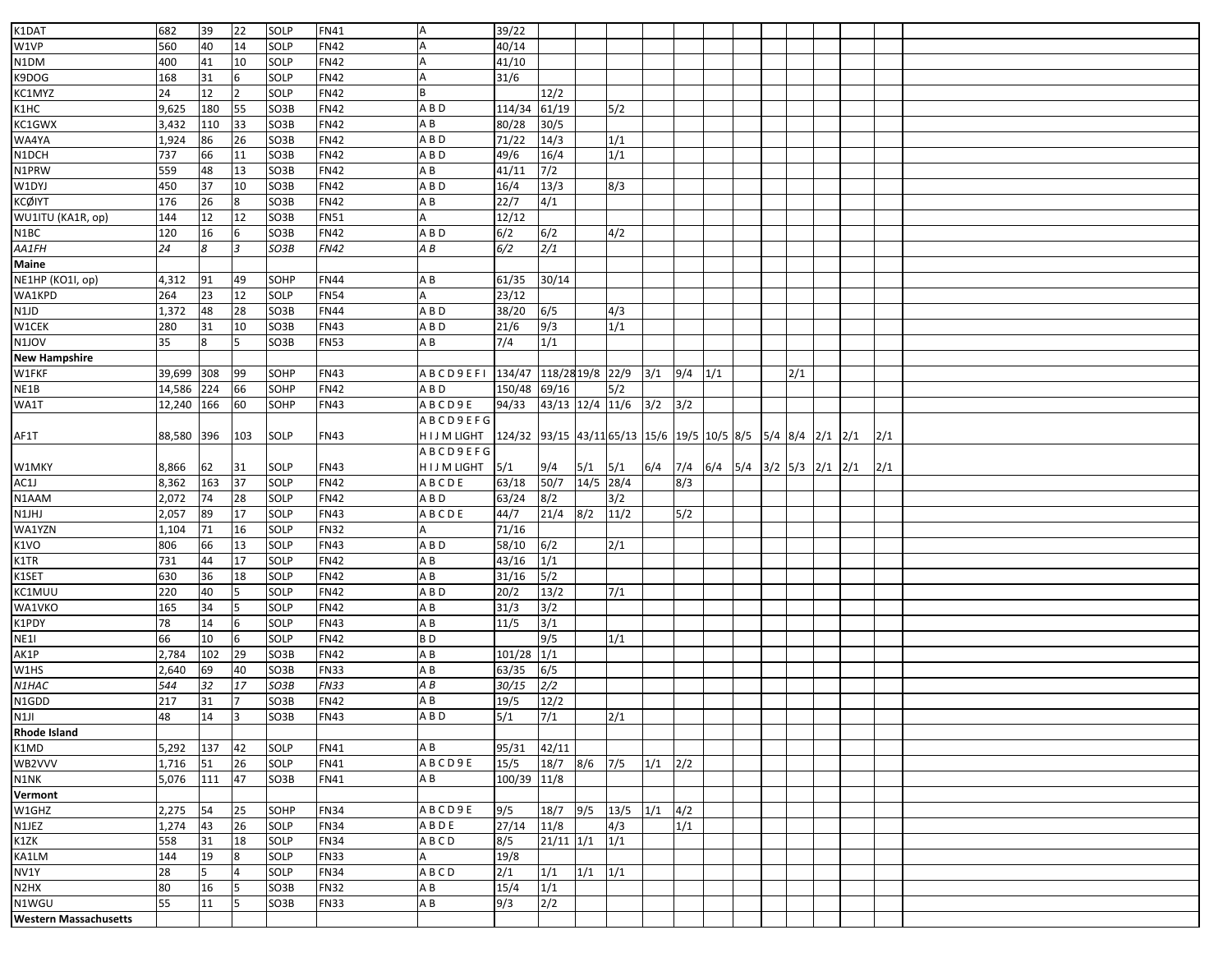| K1BZM                            | 6,307          | 127 | 53             | SOHP | <b>FN32</b> | AB                    | 111/47 16/6 |                     |             |       |     |            |     |  |  |  |
|----------------------------------|----------------|-----|----------------|------|-------------|-----------------------|-------------|---------------------|-------------|-------|-----|------------|-----|--|--|--|
| W1TC                             | 5,978          | 125 | 49             | SOHP | <b>FN42</b> |                       | 125/49      |                     |             |       |     |            |     |  |  |  |
|                                  | 6,188          | 126 | 52             | SOLP | <b>FN42</b> | ΑB                    | 99/44       |                     |             |       |     |            |     |  |  |  |
| W1UJ                             |                |     |                |      |             |                       |             | 27/8                |             |       |     |            |     |  |  |  |
| K5ZD                             | 520            | 53  | 10             | SOLP | <b>FN42</b> |                       | 53/10       |                     |             |       |     |            |     |  |  |  |
| KB1W                             | 493            | 31  | 17             | SOLP | <b>FN32</b> |                       | 31/17       |                     |             |       |     |            |     |  |  |  |
| WA3EEC                           | $\overline{9}$ |     |                | SOLP | <b>FN32</b> |                       | 3/3         |                     |             |       |     |            |     |  |  |  |
| AA2S                             | 152            | 40  | $\overline{4}$ | SO3B | <b>FN42</b> |                       | 40/4        |                     |             |       |     |            |     |  |  |  |
| N1AAX                            | 63             | 9   |                | SO3B | <b>FN32</b> | A B                   | 5/4         | 4/3                 |             |       |     |            |     |  |  |  |
| N1ADX                            | 10             |     |                | SO3B | <b>FN42</b> |                       | 5/2         |                     |             |       |     |            |     |  |  |  |
|                                  |                |     |                |      |             |                       |             |                     |             |       |     |            |     |  |  |  |
| U.S. Call Area 2                 |                |     |                |      |             |                       |             |                     |             |       |     |            |     |  |  |  |
| <b>Eastern New York</b>          |                |     |                |      |             |                       |             |                     |             |       |     |            |     |  |  |  |
| WB2SIH                           | 13,300         | 201 | 50             | SOLP | <b>FN31</b> | ABCD9E                | 63/16       | 80/15 19/7 34/8     |             |       | 1/1 | 4/3        |     |  |  |  |
| WA3AFS                           | 3,120          | 83  | 40             | SOLP | <b>FN32</b> | A B D                 | 62/26       | 19/12               |             | 2/2   |     |            |     |  |  |  |
| NA2NY                            | 2,146          | 66  | 37             | SOLP | <b>FN33</b> | A B D                 | 26/15       | 39/21               |             | 1/1   |     |            |     |  |  |  |
| KM2O                             | 1,225          | 51  | 25             | SOLP | <b>FN32</b> | А                     | 51/25       |                     |             |       |     |            |     |  |  |  |
| N2YTF                            | 1,044          | 59  | 18             | SOLP | <b>FN31</b> | A B D                 | 16/5        | 42/12               |             | 1/1   |     |            |     |  |  |  |
| N <sub>2</sub> RC                | 900            | 46  | 20             | SOLP | <b>FN21</b> | A B                   | 26/12       | 20/8                |             |       |     |            |     |  |  |  |
| KG2AF                            | 784            | 44  | 16             | SOLP | <b>FN31</b> | ABCD                  | 24/5        | $\frac{13}{6}$      | 1/1         | 6/4   |     |            |     |  |  |  |
| K2IW                             | 300            | 28  | 12             | SOLP | <b>FN33</b> | AΒ                    | 22/8        | 6/4                 |             |       |     |            |     |  |  |  |
| W2GDJ                            | 230            | 24  | 10             | SOLP | <b>FN32</b> | AB                    | 17/6        | 7/4                 |             |       |     |            |     |  |  |  |
| N2SFS                            | 153            | 18  | 9              | SOLP | <b>FN21</b> | A B                   | 11/6        | 7/3                 |             |       |     |            |     |  |  |  |
| KC3FQF                           | 138            | 23  | 6              | SOLP | <b>FN31</b> |                       | 23/6        |                     |             |       |     |            |     |  |  |  |
| AC2OC                            | 126            | 22  | 6              | SOLP | <b>FN20</b> |                       | 22/6        |                     |             |       |     |            |     |  |  |  |
| N2CWV                            | 114            | 22  | 6              | SOLP | <b>FN21</b> |                       | 22/6        |                     |             |       |     |            |     |  |  |  |
| N <sub>2JJ</sub>                 | 102            | 17  | 6              | SOLP | <b>FN33</b> |                       | 17/6        |                     |             |       |     |            |     |  |  |  |
| NJ1F                             | 48             | 13  | $\overline{4}$ | SOLP | <b>FN33</b> |                       | 13/4        |                     |             |       |     |            |     |  |  |  |
| KG2H                             | 2,821          | 91  | 31             | SO3B | <b>FN33</b> | A B                   | 64/17       | 27/14               |             |       |     |            |     |  |  |  |
| KD2XI                            | 1,566          | 56  | 29             | SO3B | <b>FN31</b> | A B D                 | 12/7        | 42/20               |             | 2/2   |     |            |     |  |  |  |
| KD2QKU                           | 950            | 46  | 19             | SO3B | <b>FN32</b> | A B D                 | 26/14       | 14/3                |             | 6/2   |     |            |     |  |  |  |
| K2MTS                            | 900            | 46  | 20             | SO3B | <b>FN32</b> | A B D                 | 38/14       | 5/4                 |             | 3/2   |     |            |     |  |  |  |
|                                  | 161            | 21  |                | SO3B | <b>FN21</b> | A B D                 | 1/1         | 12/3                |             | 8/3   |     |            |     |  |  |  |
| KD2PHM                           |                |     |                |      |             |                       |             |                     |             |       |     |            |     |  |  |  |
| <b>New York City-Long Island</b> |                |     |                |      |             |                       |             |                     |             |       |     |            |     |  |  |  |
| WB2JAY                           | 10,045         | 134 | 41             | SOHP | <b>FN30</b> | A B C D 9 E F G 33/10 |             | 51/9                | 13/6 18/5   |       | 6/4 | $7/3$ 5/3  | 1/1 |  |  |  |
| NY2NY                            | 4,068          | 96  | 36             | SOHP | <b>FN30</b> | A B D E               | 21/11       | 62/17               |             | 9/5   |     | 4/3        |     |  |  |  |
| K2PAL                            | 1,064          | 57  | 19             | SOHP | <b>FN30</b> |                       | 57/19       |                     |             |       |     |            |     |  |  |  |
| K4RUM                            | 400            | 26  | 16             | SOHP | <b>FN30</b> |                       | 26/16       |                     |             |       |     |            |     |  |  |  |
| WA2VNV                           | 16,320         | 210 | 64             | SOLP | <b>FN30</b> | ABCD9E                | 94/28       | 70/19 14/5 21/6     |             |       | 5/3 | 6/3        |     |  |  |  |
| W2MGF                            | 870            | 60  | 15             | SOLP | <b>FN30</b> |                       |             | 60/15               |             |       |     |            |     |  |  |  |
| NC2I                             | 390            | 24  | 10             | SOLP | <b>FN30</b> | <b>ABCDE</b>          | 8/3         | 6/2                 | 1/1         | 6/2   |     | 3/2        |     |  |  |  |
| WB2NFL                           | 375            | 26  | 15             | SOLP | <b>FN30</b> |                       | 26/15       |                     |             |       |     |            |     |  |  |  |
| K2TV                             | 170            | 17  | 10             | SOLP | <b>FN30</b> |                       | 17/10       |                     |             |       |     |            |     |  |  |  |
| K2RMX                            | 162            | 22  | 6              | SOLP | <b>FN20</b> | A B C                 | 6/2         | 10/2                | 6/2         |       |     |            |     |  |  |  |
| KC2JRQ                           | 66             | 9   | 6              | SOLP | <b>FN30</b> | <b>BCD</b>            |             | 6/3                 | $1/1$ $2/2$ |       |     |            |     |  |  |  |
| WB2AMU                           | 440            | 31  | 11             | SOP  | <b>FN30</b> | <b>ABCD</b>           | 12/4        | $10/3$ $4/2$ $5/2$  |             |       |     |            |     |  |  |  |
| KA2BPP                           | 1,007          | 48  | 19             | SO3B | <b>FN30</b> | A B D                 | 10/4        | 32/13               |             | 6/2   |     |            |     |  |  |  |
| <b>Northern New Jersey</b>       |                |     |                |      |             |                       |             |                     |             |       |     |            |     |  |  |  |
| W2BVH                            | 19,778         | 220 | 58             | SOHP | <b>FN20</b> | ABCD9EF               | 68/16       | 84/17 19/6 25/6 8/5 |             |       |     | $13/5$ 3/3 |     |  |  |  |
| W2KV                             | 19,085         | 298 | 55             | SOHP | <b>FN20</b> | A B D                 | 80/17       | 156/28              |             | 62/10 |     |            |     |  |  |  |
| WA2FZW                           | 6,273          | 132 | 51             | SOHP | <b>FN20</b> | ΑB                    | 119/47 13/4 |                     |             |       |     |            |     |  |  |  |
| N <sub>2</sub> CG                | 3,034          | 85  | 37             | SOHP | <b>FN20</b> | A B                   | 61/27       | 24/10               |             |       |     |            |     |  |  |  |
| N2WM                             | 1,350          | 54  | 25             | SOHP | <b>FN21</b> | A B                   | 45/20       | 9/5                 |             |       |     |            |     |  |  |  |
| NO2EL                            | 8,575          | 179 | 49             | SOLP | <b>FN20</b> | A B D                 | 139/37 37/9 |                     |             | 3/3   |     |            |     |  |  |  |
| W2UDT                            | 1,232          | 66  | 16             | SOLP | <b>FN20</b> | ABCD                  | 19/7        | 26/4                | 7/2         | 14/3  |     |            |     |  |  |  |
| N3CRT                            | 960            | 66  | 15             | SOLP | <b>FN20</b> | A B D                 | 61/13       | 4/1                 |             | 1/1   |     |            |     |  |  |  |
| WO2T                             | 850            | 42  | 17             | SOLP | <b>FN20</b> | ABCD                  | 15/5        | 19/6                | 4/2         | 4/4   |     |            |     |  |  |  |
| KB2MEN                           | 690            | 49  | 15             | SOLP | <b>FN20</b> | ΑB                    | 44/13       | 5/2                 |             |       |     |            |     |  |  |  |
| WA2CLP                           | 517            | 35  | 11             | SOLP | <b>FN20</b> | A B D                 | 8/3         | 15/4                |             | 12/4  |     |            |     |  |  |  |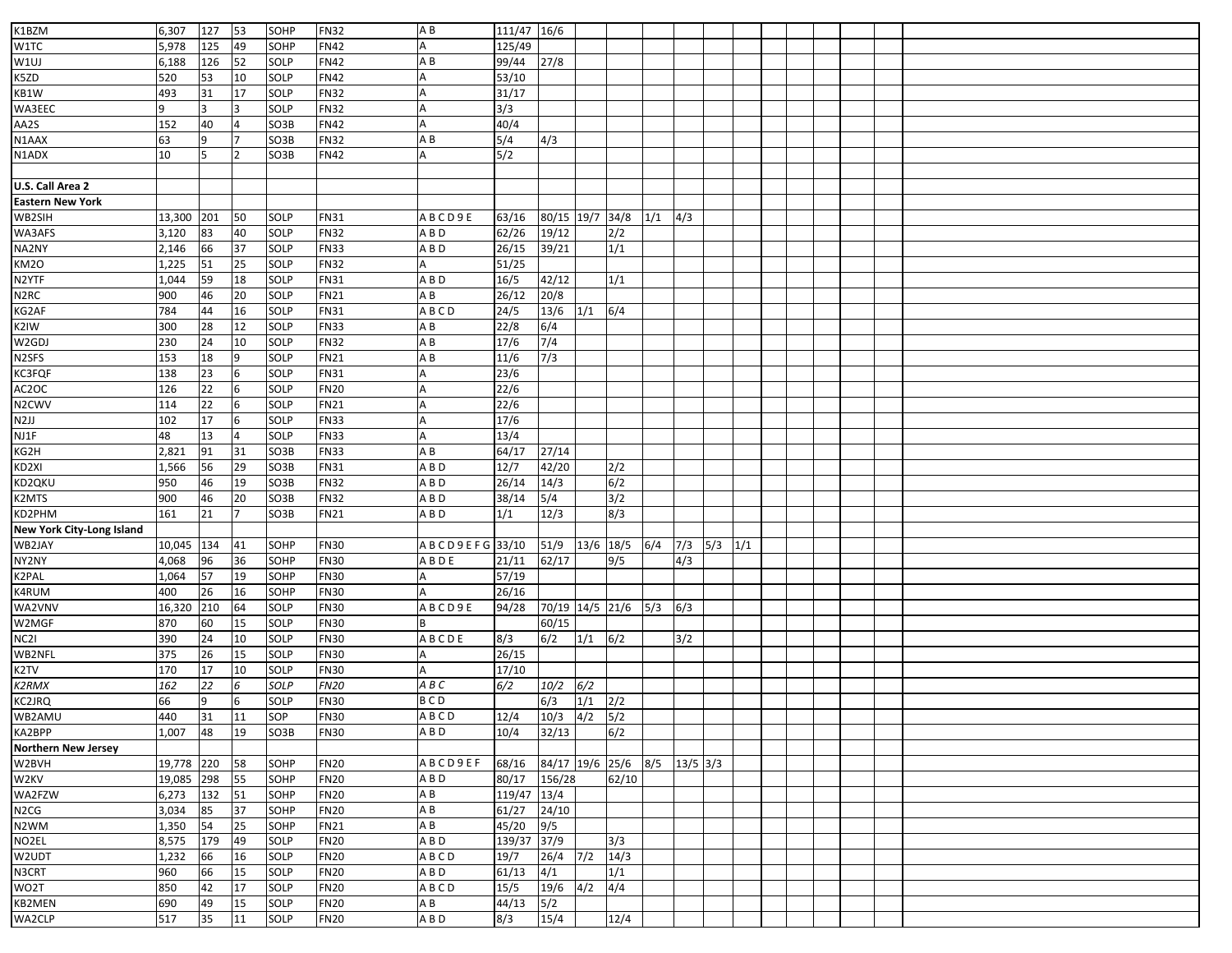|                            |        | 60             |                  | <b>SOLP</b> | <b>FN20</b> | B                               |                         | 60/6                                         |              |                  |                        |                  |  |           |     |  |     |  |
|----------------------------|--------|----------------|------------------|-------------|-------------|---------------------------------|-------------------------|----------------------------------------------|--------------|------------------|------------------------|------------------|--|-----------|-----|--|-----|--|
| WB2CUT                     | 354    |                | 6                |             |             |                                 |                         |                                              |              |                  |                        |                  |  |           |     |  |     |  |
| WA2IUS                     | 315    | 29             | 15               | SOLP        | <b>FN20</b> | A B                             | 24/12                   | 5/3                                          |              |                  |                        |                  |  |           |     |  |     |  |
| K3GNZ                      | 175    | 19             |                  | SOLP        | <b>FN20</b> | ABCD                            | 6/2                     | 7/2                                          | $1/1$ 5/2    |                  |                        |                  |  |           |     |  |     |  |
| W2YR                       | 150    | 23             | 10               | SOLP        | <b>FN20</b> |                                 |                         | 23/10                                        |              |                  |                        |                  |  |           |     |  |     |  |
| WA2FVF                     | 110    | 16             |                  | SOLP        | <b>FN30</b> | B <sub>D</sub>                  |                         | 9/2                                          |              | 7/3              |                        |                  |  |           |     |  |     |  |
| WA2ISE                     | 56     | 9              |                  | SOLP        | <b>FN20</b> |                                 | 9/7                     |                                              |              |                  |                        |                  |  |           |     |  |     |  |
| KC2PDO                     | 6      | 6              |                  | SOLP        | <b>FN20</b> |                                 | 6/1                     |                                              |              |                  |                        |                  |  |           |     |  |     |  |
| WX2S                       |        | $\overline{2}$ |                  | SOLP        | <b>FN20</b> | A                               | 2/1                     |                                              |              |                  |                        |                  |  |           |     |  |     |  |
| KQ2RP                      | 84     | 12             | 6                | SOP         | <b>FN20</b> | A B D                           | 6/3                     | 4/2                                          |              | 2/1              |                        |                  |  |           |     |  |     |  |
| K2AMI                      | 2,464  | 91             | 28               | SO3B        | <b>FN20</b> | A B D                           | 68/21                   | 15/4                                         |              | 8/3              |                        |                  |  |           |     |  |     |  |
| W <sub>2J</sub> C          | 784    | 54             | 16               | SO3B        | <b>FN20</b> | A B D                           | 42/11                   | 11/4                                         |              | 1/1              |                        |                  |  |           |     |  |     |  |
| K2FJ                       | 517    | 51             | 11               | SO3B        | <b>FN21</b> |                                 | 51/11                   |                                              |              |                  |                        |                  |  |           |     |  |     |  |
| KC2WUF                     | 288    | 37             | 8                | SO3B        | <b>FN20</b> |                                 | 37/8                    |                                              |              |                  |                        |                  |  |           |     |  |     |  |
| WB2ONA                     | 228    | 29             |                  | SO3B        | <b>FN20</b> | A B D                           | $7/2$                   | 13/2                                         |              | 9/2              |                        |                  |  |           |     |  |     |  |
| KD2BKD                     | 210    | 26             | 10               | SO3B        | <b>FN21</b> | A B D                           | 14/4                    | 10/4                                         |              | $\overline{2/2}$ |                        |                  |  |           |     |  |     |  |
| AC2ZZ                      | 150    | 27             |                  | SO3B        | <b>FN20</b> | A B D                           | 6/1                     | 15/3                                         |              | 6/1              |                        |                  |  |           |     |  |     |  |
| W2JEK                      | 132    | 22             |                  | SO3B        | <b>FN20</b> | A B D                           | 18/4                    | $\overline{2/1}$                             |              | 2/1              |                        |                  |  |           |     |  |     |  |
| W2MSA                      | 112    | 14             | 8                | SO3B        | <b>FN20</b> | ΑB                              | 9/4                     | 5/4                                          |              |                  |                        |                  |  |           |     |  |     |  |
| N2CJ                       | 90     | 13             | 6                | SO3B        | <b>FN30</b> | B <sub>D</sub>                  |                         | 11/4                                         |              | 2/2              |                        |                  |  |           |     |  |     |  |
| <b>Southern New Jersey</b> |        |                |                  |             |             |                                 |                         |                                              |              |                  |                        |                  |  |           |     |  |     |  |
| N3RG                       | 75,591 | 342            | 111              | SOHP        | <b>FM29</b> | ABCD9EFG 99/32                  |                         | 95/26 41/13 50/14 14/4 20/6 10/5 4/4 5/3 4/4 |              |                  |                        |                  |  |           |     |  |     |  |
| KC2TN                      | 41,657 | 329            | 77               | SOHP        | <b>FM29</b> | ABCD9EF                         | 116/25 105/24 32/9 39/8 |                                              |              |                  | 14/4 13/3 10/4         |                  |  |           |     |  |     |  |
| W2SJ                       | 39,375 | 287            | 63               | SOHP        | <b>FM29</b> | ABCD9EFG 102/20 48/10 34/7 37/7 |                         |                                              |              |                  | 19/4 27/6 11/3 7/4 1/1 |                  |  |           |     |  | 1/1 |  |
| W2TT                       | 10,309 | 176            | 61               | SOHP        | <b>FM29</b> | A B                             | 128/44 48/17            |                                              |              |                  |                        |                  |  |           |     |  |     |  |
| WB2RVX                     | 9,744  | 149            | 29               | SOHP        | <b>FM29</b> | A B C D 9 E H I 29/4            |                         | 31/4 24/4 30/4                               |              |                  | $13/3$ 15/4            |                  |  | $4/3$ 2/2 |     |  | 1/1 |  |
| K2TXB                      | 8,432  | 139            | 62               | SOHP        | <b>FN20</b> |                                 |                         | 139/62                                       |              |                  |                        |                  |  |           |     |  |     |  |
| KZ2I                       | 3,420  | 95             | 38               | SOHP        | <b>FM29</b> |                                 | 95/38                   |                                              |              |                  |                        |                  |  |           |     |  |     |  |
| N <sub>2</sub> SCJ         | 13,572 | 254            | 39               | SOLP        | <b>FM29</b> | ABCDE                           | 123/26 60/4             |                                              | $21/2$ 36/4  |                  |                        | 14/3             |  |           |     |  |     |  |
| N2DEQ                      | 7,104  | 171            | 32               | SOLP        | <b>FM29</b> | ABCD9E                          | 78/14                   | 53/10 13/3 18/2                              |              |                  | 5/2                    | 4/1              |  |           |     |  |     |  |
| K2WB                       | 1,152  | 63             | 16               | SOLP        | <b>FM29</b> | ABCD                            | 25/5                    | 25/7                                         | 5/2          | 8/2              |                        |                  |  |           |     |  |     |  |
| W2FDJ                      | 1,120  | 90             | 10               | SOLP        | <b>FM29</b> | A B D E                         | 36/3                    | 34/4                                         |              | 18/2             |                        | 2/1              |  |           |     |  |     |  |
| WB2EOD                     | 918    | 83             | 9                | SOLP        | <b>FM29</b> | A B D                           | 27/3                    | 35/4                                         |              | 21/2             |                        |                  |  |           |     |  |     |  |
| KC2THQ                     | 882    | 82             | 9                | SOLP        | <b>FM29</b> | A B D                           | 27/3                    | 35/4                                         |              | 20/2             |                        |                  |  |           |     |  |     |  |
| K3GM                       | 756    | 54             | 14               | SOLP        | <b>FM29</b> | A B C                           | 42/11                   | 11/2                                         | 1/1          |                  |                        |                  |  |           |     |  |     |  |
| N2XK                       | 697    | 43             | 17               | SOLP        | <b>FN20</b> | A B                             | 35/14                   | 8/3                                          |              |                  |                        |                  |  |           |     |  |     |  |
| WB2YZS                     | 518    | 35             | 14               | SOLP        | <b>FM29</b> | ABCD                            | 18/4                    | 12/6                                         | 2/2          | 3/2              |                        |                  |  |           |     |  |     |  |
| KD2EPM                     | 156    | 23             |                  | SOLP        | <b>FM29</b> | A B D                           | 13/2                    | 5/2                                          |              | 5/2              |                        |                  |  |           |     |  |     |  |
| KE2D                       | 48     | 12             | 4                | SOLP        | <b>FN20</b> |                                 | 12/4                    |                                              |              |                  |                        |                  |  |           |     |  |     |  |
| WA2HJG                     | 20     | 5              |                  | SOLP        | <b>FM29</b> | A B                             | 3/2                     | 2/2                                          |              |                  |                        |                  |  |           |     |  |     |  |
| K2HVE                      | 14     |                | $\overline{2}$   | SOLP        | <b>FM29</b> |                                 |                         | $\frac{7}{2}$                                |              |                  |                        |                  |  |           |     |  |     |  |
| N2NF                       | 4,368  | 106            | 42               | SO3B        | FM29        | А                               | 106/42                  |                                              |              |                  |                        |                  |  |           |     |  |     |  |
| KC2IEB                     | 2,346  | 111            | 23               | SO3B        | <b>FM29</b> | A B D                           | 56/12                   | 54/10                                        |              | 1/1              |                        |                  |  |           |     |  |     |  |
| N <sub>2</sub> GXJ         | 1,248  | 77             | 16               | SO3B        | <b>FM29</b> | A B D                           | 52/11                   | 18/3                                         |              | 7/2              |                        |                  |  |           |     |  |     |  |
| K2MEN                      | 1,056  | 69             | 16               | SO3B        | <b>FM29</b> |                                 | 69/16                   |                                              |              |                  |                        |                  |  |           |     |  |     |  |
| N <sub>2</sub> LO          | 272    | 41             | $\boldsymbol{8}$ | SO3B        | <b>FN20</b> | ΑB                              | 34/7                    | 7/1                                          |              |                  |                        |                  |  |           |     |  |     |  |
| KD2SSE                     | 180    | 32             | 6                | SO3B        | <b>FM29</b> | Α                               | 32/6                    |                                              |              |                  |                        |                  |  |           |     |  |     |  |
| KD2JPW                     | 114    | 16             | 6                | SO3B        | FM29        | A B D                           | 5/2                     | 6/2                                          |              | 5/2              |                        |                  |  |           |     |  |     |  |
| KK2L                       | 16     | 9              | 12               | SO3B        | <b>FM29</b> |                                 |                         | 9/2                                          |              |                  |                        |                  |  |           |     |  |     |  |
| KD2LBU                     | 6      | $\overline{2}$ | $\overline{2}$   | SO3B        | <b>FM29</b> | B <sub>D</sub>                  |                         | 1/1                                          |              | 1/1              |                        |                  |  |           |     |  |     |  |
| <b>Western New York</b>    |        |                |                  |             |             |                                 |                         |                                              |              |                  |                        |                  |  |           |     |  |     |  |
| W2FU                       | 33,250 | 169            | 95               | SOHP        | <b>FN13</b> | <b>ABCD9EFI</b>                 | 52/31                   | 38/22 20/11 23/12 12/6 13/6 8/5              |              |                  |                        |                  |  |           | 3/2 |  |     |  |
| K2DH                       | 7,700  | 110            | 44               | SOHP        | <b>FN13</b> | ABCD9EF                         | 52/22                   | 26/8                                         | $6/3$ $12/3$ |                  | 5/3                    | $7/3$ $2/2$      |  |           |     |  |     |  |
| K2UA                       | 5,640  | 113            | 30               | SOHP        | <b>FN12</b> | ABDEI                           | 31/8                    | 43/10                                        |              | 26/6             |                        | 10/3             |  |           | 3/3 |  |     |  |
| W9KXI                      | 5,350  | 102            | 50               | SOHP        | <b>FN12</b> | ABCDE                           | 28/15                   | $62/25$ 4/4                                  |              | 7/5              |                        | 1/1              |  |           |     |  |     |  |
| KA2LIM                     | 1,950  | 43             | 30               | SOHP        | <b>FN12</b> | ABCDE                           | 8/6                     | 15/9                                         | 9/7          | 10/7             |                        | 1/1              |  |           |     |  |     |  |
| WB2WGH                     | 640    | 29             | 16               | SOHP        | <b>FN13</b> | ABCDE                           | 11/6                    | 10/4                                         | 3/2          | 3/2              |                        | $\overline{2/2}$ |  |           |     |  |     |  |
| N2RD                       | 560    | 38             | 16               | SOHP        | <b>FN12</b> | ΑB                              | 28/10                   | 10/6                                         |              |                  |                        |                  |  |           |     |  |     |  |
| NS2N                       | 558    | 36             | 18               | SOHP        | <b>FN02</b> | A                               | 36/18                   |                                              |              |                  |                        |                  |  |           |     |  |     |  |
|                            |        |                |                  |             |             |                                 |                         |                                              |              |                  |                        |                  |  |           |     |  |     |  |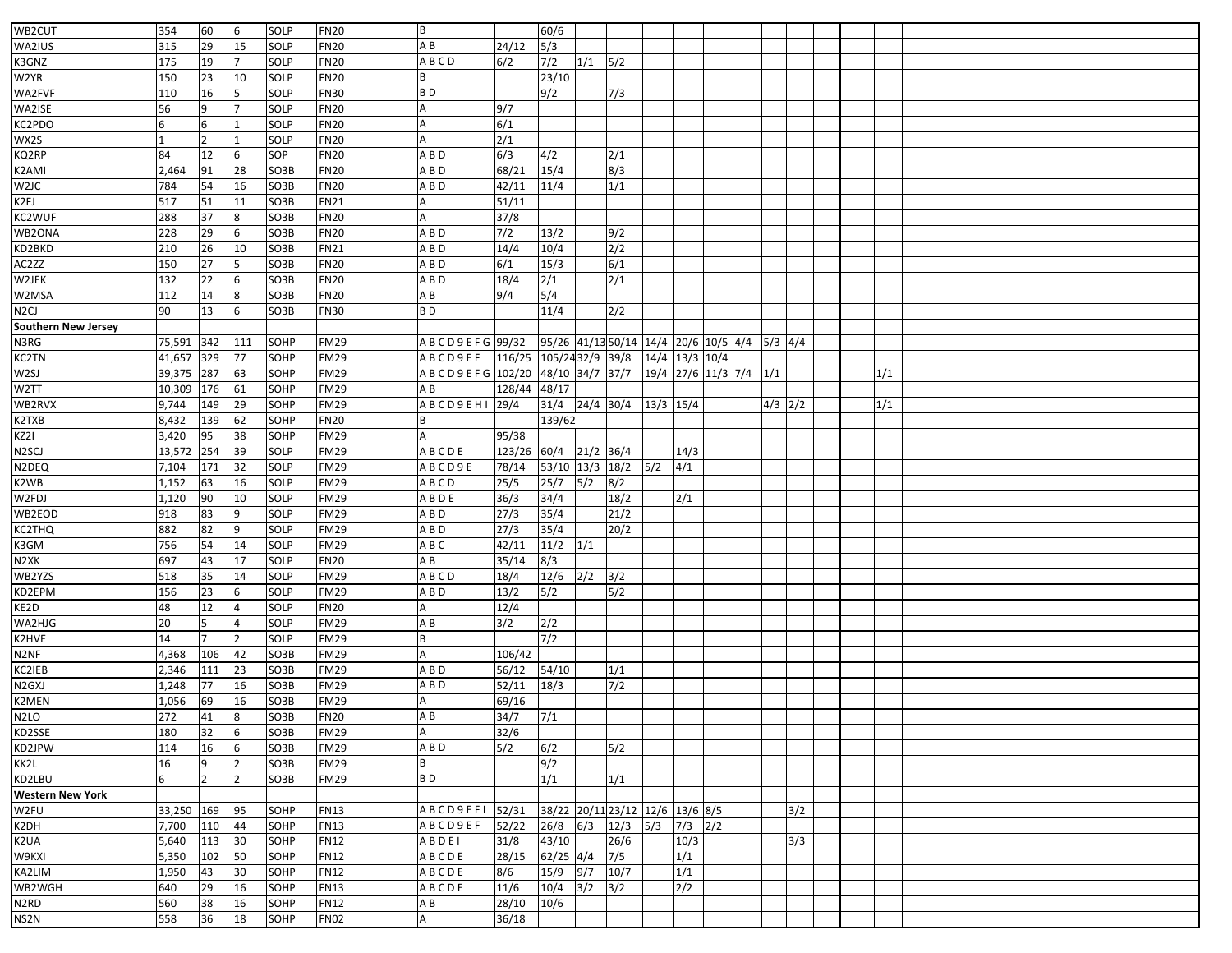| W2LC                 |               |     |                |      | <b>FN13</b> |                                                 |                                     |                             |             |      |              |                            |     |           |  |     |  |
|----------------------|---------------|-----|----------------|------|-------------|-------------------------------------------------|-------------------------------------|-----------------------------|-------------|------|--------------|----------------------------|-----|-----------|--|-----|--|
|                      | 126           | 18  |                | SOHP |             | AB                                              | 11/4                                | 7/3                         |             |      |              |                            |     |           |  |     |  |
| AI2N                 | 117           | 14  | 9              | SOHP | <b>FN13</b> |                                                 | 14/9                                |                             |             |      |              |                            |     |           |  |     |  |
| K2DCO                | 64            | 17  | 4              | SOHP | <b>FN13</b> | ΑB                                              | 3/1                                 | 14/3                        |             |      |              |                            |     |           |  |     |  |
| NR <sub>2</sub> C    | 37,733        | 251 | 97             | SOLP | <b>FN03</b> | ABCD9EFH 139/52                                 |                                     | 57/21 12/5 19/6             |             |      | 6/3          | 9/4                        | 7/4 | 2/2       |  |     |  |
| N <sub>2</sub> OA    | 15,120        | 187 | 60             | SOLP | <b>FN03</b> | A B C D 9 E F                                   | 56/20                               | 78/23                       | $20/5$ 23/5 |      | $\sqrt{2}/2$ | 7/4                        | 1/1 |           |  |     |  |
| KA2ENE               | 8,843         | 173 | 37             | SOLP | <b>FN13</b> | ABCD9E                                          | 75/18                               | 47/5                        | $14/4$ 26/4 |      | 6/3          | 5/3                        |     |           |  |     |  |
| N2BEG                | 4,602         | 133 | 26             | SOLP | <b>FN12</b> | ABCD                                            | 40/9                                | 48/8                        | 21/5        | 24/4 |              |                            |     |           |  |     |  |
| AC2VE                | 1,818         | 71  | 18             | SOLP | <b>FN13</b> | ABCDE                                           | 22/4                                | 25/4                        | 7/4         | 14/4 |              | 3/2                        |     |           |  |     |  |
| KC2PCD               | 1,458         | 67  | 18             | SOLP | <b>FN13</b> | ABD9                                            | 31/10                               | 24/4                        |             | 10/3 | 2/1          |                            |     |           |  |     |  |
| WA2CLX               | 644           | 45  | 14             | SOLP | <b>FN13</b> | A B D                                           | 34/9                                | 8/3                         |             | 3/2  |              |                            |     |           |  |     |  |
| W3SW                 | 408           | 31  | 17             | SOLP | <b>FN22</b> |                                                 | 31/17                               |                             |             |      |              |                            |     |           |  |     |  |
| KA2J                 | 352           | 48  | 8              | SOLP | <b>FN13</b> | ΑB                                              | 21/4                                | 27/4                        |             |      |              |                            |     |           |  |     |  |
| N2NRL                | 294           | 22  | 14             | SOLP | <b>FN12</b> | ΑB                                              | 20/13                               | 2/1                         |             |      |              |                            |     |           |  |     |  |
| KC2UES               | 126           | 23  | 6              | SOLP | <b>FN13</b> | A B                                             | 19/5                                | 4/1                         |             |      |              |                            |     |           |  |     |  |
| KQ2N                 | 121           | 11  | 11             | SOLP | <b>FN23</b> | A B D                                           | 8/8                                 | 2/2                         |             | 1/1  |              |                            |     |           |  |     |  |
|                      |               |     |                |      | <b>FN12</b> |                                                 | 1/1                                 |                             |             |      |              |                            |     |           |  |     |  |
| AA2DT                |               |     |                | SOLP |             |                                                 |                                     |                             |             |      |              |                            |     |           |  |     |  |
| WX3P                 | 72            | 18  |                | SOP  | <b>FN12</b> |                                                 | 18/4                                |                             |             |      |              |                            |     |           |  |     |  |
| NU2H                 | 36            | 9   |                | SOP  | <b>FN02</b> | ΑB                                              | 8/3                                 | 1/1                         |             |      |              |                            |     |           |  |     |  |
| K2OEQ                | 1,704         | 72  | 24             | SO3B | <b>FN13</b> | ΑB                                              | 46/13                               | 26/11                       |             |      |              |                            |     |           |  |     |  |
| KB2YSI               | 1,269         | 49  | 27             | SO3B | <b>FN22</b> |                                                 | 49/27                               |                             |             |      |              |                            |     |           |  |     |  |
| WA2YTM               | 1,050         | 59  | 15             | SO3B | <b>FN12</b> | A B D                                           | 22/5                                | 25/6                        |             | 12/4 |              |                            |     |           |  |     |  |
| WB2RRE               | 798           | 51  | 14             | SO3B | <b>FN12</b> | A B D                                           | 32/9                                | 13/3                        |             | 6/2  |              |                            |     |           |  |     |  |
| AB2HG                | 238           | 35  |                | SO3B | <b>FN13</b> | A B D                                           | 5/2                                 | 27/4                        |             | 3/1  |              |                            |     |           |  |     |  |
| WB2YJH               | 210           | 31  | $\overline{7}$ | SO3B | <b>FN13</b> | A B                                             | 13/3                                | 18/4                        |             |      |              |                            |     |           |  |     |  |
| WA2CHV               | 54            | 9   |                | SO3B | <b>FN12</b> | ΑB                                              | 5/3                                 | 4/3                         |             |      |              |                            |     |           |  |     |  |
| K2BCM                | 32            | 8   |                | SO3B | <b>FN13</b> |                                                 | 8/4                                 |                             |             |      |              |                            |     |           |  |     |  |
| KD2QAR               | 21            | 5   | 3              | SO3B | <b>FN02</b> | A B D                                           | 1/1                                 | 2/1                         |             | 2/1  |              |                            |     |           |  |     |  |
| NA2X                 | 15            | 5   |                | SO3B | <b>FN13</b> | ΑB                                              | 2/2                                 | 3/1                         |             |      |              |                            |     |           |  |     |  |
| WA2ZVN               | 12            | 4   |                | SO3B | <b>FN13</b> |                                                 | 4/3                                 |                             |             |      |              |                            |     |           |  |     |  |
| WB2RYH               | $\mathbf{q}$  | 4   | 3              | SO3B | <b>FN03</b> | A B D                                           | 1/1                                 | 2/1                         |             | 1/1  |              |                            |     |           |  |     |  |
|                      |               |     |                |      |             |                                                 |                                     |                             |             |      |              |                            |     |           |  |     |  |
| U.S. Call Area 3     |               |     |                |      |             |                                                 |                                     |                             |             |      |              |                            |     |           |  |     |  |
| <b>Delaware</b>      |               |     |                |      |             |                                                 |                                     |                             |             |      |              |                            |     |           |  |     |  |
| WA3QPX               | 16,170        | 209 | 77             | SOHP | <b>FM29</b> | A B D                                           | 114/33                              | 80/35                       |             | 15/9 |              |                            |     |           |  |     |  |
|                      | 760           |     |                | SOHP | <b>FM29</b> |                                                 | 42/20                               |                             |             |      |              |                            |     |           |  |     |  |
| AA1K                 |               | 42  | 20             |      |             |                                                 |                                     |                             |             |      |              |                            |     |           |  |     |  |
| K9RS                 | 360           | 33  | 12             | SOHP | <b>FM28</b> |                                                 | 33/12                               |                             |             |      |              |                            |     |           |  |     |  |
| K3CNH                | 1,484         | 55  | 28             | SOLP | <b>FM28</b> | A D                                             | 54/27                               |                             |             | 1/1  |              |                            |     |           |  |     |  |
| WF1L                 | 54            | 6   |                | SOLP | <b>FM29</b> | ABCD                                            | 1/1                                 | 2/2                         | 1/1         | 2/2  |              |                            |     |           |  |     |  |
| N3YMS                | 2,420         | 79  | 22             | SOP  | <b>FM29</b> | ABCD9E                                          | 12/2                                | 30/6                        | $14/5$ 16/5 |      | 3/2          | 4/2                        |     |           |  |     |  |
| N3MWQ                | 600           | 45  | 15             | SO3B | <b>FM29</b> | ΑB                                              | 29/9                                | 16/6                        |             |      |              |                            |     |           |  |     |  |
| Eastern Pennsylvania |               |     |                |      |             |                                                 |                                     |                             |             |      |              |                            |     |           |  |     |  |
| W3SZ                 | 77,972        | 370 | 101            | SOHP | <b>FN20</b> | ABCD9EFG 119/30 107/2432/8 39/8                 |                                     |                             |             |      |              | 16/5 22/6 10/5 9/5 8/5 8/5 |     |           |  |     |  |
| N3NGE                | 33,603        | 265 | 69             | SOHP | <b>FN20</b> | A B C D 9 E F H 99/20                           |                                     | 95/26 16/3 16/4             |             |      | 9/3          | $11/3$ $10/3$              |     | $5/3$ 3/3 |  | 1/1 |  |
| WA2OMY               | 25,636 253    |     | 52             | SOHP | <b>FN20</b> | A B C D 9 E F G 99/18                           |                                     | 66/15 18/2 21/4             |             |      |              | $12/2$ 19/5 11/3 4/1 3/2   |     |           |  |     |  |
| WØRSJ                | 25,542 216 66 |     |                | SOHP | <b>FN20</b> | ABCD9EFG 77/27 46/9 29/8 37/8 10/5 10/4 5/3 2/2 |                                     |                             |             |      |              |                            |     |           |  |     |  |
| W3GAD                | 21,981 225 51 |     |                | SOHP | <b>FN20</b> | A B C D 9 E F                                   | 50/10 68/14 28/7 39/8 15/4 16/5 8/2 |                             |             |      |              |                            |     |           |  | 1/1 |  |
| KR1ST                | 12,934 192    |     | 58             | SOHP | <b>FN21</b> | ABCDE                                           | 82/22 85/23 8/4 12/5                |                             |             |      |              | 5/4                        |     |           |  |     |  |
| WA2FGK (K2LNS, op)   | 12,925 245    |     | 55             | SOHP | <b>FN21</b> |                                                 | 245/55                              |                             |             |      |              |                            |     |           |  |     |  |
| K3MD                 | 10,384 171    |     | 59             | SOHP | <b>FN10</b> | ABCDE                                           | 100/27 59/23 5/4 5/4                |                             |             |      |              | 2/1                        |     |           |  |     |  |
| K3ISH                | 10,370 174    |     | 61             | SOHP | <b>FN21</b> | A B                                             | 129/37 45/24                        |                             |             |      |              |                            |     |           |  |     |  |
| W3TI                 | 8,736         | 164 | 52             | SOHP | <b>FN20</b> | A B D                                           | 95/28                               | 53/15                       |             | 16/9 |              |                            |     |           |  |     |  |
| WA3YUE               | 7,955         | 124 | 37             | SOHP | <b>FN20</b> | ABCD9EF                                         | 34/9                                | 39/14 16/4 17/3 8/3 7/3 3/1 |             |      |              |                            |     |           |  |     |  |
| W3JG                 | 7,830         | 156 | 45             | SOHP | <b>FM29</b> | ABCDE                                           | 91/26                               | $47/12$ 6/3 9/3             |             |      |              | 3/1                        |     |           |  |     |  |
|                      |               |     |                |      |             |                                                 |                                     |                             |             |      |              |                            |     |           |  |     |  |
| K3GNC                | 6,860         | 162 | 35             | SOHP | <b>FN20</b> | ABCD                                            | 41/9                                | 80/17 14/3 27/6             |             |      |              |                            |     |           |  |     |  |
| W3HMS                | 5,336         | 107 | 46             | SOHP | <b>FN10</b> | A B C D 9 E                                     | 61/24                               | $28/12$ 7/4 7/3             |             |      | $2/1$ $2/2$  |                            |     |           |  |     |  |
| WD3R                 | 4,840         | 115 | 44             | SOHP | <b>FN10</b> | A B C                                           | 60/21                               | $54/22$ 1/1                 |             |      |              |                            |     |           |  |     |  |
| KB3MTW               | 2,951         | 128 | 13             | SOHP | <b>FN20</b> | ABCD9E                                          | 32/2                                | 34/2 23/2 23/2 7/2 7/2      |             |      |              |                            |     |           |  | 2/1 |  |
| K3QIA                | 2,324         | 86  | 28             | SOHP | <b>FN11</b> | A                                               | 86/28                               |                             |             |      |              |                            |     |           |  |     |  |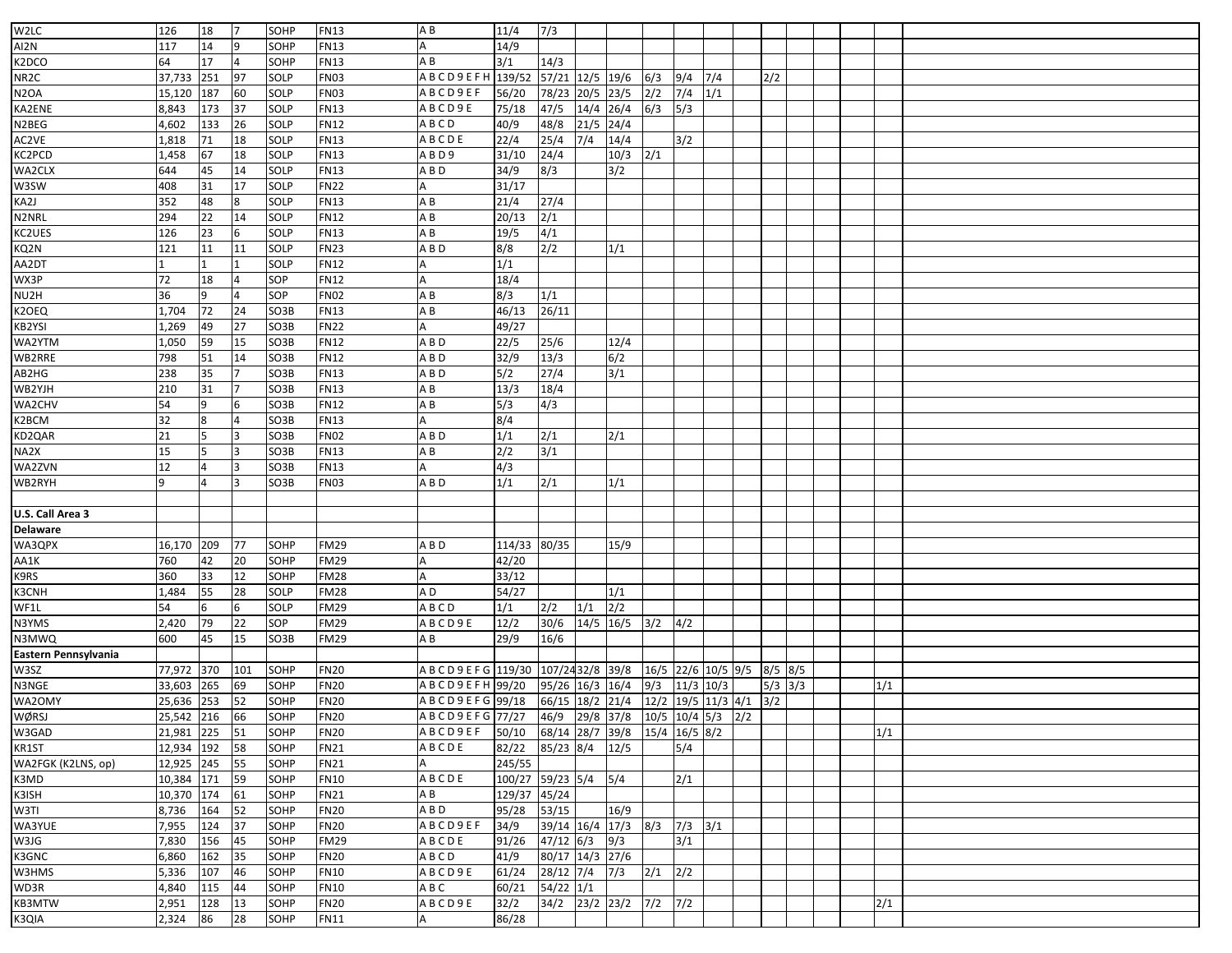| N3FTI              | 1,386          | 73  | 21             | SOHP        | <b>FN20</b> | A                      | 73/21  |                                               |             |                  |               |             |     |     |  |     |  |
|--------------------|----------------|-----|----------------|-------------|-------------|------------------------|--------|-----------------------------------------------|-------------|------------------|---------------|-------------|-----|-----|--|-----|--|
| W3EX               | 430            | 51  | 10             | SOHP        | <b>FN20</b> | ΑB                     | 38/7   | 13/3                                          |             |                  |               |             |     |     |  |     |  |
| KG4KFV             | 72             |     | 6              | SOHP        | <b>FN21</b> | <b>BCD</b>             |        | 4/3                                           | 1/1         | $3/2$            |               |             |     |     |  |     |  |
| WA3NUF             | 42,940         | 349 | 76             | SOLP        | <b>FN20</b> | A B C D 9 E F G 125/26 |        | 132/27 22/5                                   |             | 33/5             | 9/3           | $14/5$ 9/3  | 5/2 |     |  |     |  |
| NF3R               | 26,964         | 317 | 84             | <b>SOLP</b> | <b>FN20</b> | <b>ABCDE</b>           | 171/49 | 121/2612/5 12/3                               |             |                  |               | 1/1         |     |     |  |     |  |
| W3KM               | 16,590         | 236 | 70             | SOLP        | <b>FN20</b> | A B C                  | 164/54 | $61/13$ 11/3                                  |             |                  |               |             |     |     |  |     |  |
| KA3FQS             | 14,784         | 223 | 33             | SOLP        | <b>FN20</b> | ABCD9EFG 59/11         |        | $51/6$                                        | $33/4$ 37/3 |                  | 15/3 19/3 6/2 |             | 3/1 |     |  |     |  |
| K3TEF              | 13,334         | 228 | 59             | <b>SOLP</b> | <b>FM19</b> | A B D                  | 144/33 | 72/22                                         |             | 12/4             |               |             |     |     |  |     |  |
| KC3BVL             | 7,812          | 132 | 31             | SOLP        | <b>FM29</b> | <b>ABCDEF</b>          | 33/11  | 35/6                                          | 18/4 26/5   |                  |               | $14/3$ 6/2  |     |     |  |     |  |
| K3JJZ              | 5,405          | 175 | 23             | SOLP        | <b>FN20</b> | ABCD9                  | 53/7   | 54/7                                          | 30/4 36/4   |                  | 2/1           |             |     |     |  |     |  |
| WB3IGR             | 4,386          | 72  | 34             | SOLP        | <b>FN10</b> | ABCD9E                 | 13/7   | 31/11                                         | 9/4         | 8/4              | 4/3           | 5/4         |     |     |  | 2/1 |  |
| KA3WXV             | 3,135          | 127 | 19             | SOLP        | <b>FN20</b> | ABCD                   | 41/6   | 45/7                                          | 14/2 27/4   |                  |               |             |     |     |  |     |  |
| WS3C               | 2,666          | 64  | 31             | SOLP        | <b>FM19</b> | ABCDE                  | 16/7   | 26/10 9/6                                     |             | 12/7             |               | 1/1         |     |     |  |     |  |
| KB1JEY             | 2,040          | 124 | 12             | SOLP        | <b>FN20</b> | ABCD                   | 40/3   | 34/3                                          | $22/3$ 28/3 |                  |               |             |     |     |  |     |  |
| WB2HJQ             | 1,938          | 59  | 34             | SOLP        | <b>FN21</b> | A B D                  | 56/32  | 2/1                                           |             | 1/1              |               |             |     |     |  |     |  |
| WA3NFV             | 1,430          | 110 | 10             | SOLP        | <b>FN20</b> | ABCD                   | 31/3   | 39/3                                          | 16/2 24/2   |                  |               |             |     |     |  |     |  |
| N3ITT              | 1,403          | 68  | 23             | SOLP        | <b>FN20</b> | AΒ                     | 48/17  | 20/6                                          |             |                  |               |             |     |     |  |     |  |
| KC3ACQ             | 1,323          | 66  | 21             | SOLP        | <b>FN20</b> | B <sub>D</sub>         |        | 64/20                                         |             | 2/1              |               |             |     |     |  |     |  |
| AA3B               | 1,314          | 74  | 18             | SOLP        | <b>FN20</b> | A B                    | 73/17  | 1/1                                           |             |                  |               |             |     |     |  |     |  |
| K3VEQ              | 858            | 67  | 11             | SOLP        | <b>FN20</b> | ABCD                   | 18/2   | 37/6                                          | 2/1         | 10/2             |               |             |     |     |  |     |  |
| N3FD               | 696            | 70  | 8              | SOLP        | <b>FN20</b> | ABCD                   | 24/2   | 23/2                                          | 8/2         | 15/2             |               |             |     |     |  |     |  |
| W3AWA (WA3KFT, op) | 639            | 59  | 9              | SOLP        | <b>FM29</b> | ABCD                   | 27/3   | 16/2                                          | 8/2         | 8/2              |               |             |     |     |  |     |  |
| K3EFS              | 520            | 53  | 10             | SOLP        | <b>FN20</b> |                        | 53/10  |                                               |             |                  |               |             |     |     |  |     |  |
| K3IUV              | 511            | 61  |                | SOLP        | <b>FN20</b> | ABCD                   | 12/1   | 36/3                                          | 4/1         | 9/2              |               |             |     |     |  |     |  |
| KW3DX              | 455            | 39  | 13             | <b>SOLP</b> | <b>FN21</b> |                        | 39/13  |                                               |             |                  |               |             |     |     |  |     |  |
| W3OFD              | 406            | 32  | 14             | SOLP        | <b>FN10</b> | A B D                  | 5/2    | 26/11                                         |             | 1/1              |               |             |     |     |  |     |  |
| NE3I               | 400            | 43  | 8              | SOLP        | <b>FN20</b> | <b>ABCDE</b>           | 10/1   | 25/3                                          | 4/1         | 3/2              |               | 1/1         |     |     |  |     |  |
| W3KBG              | 377            | 27  | 13             | <b>SOLP</b> | <b>FN10</b> | ABCD                   | 12/7   | 11/4                                          | 1/1         | 3/1              |               |             |     |     |  |     |  |
| K3KTY              | 364            | 48  |                | SOLP        | <b>FN20</b> | A B C D                | 21/3   | 19/2                                          | 2/1         | 6/1              |               |             |     |     |  |     |  |
| K3KAP              | 231            | 25  | 11             | <b>SOLP</b> | <b>FN10</b> | AΒ                     | 17/5   | 8/6                                           |             |                  |               |             |     |     |  |     |  |
| WA2BTR             | 204            | 15  | 12             | <b>SOLP</b> | FM19        | ABCD                   | 7/6    | 5/3                                           | 2/2         | 1/1              |               |             |     |     |  |     |  |
| WX3K               | 160            | 18  |                | SOLP        | <b>FN20</b> | A B D                  | 4/2    | 12/4                                          |             | $\overline{2/2}$ |               |             |     |     |  |     |  |
| WB4GCS             | 144            | 24  | 6              | SOLP        | <b>EN90</b> | A B D                  | 8/2    | 10/2                                          |             | 6/2              |               |             |     |     |  |     |  |
| WA3AAN             | 104            | 27  | 4              | <b>SOLP</b> | <b>FN20</b> |                        | 27/4   |                                               |             |                  |               |             |     |     |  |     |  |
| N3KCM              | 20             |     |                | SOLP        | <b>FN11</b> |                        | 5/4    |                                               |             |                  |               |             |     |     |  |     |  |
| WA3RLT             |                |     | $\overline{2}$ | SOLP        | <b>FM29</b> | BD                     |        | 2/1                                           |             | 1/1              |               |             |     |     |  |     |  |
| W3ATV              | 16,368         | 236 | 66             | SO3B        | <b>FN20</b> | A B D                  | 178/62 | 42/2                                          |             | 16/2             |               |             |     |     |  |     |  |
| N3DGE              | 4,743          | 144 | 31             | SO3B        | <b>FN20</b> | ABD                    | 80/15  | 55/11                                         |             | 9/5              |               |             |     |     |  |     |  |
| N3PLM              | 3,480          | 124 | 29             | SO3B        | <b>FN20</b> | A B D                  | 62/12  | 60/16                                         |             | 2/1              |               |             |     |     |  |     |  |
| KZ3MW              | 1,188          | 48  | 27             | SO3B        | <b>FN21</b> | A B D                  | 41/22  | 6/4                                           |             | 1/1              |               |             |     |     |  |     |  |
| KD3HN              | 828            | 33  | 23             | SO3B        | <b>FM19</b> | A B D                  | 24/16  | 6/4                                           |             | 3/3              |               |             |     |     |  |     |  |
| KØBAK              | 696            | 65  | 12             | SO3B        | <b>FN20</b> |                        | 65/12  |                                               |             |                  |               |             |     |     |  |     |  |
| N3JNX              | 234            | 20  | 13             | SO3B        | <b>FN11</b> | ΑB                     | 15/8   | 5/5                                           |             |                  |               |             |     |     |  |     |  |
| KB3NRL             | 170            | 29  | 5              | SO3B        | <b>FN20</b> | A B D                  | 8/1    | 14/2                                          |             | 7/2              |               |             |     |     |  |     |  |
| N3FJ               | 140            | 23  | 17             | SO3B        | <b>FM29</b> |                        |        | 23/7                                          |             |                  |               |             |     |     |  |     |  |
| K3SFX              | 132            | 21  | 6              | SO3B        | <b>FN20</b> | A B D                  | 7/2    | 11/3                                          |             | 3/1              |               |             |     |     |  |     |  |
| W2JPG              | 108            | 20  | 6              | SO3B        | <b>FN21</b> |                        | 20/6   |                                               |             |                  |               |             |     |     |  |     |  |
| N3RMC              |                |     |                | SO3B        | <b>FN20</b> |                        |        | $5/1$                                         |             |                  |               |             |     |     |  |     |  |
| W3SEN              | $\overline{2}$ |     |                | <b>SOFM</b> | <b>FN20</b> |                        |        |                                               | 1/1         |                  |               |             |     |     |  |     |  |
| <b>Maryland-DC</b> |                |     |                |             |             |                        |        |                                               |             |                  |               |             |     |     |  |     |  |
| K1RZ               | 182,004 517    |     | 174            | SOHP        | <b>FM19</b> | A B C D 9 E F G 124/42 |        | 166/4663/22 75/25 24/8 30/11 18/8 6/4 3/3 8/5 |             |                  |               |             |     |     |  |     |  |
| WA3DRC             | 15,960         | 204 | 70             | SOHP        | <b>FM28</b> | ABCD                   | 99/35  | 67/23 18/6 20/6                               |             |                  |               |             |     |     |  |     |  |
| N3OC               | 10,584         | 149 | 56             | SOHP        | <b>FM19</b> | <b>ABCD9EFI</b>        | 85/29  | $52/21$ $2/1$ $2/1$                           |             |                  | 2/1           | $2/1$ $2/1$ |     | 2/1 |  |     |  |
| K3AJ               | 4,995          | 115 | 45             | SOHP        | <b>FM19</b> | ΑB                     | 57/19  | 58/26                                         |             |                  |               |             |     |     |  |     |  |
| K3ZO               | 4,488          | 135 | 34             | SOHP        | <b>FM18</b> | ΑB                     | 92/23  | 43/11                                         |             |                  |               |             |     |     |  |     |  |
| K3SX               | 3,471          | 89  | 39             | SOHP        | <b>FM19</b> | ΑB                     | 13/6   | 76/33                                         |             |                  |               |             |     |     |  |     |  |
| W3LL               | 2,850          | 117 | 25             | SOHP        | <b>FM19</b> |                        | 117/25 |                                               |             |                  |               |             |     |     |  |     |  |
| W3EKT              | 870            | 23  | 15             | SOHP        | <b>FM19</b> | ABCD9EFG 14/6          |        | 1/1                                           |             |                  |               |             |     |     |  |     |  |
|                    |                |     |                |             |             |                        |        |                                               |             |                  |               |             |     |     |  |     |  |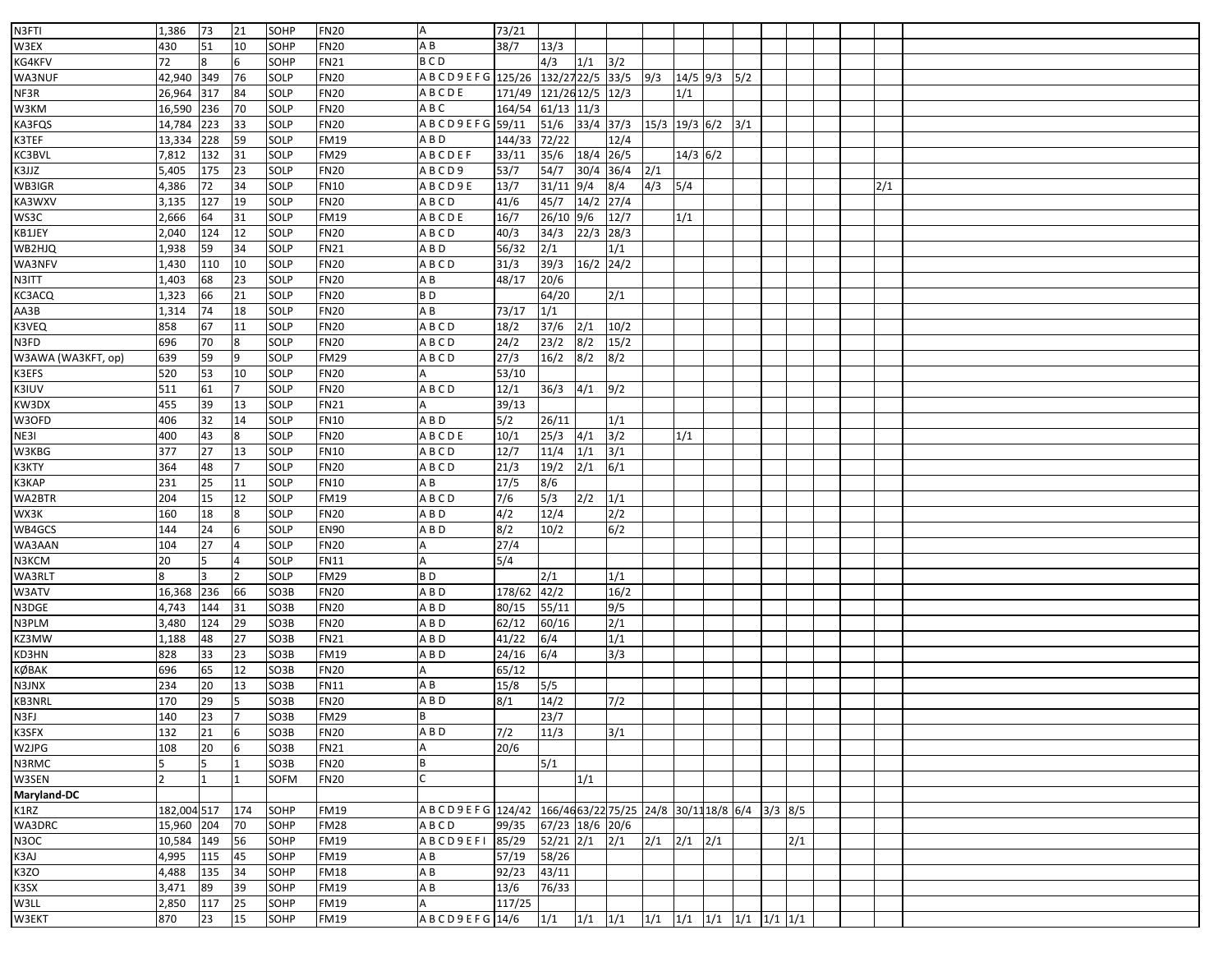| WC3N                 | 690    | 47             | 15  | SOHP        | <b>FM19</b> | AB             | 46/14            | 1/1          |     |      |     |             |  |  |  |  |
|----------------------|--------|----------------|-----|-------------|-------------|----------------|------------------|--------------|-----|------|-----|-------------|--|--|--|--|
| W3JX                 | 688    | 45             | 16  | SOHP        | <b>FM19</b> |                | 45/16            |              |     |      |     |             |  |  |  |  |
| N3FJP                | 385    | 35             | 11  | SOHP        | <b>FM19</b> | ABD            | 28/9             | $5/1$        |     | 2/1  |     |             |  |  |  |  |
| K1BZ                 | 2,403  | 96             | 27  | SOLP        | <b>FM19</b> | AB             | 65/18            | 31/9         |     |      |     |             |  |  |  |  |
| K3MM                 | 1,500  | 75             | 20  | SOLP        | <b>FM19</b> |                | 75/20            |              |     |      |     |             |  |  |  |  |
|                      |        |                |     |             |             |                |                  |              |     |      |     |             |  |  |  |  |
| KD3CQ                | 989    | 47             | 23  | SOLP        | <b>FM18</b> |                | 47/23            |              |     |      |     |             |  |  |  |  |
| N8URE                | 900    | 53             | 15  | SOLP        | <b>FM19</b> | B <sub>D</sub> |                  | 45/10        |     | 8/5  |     |             |  |  |  |  |
| N3DUE                | 816    | 49             | 17  | SOLP        | <b>FM19</b> |                | 49/17            |              |     |      |     |             |  |  |  |  |
| K2EJ                 | 546    | 40             | 13  | SOLP        | <b>FM19</b> | A B D          | 5/1              | 31/10        |     | 4/2  |     |             |  |  |  |  |
| K3MTR                | 108    | 18             | 6   | SOLP        | <b>FM19</b> |                | 18/6             |              |     |      |     |             |  |  |  |  |
| W3FAY                | 5,694  | 154            | 39  | SO3B        | <b>FM18</b> | A B D          | 83/18            | 69/20        |     | 2/1  |     |             |  |  |  |  |
| N3ALN                | 5,460  | 133            | 42  | SO3B        | <b>FM19</b> | ABD            | 95/29            | 35/11        |     | 3/2  |     |             |  |  |  |  |
| K3RLW                | 5,300  | 158            | 50  | SO3B        | FM18        | AB             | 126/38           | 32/12        |     |      |     |             |  |  |  |  |
| AI3Z                 | 4,025  | 122            | 35  | SO3B        | <b>FM19</b> | AB             | 77/21            | 45/14        |     |      |     |             |  |  |  |  |
| N3VOP                | 1,406  | 77             | 19  | SO3B        | <b>FM19</b> | A B            | 56/12            | 21/7         |     |      |     |             |  |  |  |  |
| K6PFA                | 312    | 27             | 12  | SO3B        | FM19        | A B D          | 13/6             | 12/4         |     | 2/2  |     |             |  |  |  |  |
| NN3G                 | 196    | 23             | 14  | SO3B        | <b>FM28</b> | AB             | 5/4              | 18/10        |     |      |     |             |  |  |  |  |
| K3TN                 | 156    | 26             | 6   | SO3B        | <b>FM19</b> |                | 26/6             |              |     |      |     |             |  |  |  |  |
| AD3F                 | 84     | 9              |     | SO3B        | <b>FM19</b> | A B D          | 2/2              | 4/3          |     | 3/2  |     |             |  |  |  |  |
| N6MEJ                | 32     | $\overline{7}$ |     | SO3B        | <b>FM19</b> | BD             |                  | 4/3          |     | 3/1  |     |             |  |  |  |  |
| W3HDB                | 826    | 45             | 14  | <b>SOFM</b> | <b>FM19</b> | ABCD           | 6/4              | 24/4         | 2/2 | 13/4 |     |             |  |  |  |  |
| KE3AO                |        |                |     | <b>SOFM</b> | FM18        |                | 1/1              |              |     |      |     |             |  |  |  |  |
| Western Pennsylvania |        |                |     |             |             |                |                  |              |     |      |     |             |  |  |  |  |
|                      |        |                |     |             | <b>FN00</b> | A B            |                  |              |     |      |     |             |  |  |  |  |
| W3SO (W3XOX, op)     | 42,506 | 413            | 106 | SOHP        |             |                | 221/55 192/51    |              |     |      |     |             |  |  |  |  |
| N3XF                 | 2,800  | 80             | 35  | SOHP        | <b>FN00</b> | A B D          | 44/18            | 33/14        |     | 3/3  |     |             |  |  |  |  |
| WB3LHD               | 1,475  | 61             | 25  | SOHP        | <b>EN90</b> |                | 61/25            |              |     |      |     |             |  |  |  |  |
| WA3PTV               | 3,724  | 84             | 38  | SOLP        | <b>FM19</b> | ABCD9E         | 43/18            | $23/11$ 7/3  |     | 7/3  | 2/2 | 2/1         |  |  |  |  |
| NG3W                 | 126    | 12             | 9   | SOLP        | <b>FN01</b> | B <sub>D</sub> |                  | 8/7          |     | 4/2  |     |             |  |  |  |  |
| WA3UOE               | 63     |                |     | SOP         | <b>FN10</b> | BD             |                  | 5/5          |     | 2/2  |     |             |  |  |  |  |
| N3AAA                | 10,850 | 153            | 70  | SO3B        | <b>EN90</b> | A B D          | 80/35            | 65/28        |     | 8/7  |     |             |  |  |  |  |
| KE3JP                | 5,412  | 126            | 44  | SO3B        | EN91        |                | 126/44           |              |     |      |     |             |  |  |  |  |
| N3FB                 | 4,004  | 86             | 44  | SO3B        | <b>EN90</b> | A B D          | 10/6             | 68/32        |     | 8/6  |     |             |  |  |  |  |
| KC3PIB               | 1,769  | 61             | 29  | SO3B        | <b>EN90</b> | A B D          | 37/18            | 21/9         |     | 3/2  |     |             |  |  |  |  |
| KN1OLA               | 688    | 45             | 16  | SO3B        | FN00        | A B D          | 25/9             | 17/6         |     | 3/1  |     |             |  |  |  |  |
| WA9QXY               | 240    | 24             | 10  | SO3B        | <b>FN00</b> | A B D          | 18/7             | 5/2          |     | 1/1  |     |             |  |  |  |  |
| AG3I                 | 32     | 9              |     | SO3B        | <b>FN00</b> |                | 9/4              |              |     |      |     |             |  |  |  |  |
|                      |        |                |     |             |             |                |                  |              |     |      |     |             |  |  |  |  |
| U.S. Call Area 4     |        |                |     |             |             |                |                  |              |     |      |     |             |  |  |  |  |
| Alabama              |        |                |     |             |             |                |                  |              |     |      |     |             |  |  |  |  |
| WG8S                 | 11,690 | 161            | 70  | SOLP        | EM64        | ABCD           | 120/49 28/11 4/4 |              |     | 9/6  |     |             |  |  |  |  |
| WN4WDE               | 1,855  | 50             | 35  | SOLP        | <b>EM73</b> | A B D          | 27/20            | 18/10        |     | 5/5  |     |             |  |  |  |  |
| N4NM                 | 480    | 34             | 15  | SOLP        | <b>EM64</b> |                | 34/15            |              |     |      |     |             |  |  |  |  |
| KN4BBD (AB4WL, op)   | 432    | 28             | 16  | SOLP        | <b>EM63</b> |                | 28/16            |              |     |      |     |             |  |  |  |  |
| KN4YK                | 154    | 14             | 11  | SOLP        | <b>EM63</b> |                | 14/11            |              |     |      |     |             |  |  |  |  |
|                      | 56     | $\vert$ 7      | 17  |             | <b>EM74</b> |                |                  |              |     |      |     |             |  |  |  |  |
| <b>KK4AND</b>        |        |                |     | SOLP        |             | A B D          | $5/5$ $1/1$      |              |     | 1/1  |     |             |  |  |  |  |
| K4RKY                | 12     | 4              | l3  | SOLP        | EM63        | Α              | 4/3              |              |     |      |     |             |  |  |  |  |
| N4AU                 | 12     | 4              | 3   | SOLP        | <b>EM62</b> | A              | 4/3              |              |     |      |     |             |  |  |  |  |
| AB4DX                | 608    | 31             | 19  | SOP         | <b>EM64</b> | A B D          | 14/7             | 13/8         |     | 4/4  |     |             |  |  |  |  |
| AG4W                 | 2,240  | 79             | 35  | SO3B        | <b>EM64</b> | A B            | 69/30            | 10/5         |     |      |     |             |  |  |  |  |
| KY4G                 | 2,178  | 68             | 33  | SO3B        | EM64        | A B            | 42/20            | 26/13        |     |      |     |             |  |  |  |  |
| AJ4W                 | 1,508  | 51             | 29  | SO3B        | <b>EM64</b> | A B D          | 37/20            | 11/6         |     | 3/3  |     |             |  |  |  |  |
| W5NZ                 | 20     | 5              | 4   | SO3B        | <b>EM62</b> |                | 5/4              |              |     |      |     |             |  |  |  |  |
| Georgia              |        |                |     |             |             |                |                  |              |     |      |     |             |  |  |  |  |
| KI4US                | 9,570  | 143            | 66  | SOHP        | <b>EM72</b> | A B D          | 107/42 30/18     |              |     | 6/6  |     |             |  |  |  |  |
| W3CP                 | 4,935  | 93             | 47  | SOHP        | <b>EM74</b> | A B D          | 40/18            | 40/20        |     | 13/9 |     |             |  |  |  |  |
| WW8RR                | 3,317  | 81             | 31  | SOHP        | <b>EM74</b> | ABCDEF         | 48/18            | $19/6$ $3/2$ |     | 7/3  |     | $2/1$ $2/1$ |  |  |  |  |
| W4ATL                | 3,306  | 88             | 38  | SOHP        | <b>EM73</b> | A B D          | 64/27            | 23/10        |     | 1/1  |     |             |  |  |  |  |
| W5TDY                | 2,449  | 82             | 31  | SOHP        | <b>EM74</b> | A B            | 68/26            | 14/5         |     |      |     |             |  |  |  |  |
|                      |        |                |     |             |             |                |                  |              |     |      |     |             |  |  |  |  |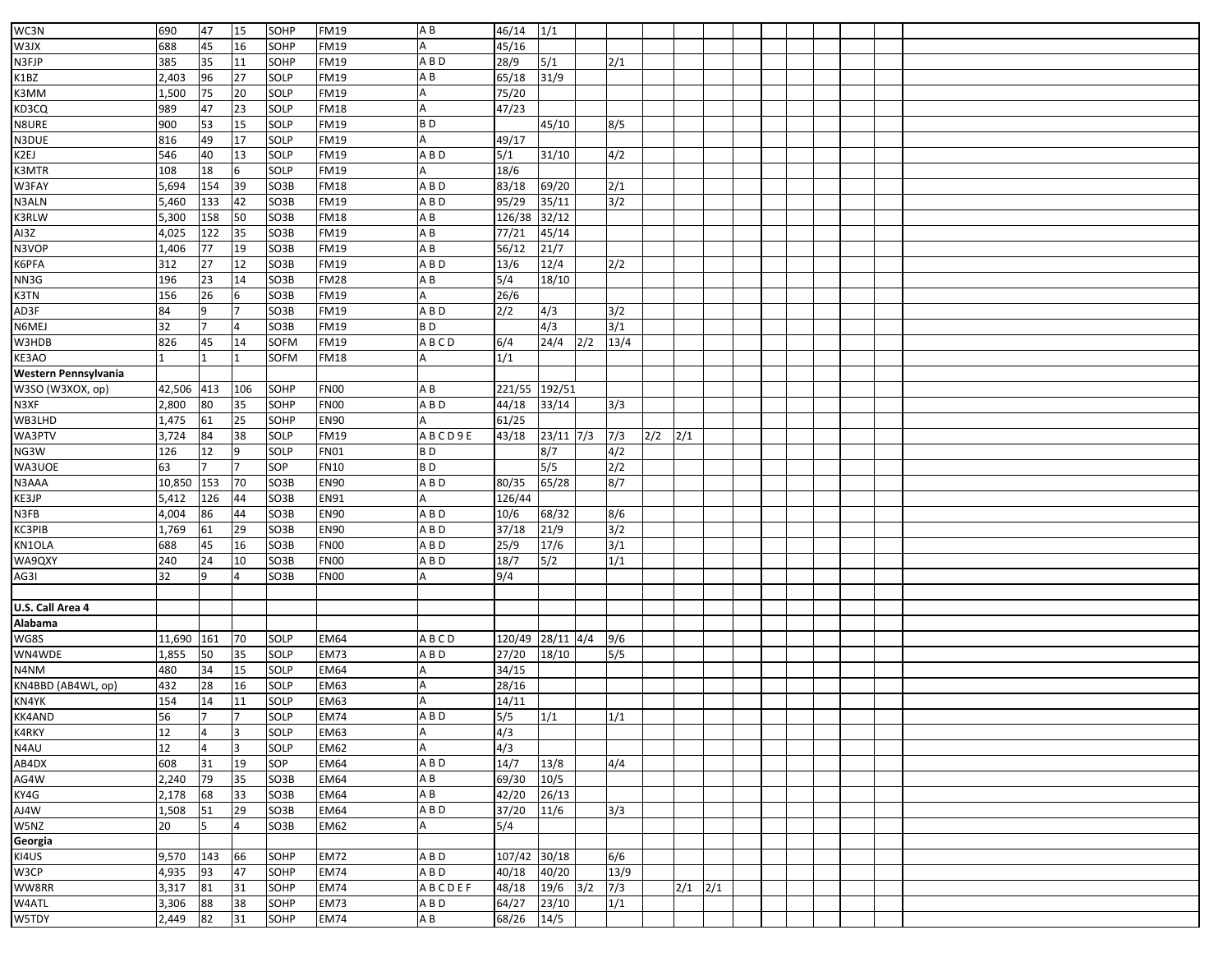| W4QK                       | 950            | 39           | 25             | SOHP              | <b>EM83</b> | A              | 39/25                |                                                     |             |                  |                  |  |  |  |  |
|----------------------------|----------------|--------------|----------------|-------------------|-------------|----------------|----------------------|-----------------------------------------------------|-------------|------------------|------------------|--|--|--|--|
| W4KXY                      | 874            | 43           | 19             | SOHP              | <b>EM74</b> | A B D          | 26/10                | 14/6                                                |             | 3/3              |                  |  |  |  |  |
| K4ELI                      | 574            | 42           | 14             | SOHP              | <b>EM74</b> |                | 42/14                |                                                     |             |                  |                  |  |  |  |  |
| K4BAI                      | 18             | 6            | 3              | SOHP              | <b>EM72</b> |                | 6/3                  |                                                     |             |                  |                  |  |  |  |  |
| W4MAA                      | 12,483         | 203          | 57             | SOLP              | <b>EM74</b> | ABCD           | 111/34               | 65/16 8/3                                           |             | 19/4             |                  |  |  |  |  |
| K4MY                       | 4,850          | 107          | 50             | SOLP              | <b>EM74</b> | A B D          | 73/29                | 33/20                                               |             | 1/1              |                  |  |  |  |  |
|                            |                |              | 24             |                   | <b>EM83</b> | A B            |                      |                                                     |             |                  |                  |  |  |  |  |
| WA4DYD<br>KD4YDD           | 1,392<br>1,116 | 58<br>54     | 18             | SOLP<br>SOLP      | <b>EM84</b> | ABCD9          | 39/14<br>37/10       | 19/10<br>10/4                                       | 2/1         | 3/2              | $\overline{2/1}$ |  |  |  |  |
|                            | 756            |              |                | SOLP              | <b>EM83</b> |                | 45/18                |                                                     |             |                  |                  |  |  |  |  |
| AA4LR                      |                | 45           | 18             |                   |             |                |                      |                                                     |             |                  |                  |  |  |  |  |
| N4FWD                      | 504            | 32           | 18             | SOLP              | <b>EM73</b> | <b>BCD</b>     | 32/18                |                                                     |             |                  |                  |  |  |  |  |
| KC4JD                      | 450            | 35           | 10             | SOLP              | <b>EM74</b> |                |                      | $\overline{24/6}$ $\overline{4/2}$ $\overline{7/2}$ |             |                  |                  |  |  |  |  |
| K7SYS                      | 300            | 31           | 10             | <b>SOLP</b>       | <b>EM74</b> |                | 31/10                |                                                     |             |                  |                  |  |  |  |  |
| N4MNW                      | 250            | 26           | 10             | SOLP              | <b>EM73</b> |                | 26/10                |                                                     |             |                  |                  |  |  |  |  |
| K4SHW                      | 27             | 9            | 3              | SOLP              | <b>EM73</b> |                | 9/3                  |                                                     |             |                  |                  |  |  |  |  |
| K7UWR                      |                | 3            | $\overline{2}$ | SOLP              | <b>EM92</b> |                | 3/2                  |                                                     |             |                  |                  |  |  |  |  |
| W4TM                       | 5,499          | 107          | 47             | SO3B              | <b>EM73</b> | A B D          | 73/30                | 21/9                                                |             | 13/8             |                  |  |  |  |  |
| KC4GCK                     | 1,296          | 56           | 24             | SO3B              | <b>EM74</b> | A B            | 42/18                | 14/6                                                |             |                  |                  |  |  |  |  |
| KJ4EX                      | 221            | 18           | 13             | SO3B              | <b>EM83</b> | ΑB             | 15/11                | 3/2                                                 |             |                  |                  |  |  |  |  |
| K4VTE                      | 168            | 24           | $\overline{7}$ | SO3B              | <b>EM73</b> | A B            | 23/6                 | 1/1                                                 |             |                  |                  |  |  |  |  |
| NJ8J                       | 144            | 25           | 6              | SO3B              | <b>EM73</b> |                | 25/6                 |                                                     |             |                  |                  |  |  |  |  |
| K4VBM                      | 45             | 10           | 5              | SO3B              | <b>EM73</b> | ΑB             | 9/4                  | 1/1                                                 |             |                  |                  |  |  |  |  |
| WG4I                       | 948            | 62           | 12             | <b>SOFM</b>       | <b>EM74</b> | ABCD           | 4/2                  | 41/6                                                | 1/1         | 16/3             |                  |  |  |  |  |
| Kentucky                   |                |              |                |                   |             |                |                      |                                                     |             |                  |                  |  |  |  |  |
| W4UWC                      | 90             | 12           | 10             | SOLP              | <b>EM77</b> |                | 12/10                |                                                     |             |                  |                  |  |  |  |  |
| N4YHC                      | 40             | 8            | 5              | SOLP              | <b>EM78</b> |                | 8/5                  |                                                     |             |                  |                  |  |  |  |  |
| <b>North Carolina</b>      |                |              |                |                   |             |                |                      |                                                     |             |                  |                  |  |  |  |  |
| W4VHF                      | 32,076         | 309          | 108            | SOHP              | <b>EM96</b> | ΑB             | 278/101 31/7         |                                                     |             |                  |                  |  |  |  |  |
| W3GQ                       | 5,831          | 125          | 49             | SOHP              | <b>EM95</b> |                | 125/49               |                                                     |             |                  |                  |  |  |  |  |
| NG4C                       | 5,100          | 112          | 50             | SOHP              | <b>FM16</b> |                | 112/50               |                                                     |             |                  |                  |  |  |  |  |
| WB4HIE                     | 2,795          | 70           | 43             | SOHP              | <b>EM95</b> | A B D          | 64/39 5/3            |                                                     |             | 1/1              |                  |  |  |  |  |
| K4QE                       | 1,590          | 56           | 30             | SOHP              | <b>FM05</b> |                | 56/30                |                                                     |             |                  |                  |  |  |  |  |
| KC4AAW                     | 1,196          | 43           | 26             | SOHP              | <b>EM85</b> | B <sub>C</sub> |                      | 40/24 3/2                                           |             |                  |                  |  |  |  |  |
| N4TL                       | 946            | 43           | 22             | SOHP              | <b>FM05</b> |                | 43/22                |                                                     |             |                  |                  |  |  |  |  |
| W1AJT                      | 682            | 36           | 22             | SOHP              | <b>EM95</b> |                | 36/22                |                                                     |             |                  |                  |  |  |  |  |
| AA4R                       | 3,560          | 90           | 40             | SOLP              | <b>FM05</b> |                | 90/40                |                                                     |             |                  |                  |  |  |  |  |
| W3OA                       | 2,627          | 76           | 37             | SOLP              | <b>EM95</b> | ΑB             | 75/36                | 1/1                                                 |             |                  |                  |  |  |  |  |
| K5EK                       | 1,590          | 56           | 30             | SOLP              | <b>FM03</b> |                | 56/30                |                                                     |             |                  |                  |  |  |  |  |
| KS4S                       | 589            | 34           | 19             | SOLP              | <b>FM04</b> |                | 34/19                |                                                     |             |                  |                  |  |  |  |  |
| K <sub>2</sub> SD          | 493            | 32           | 17             | SOLP              | <b>EM96</b> |                | 32/17                |                                                     |             |                  |                  |  |  |  |  |
| N3CKI                      | 204            | 17           | 12             | SOLP              | <b>FM03</b> |                | 17/12                |                                                     |             |                  |                  |  |  |  |  |
| KE8BG                      | 165            | 17           | 11             | SOLP              | <b>EM95</b> |                | 17/11                |                                                     |             |                  |                  |  |  |  |  |
| W4WNT                      | 45             | 9            | 5              | SOLP              | <b>EM94</b> |                | 9/5                  |                                                     |             |                  |                  |  |  |  |  |
| AD8J                       | 40             | 9            | 5              | SOLP              | <b>EM85</b> |                | 9/5                  |                                                     |             |                  |                  |  |  |  |  |
| WB1AJJ                     | 8              | 4            | $\overline{2}$ | SOP               | <b>EM95</b> | ΑB             | 1/1                  | 3/1                                                 |             |                  |                  |  |  |  |  |
| N <sub>1</sub> IA          | 756            | 38           | 21             | SO <sub>3</sub> B | FM05        | A <sub>B</sub> | $34/18$ $4/3$        |                                                     |             |                  |                  |  |  |  |  |
| KA5ETS                     | 561            | 33           | 17             | SO3B              | <b>FM05</b> | ΑB             | 30/15                | 3/2                                                 |             |                  |                  |  |  |  |  |
| KO4LZ                      | 391            | 24           | 17             | SO3B              | FM05        | B              |                      | 24/17                                               |             |                  |                  |  |  |  |  |
| W3DQS                      | 228            | 20           | 12             | SO3B              | <b>EM95</b> |                | 20/12                |                                                     |             |                  |                  |  |  |  |  |
| WB5RMG                     | 184            | 21           | 8              | SO3B              | <b>EM96</b> | A B D          | 9/3                  | 10/4                                                |             | $\overline{2/1}$ |                  |  |  |  |  |
| NZ4N                       | 171            | 19           | 9              | SO3B              | <b>FM06</b> |                | 19/9                 |                                                     |             |                  |                  |  |  |  |  |
| K3YDX                      | 96             | 11           | 8              | SO3B              | <b>FM05</b> | BD             |                      | 10/7                                                |             | 1/1              |                  |  |  |  |  |
| K3TD                       | $\mathbf{1}$   | $\mathbf{1}$ | $\mathbf{1}$   | SO3B              | <b>FM05</b> |                | 1/1                  |                                                     |             |                  |                  |  |  |  |  |
| KK4TBC                     | 8              | 4            | $\overline{2}$ | SOFM              | <b>FM05</b> |                |                      | 4/2                                                 |             |                  |                  |  |  |  |  |
|                            |                |              |                |                   |             |                |                      |                                                     |             |                  |                  |  |  |  |  |
| Northern Florida<br>WA4GPM |                |              |                |                   |             |                |                      |                                                     |             |                  |                  |  |  |  |  |
|                            | 12,160         | 153          | 76             | SOHP              | <b>EM90</b> | ABCD           | 107/46 32/18 5/5 9/7 |                                                     |             |                  |                  |  |  |  |  |
| N6AR                       | 2,112          | 69           | 32             | SOHP              | <b>EL98</b> |                | 69/32                |                                                     |             |                  |                  |  |  |  |  |
| KM4HI                      | 504            | 31           | 18             | SOHP              | <b>EL89</b> |                | 31/18                |                                                     |             |                  |                  |  |  |  |  |
| N3CMH                      | 7,182          | 133          | 54             | SOLP              | <b>EM60</b> | ABCD           | 123/48 8/4           |                                                     | $1/1$ $1/1$ |                  |                  |  |  |  |  |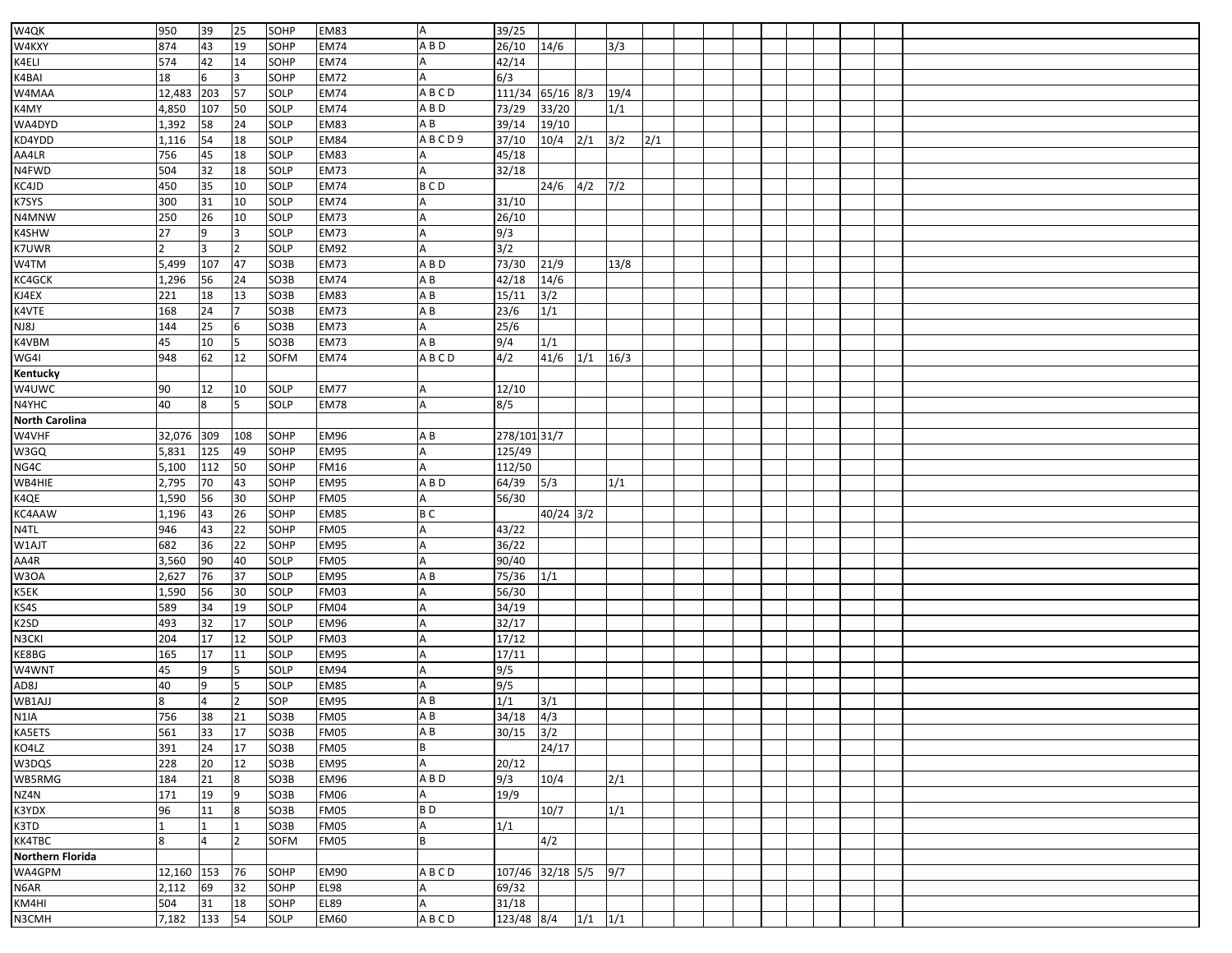| W4RAA            | 4,470      | 84             | 30             | SOLP              | <b>EL99</b> | ABCD9E                                 | 18/8                 | 23/8        | 8/4 | $22/6$ 7/1    |     | 6/3         |  |     |  |  |
|------------------|------------|----------------|----------------|-------------------|-------------|----------------------------------------|----------------------|-------------|-----|---------------|-----|-------------|--|-----|--|--|
| K9OM             | 240        | 25             | 10             | SOLP              | <b>EL98</b> |                                        | 25/10                |             |     |               |     |             |  |     |  |  |
| WC4H             | 64         | 10             | 8              | SOLP              | <b>EL89</b> | A                                      | 10/8                 |             |     |               |     |             |  |     |  |  |
|                  |            |                |                |                   |             |                                        |                      |             |     |               |     |             |  |     |  |  |
| KA3EHL           | 60         | 10             | 6<br>7         | SOLP              | <b>EM90</b> | Α                                      | 10/6                 |             |     |               |     |             |  |     |  |  |
| K8VA             | 49         | 12             |                | SOLP              | <b>EL99</b> |                                        | 12/7                 |             |     |               |     |             |  |     |  |  |
| KB8W             | 20         | 5              | $\overline{4}$ | SOLP              | <b>EL99</b> | Α                                      | 5/4                  |             |     |               |     |             |  |     |  |  |
| AE4NT            | 4          | $\overline{2}$ | 2              | SOLP              | <b>EL98</b> | A                                      | 2/2                  |             |     |               |     |             |  |     |  |  |
| K3TW             |            |                |                | SOLP              | <b>EL88</b> |                                        | 1/1                  |             |     |               |     |             |  |     |  |  |
| WB2FKO           | 4,860      | 91             | 54             | SO3B              | <b>EL89</b> | ABD                                    | 89/52                | 1/1         |     | 1/1           |     |             |  |     |  |  |
| WB4OMM           | 153        | 15             | 9              | SO3B              | <b>EL99</b> | ABD                                    | 10/6                 | 3/2         |     | 2/1           |     |             |  |     |  |  |
| WB4MM            | 147        | 15             |                | SO3B              | <b>EL99</b> | ABD                                    | 3/1                  | 6/3         |     | 6/3           |     |             |  |     |  |  |
| KC3EF            | 104        | 14             | 8              | SO3B              | <b>EL89</b> |                                        | 14/8                 |             |     |               |     |             |  |     |  |  |
| WA4UF            | 24         | 5              | $\overline{4}$ | SO3B              | <b>EL89</b> | A B D                                  | 3/2                  | 1/1         |     | 1/1           |     |             |  |     |  |  |
| KG5FHU           | 6          |                |                | SOFM              | <b>EL89</b> | B <sub>D</sub>                         |                      | 1/1         |     | 1/1           |     |             |  |     |  |  |
| South Carolina   |            |                |                |                   |             |                                        |                      |             |     |               |     |             |  |     |  |  |
| K4LY             | 5,141      | 80             | 53             | SOHP              | <b>EM85</b> | BCDE                                   |                      | 57/32 8/8   |     | 13/11         |     | 2/2         |  |     |  |  |
| K3DNE            | 814        | 40             | 22             | SOHP              | <b>EM94</b> | Α                                      | 40/22                |             |     |               |     |             |  |     |  |  |
| N4IQ             | 165        | 17             | 11             | SOHP              | <b>EM84</b> | A B                                    | 10/7                 | 7/4         |     |               |     |             |  |     |  |  |
| W4SLT            | 224        | 24             | 8              | SOLP              | <b>EM85</b> | ABD                                    | 10/3                 | 9/3         |     | 5/2           |     |             |  |     |  |  |
| WA4LDU           | 3,476      | 76             | 44             | SO <sub>3</sub> B | <b>EM93</b> | ABD                                    | 53/27                | 18/12       |     | 5/5           |     |             |  |     |  |  |
| KS4YX            | 364        | 29             | 13             | SO3B              | <b>EM84</b> | A B                                    | 27/12                | 2/1         |     |               |     |             |  |     |  |  |
| Southern Florida |            |                |                |                   |             |                                        |                      |             |     |               |     |             |  |     |  |  |
| AD4ES            | 3,003      | 75             | 39             | SOHP              | <b>EL98</b> | ABD                                    | 67/35                | 5/2         |     | 3/2           |     |             |  |     |  |  |
| K4QD             | 1,782      | 67             | 27             | SOHP              | <b>EL98</b> |                                        | 67/27                |             |     |               |     |             |  |     |  |  |
| KØVXM            | 1,298      | 29             | 22             | SOHP              | <b>EL98</b> | ABCD9EF                                | 7/5                  | 8/4         | 3/3 | 5/4           | 2/2 | $3/3$ $1/1$ |  |     |  |  |
| KW4BY            | 798        | 35             | 19             | SOHP              | EL96        | <b>ABCDE</b>                           | 22/11                | 7/4         | 2/2 | 3/1           |     | 1/1         |  |     |  |  |
| AI4WW            |            | 3              | $\overline{2}$ | SOHP              | <b>EL96</b> |                                        | 3/2                  |             |     |               |     |             |  |     |  |  |
| WB2SNN           | 1,593      | 57             | 27             | SOLP              | <b>EL96</b> | A B D                                  | 49/25                | 4/1         |     | 4/1           |     |             |  |     |  |  |
| AJ4LJ            | 1,100      | 44             | 25             | SOLP              | <b>EL96</b> |                                        | 44/25                |             |     |               |     |             |  |     |  |  |
| N2ELG            | 138        | 15             | 6              | SOLP              | <b>EL96</b> | ABDE                                   | 3/3                  | 6/1         |     | 5/1           |     | 1/1         |  |     |  |  |
| N1QFH            | 6          | $\overline{7}$ | $\mathbf{1}$   | SOLP              | <b>EL96</b> | B                                      |                      | 7/1         |     |               |     |             |  |     |  |  |
| N8KH             | 3,115      | 86             | 35             | SO3B              | <b>EL98</b> | ABD                                    | 64/31                | 17/2        |     | 5/2           |     |             |  |     |  |  |
| KEØJMK           | 888        | 41             | 24             | SO3B              | <b>EL98</b> | AB                                     | 33/20                | 8/4         |     |               |     |             |  |     |  |  |
| W1BQ             | 243        | 27             | 9              | SO3B              | <b>EL98</b> | A B                                    | 18/8                 | 9/1         |     |               |     |             |  |     |  |  |
| W4EE             | 32         | 9              | 4              | SO3B              | <b>EL98</b> | A                                      | 9/4                  |             |     |               |     |             |  |     |  |  |
| KO4DJG           | 20         | 9              |                | SOFM              | <b>EL96</b> | B <sub>D</sub>                         |                      | 8/1         |     | 1/1           |     |             |  |     |  |  |
| KS3K             |            | $\overline{4}$ |                | SOFM              | EL96        | B                                      |                      | 4/1         |     |               |     |             |  |     |  |  |
| <b>Tennessee</b> |            |                |                |                   |             |                                        |                      |             |     |               |     |             |  |     |  |  |
| N4JQQ            | 11,375     | 108            | 65             | SOHP              | <b>EM55</b> | ABCD9EF                                | 54/28                | $23/12$ 8/6 |     | 10/7          | 5/4 | $4/4$ $4/4$ |  |     |  |  |
| W4BCG            | 54         | 12             | 6              | SOHP              | <b>EM65</b> |                                        | 12/6                 |             |     |               |     |             |  |     |  |  |
| AA4DD            | 4,005      | 81             | 45             | SOLP              | <b>EM86</b> | ABCD9E                                 | 51/26                | $24/15$ 2/1 |     | 2/1           | 1/1 | 1/1         |  |     |  |  |
| N4FV             | 1,682      | 59             | 29             | SOLP              | <b>EM86</b> |                                        | 59/29                |             |     |               |     |             |  |     |  |  |
| AC4G             | 1,512      | 59             | 27             | SOLP              | <b>EM65</b> |                                        | 59/27                |             |     |               |     |             |  |     |  |  |
| K4YRK            | 1,375      | 46             | 25             | SOLP              | <b>EM75</b> | ABD                                    | $27/13$ 5/4          |             |     | 14/8          |     |             |  |     |  |  |
| WA4WZR           | 192        | 17             | 12             | SOLP              | <b>EM76</b> | $\Delta$                               | 17/12                |             |     |               |     |             |  |     |  |  |
| WA4FHY           | 12         | 5              | 4              | SOLP              | EM66        | A B                                    | 3/2                  | 2/2         |     |               |     |             |  |     |  |  |
| WA4CZD           |            | $\mathbf{1}$   | $\mathbf{1}$   | SOLP              | <b>EM75</b> | A                                      | 1/1                  |             |     |               |     |             |  |     |  |  |
| W4RXR            | 3,596      | 84             | 29             | SOP               | <b>EM65</b> | ABCD9                                  | 30/9                 | 20/6        |     | 15/6 15/6 4/2 |     |             |  |     |  |  |
| WT4R             | 1,274      | 51             | 26             | SO3B              | <b>EM85</b> | A B                                    | 38/17                | 13/9        |     |               |     |             |  |     |  |  |
| AJ6T             | 312        | 25             | 13             | SO3B              | EM66        | A                                      | 25/13                |             |     |               |     |             |  |     |  |  |
| WB3JKQ           | 77         | 8              | 17             | SO3B              | <b>EM75</b> | A B D                                  | 1/1                  | 4/3         |     | 3/3           |     |             |  |     |  |  |
| K4NRT            | 24         | 5              | 3              | SOFM              | EM86        | B C D                                  |                      | 2/1         | 1/1 | 2/1           |     |             |  |     |  |  |
| Virginia         |            |                |                |                   |             |                                        |                      |             |     |               |     |             |  |     |  |  |
| W3IP             | 55,428 307 |                | 124            | SOHP              | <b>FM19</b> | ABCD9EFI 117/43 112/34 16/12 44/21 3/2 |                      |             |     |               |     | $7/6$ 4/3   |  | 4/3 |  |  |
| N3MK             | 20,898 236 |                | 86             | SOHP              | <b>FM27</b> | ABCDE                                  | 128/53 101/262/2 4/4 |             |     |               |     | 1/1         |  |     |  |  |
| AB4SF            | 14,948 216 |                | 74             | SOHP              | <b>FM17</b> | AB                                     | 168/55 48/19         |             |     |               |     |             |  |     |  |  |
| W4PK             | 630        |                | 18             | SOHP              | <b>FM07</b> | A                                      | 35/18                |             |     |               |     |             |  |     |  |  |
| K4ZW             | 200        | 35<br>25       | 8              | SOHP              | <b>FM18</b> | B                                      |                      | 25/8        |     |               |     |             |  |     |  |  |
|                  |            |                |                |                   |             |                                        |                      |             |     |               |     |             |  |     |  |  |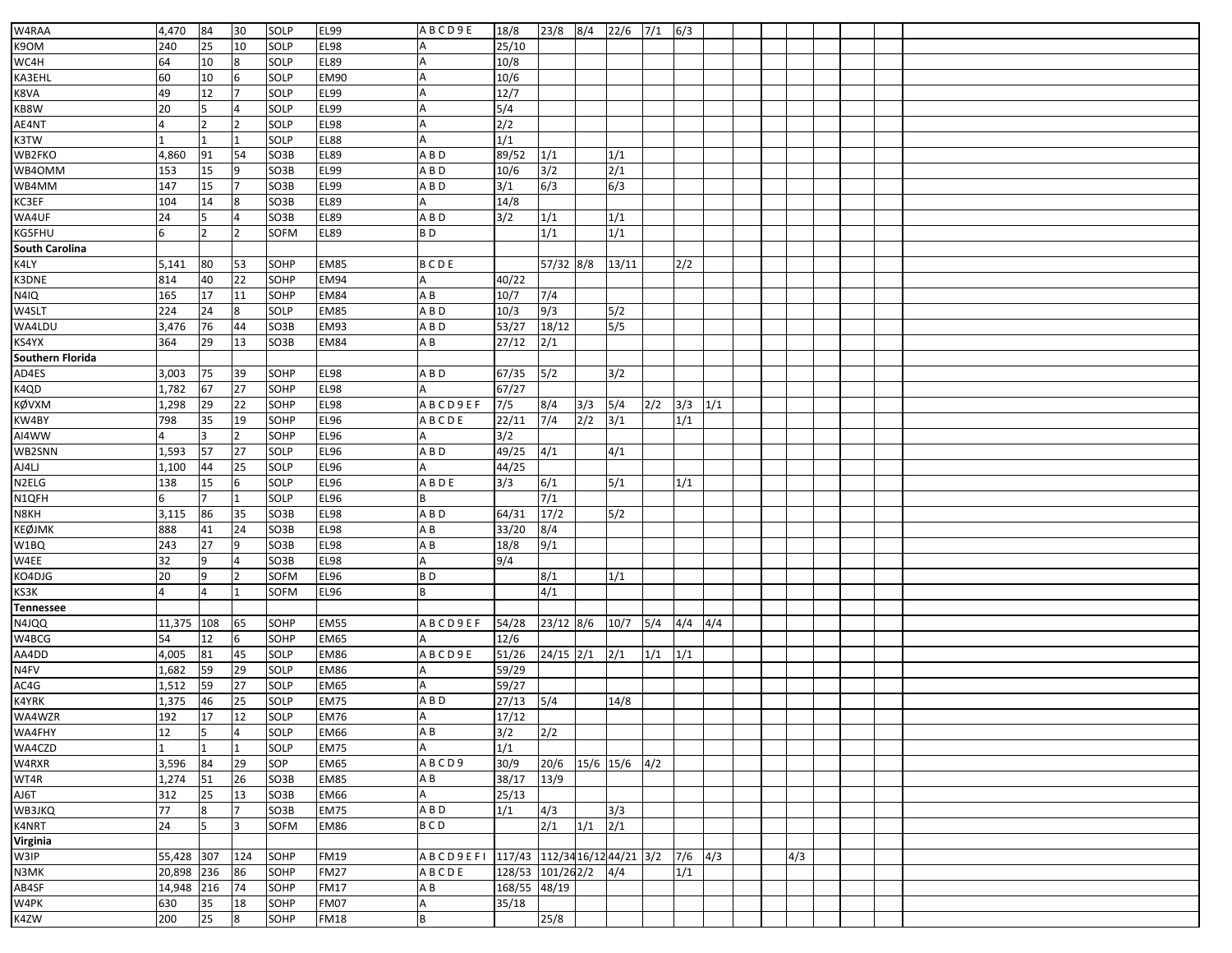| AI4LL                       | 72             | 13             | 19             | SOHP              | <b>EM97</b> | A B                 | 11/7                                | $\overline{2/2}$ |     |                          |     |     |  |     |  |  |  |
|-----------------------------|----------------|----------------|----------------|-------------------|-------------|---------------------|-------------------------------------|------------------|-----|--------------------------|-----|-----|--|-----|--|--|--|
| N3GLZ                       | 4,223          | 91             | 41             | SOLP              | <b>FM08</b> | <b>ABCDE</b>        | 55/25                               | $22/10$ 7/3      |     | 6/2                      |     | 1/1 |  |     |  |  |  |
| KS1PPY                      | 3,332          | 104            | 34             | SOLP              | <b>FM18</b> | ABCD                | 68/22                               | $34/10$ $1/1$    |     | 1/1                      |     |     |  |     |  |  |  |
| AD4TJ                       | 3,255          | 90             | 35             | SOLP              | <b>FM08</b> | <b>ABCDE</b>        | 38/16                               | $43/16$ 2/1      |     | 6/1                      |     | 1/1 |  |     |  |  |  |
| K4FJW                       | 1,890          | 50             | 30             | SOLP              | <b>EM86</b> | ABCD9E              | 17/10                               | $23/14$ $2/1$    |     | 6/3                      | 1/1 | 1/1 |  |     |  |  |  |
| W4XP                        | 1,870          | 70             | 22             | SOLP              | <b>FM18</b> | ABD9                | 35/10                               | 24/7             |     | 8/3                      | 3/2 |     |  |     |  |  |  |
| N4MM                        | 1,606          | 77             | 22             | SOLP              | <b>FM09</b> |                     | 77/22                               |                  |     |                          |     |     |  |     |  |  |  |
| N3KN                        | 1,078          | 52             | 22             | SOLP              | <b>EM97</b> |                     | 52/22                               |                  |     |                          |     |     |  |     |  |  |  |
| N4JOW                       | 976            | 62             | 16             | SOLP              | <b>FM18</b> |                     | 62/16                               |                  |     |                          |     |     |  |     |  |  |  |
| K4HQK                       | 792            | 72             | 12             | SOLP              | <b>FM18</b> |                     | 72/12                               |                  |     |                          |     |     |  |     |  |  |  |
| K4YCR                       | 528            | 33             | 16             | SOLP              | <b>FM07</b> | A B D               | 31/14                               | 1/1              |     | 1/1                      |     |     |  |     |  |  |  |
| W4VIC                       | 493            | 32             | 17             | SOLP              | <b>FM16</b> |                     | 32/17                               |                  |     |                          |     |     |  |     |  |  |  |
| K4XL                        | 464            | 31             | 16             | SOLP              | <b>FM07</b> |                     | 31/16                               |                  |     |                          |     |     |  |     |  |  |  |
| W1IE                        | 420            | 29             | 15             | SOLP              | <b>FM07</b> |                     | 29/15                               |                  |     |                          |     |     |  |     |  |  |  |
| K4FTO                       | 288            | 23             | 12             | SOLP              | <b>FM18</b> | ABCD                | 14/4                                | 4/3              | 2/2 | 3/3                      |     |     |  |     |  |  |  |
| WG4M                        | 238            | 35             | 7              | SOLP              | <b>FM18</b> |                     | 35/7                                |                  |     |                          |     |     |  |     |  |  |  |
| AB4VA                       | 225            | 17             | 9              | SOLP              | <b>FM18</b> | <b>BCD</b>          |                                     | 8/4              | 6/3 | 3/2                      |     |     |  |     |  |  |  |
| WF4R                        | 120            | 15             | 8              | SOLP              | <b>FM16</b> |                     | 15/8                                |                  |     |                          |     |     |  |     |  |  |  |
| N4QX                        | 55             | 11             | 5              | SOLP              | <b>FM18</b> |                     | 11/5                                |                  |     |                          |     |     |  |     |  |  |  |
| N4CF                        | 25             |                | 5              | SOLP              | <b>FM17</b> |                     | 5/5                                 |                  |     |                          |     |     |  |     |  |  |  |
| N3JT                        | 24             | 6              | 4              | SOLP              | <b>FM18</b> |                     | 6/4                                 |                  |     |                          |     |     |  |     |  |  |  |
| KK4VA                       | 21             | 9              | 3              | SOLP              | <b>EM97</b> | A B                 | 8/2                                 | 1/1              |     |                          |     |     |  |     |  |  |  |
| KØLB                        | 18             | $\overline{7}$ | 3              | SOLP              | <b>FM18</b> |                     | 7/3                                 |                  |     |                          |     |     |  |     |  |  |  |
| N4NQY                       | 16             | 5              | 4              | SOLP              | <b>FM17</b> |                     | 5/4                                 |                  |     |                          |     |     |  |     |  |  |  |
| KK4BZ                       | 5,544          | 137            | 36             | SOP               | <b>FM18</b> | A B D 9             | 79/21                               | 42/10            |     | 14/4                     | 2/1 |     |  |     |  |  |  |
| K5VIP                       | 6,254          | 117            | 59             | SO <sub>3</sub> B | <b>FM16</b> | AΒ                  | 106/51                              | 11/8             |     |                          |     |     |  |     |  |  |  |
| KO4ECD                      | 4,116          | 96             | 42             | SO3B              | <b>FM07</b> | A B D               | 51/22                               | 43/18            |     | $\overline{2/2}$         |     |     |  |     |  |  |  |
| KV4ZY                       | 3,404          | 96             | 37             | SO3B              | <b>FM08</b> | A B D               | 57/19                               | 38/17            |     | 1/1                      |     |     |  |     |  |  |  |
| K3FR                        | 3,379          | 112            | 31             | SO3B              | <b>FM18</b> | A B D               | 68/18                               | 37/10            |     | 7/3                      |     |     |  |     |  |  |  |
| N5SMQ                       | 1,518          | 70             | 23             | SO3B              | <b>FM08</b> | A B D               | $\overline{57/19}$                  | 9/2              |     | 4/2                      |     |     |  |     |  |  |  |
| N <sub>2</sub> QT           | 1,475          | 61             | 25             | SO3B              | <b>FM07</b> |                     | 61/25                               |                  |     |                          |     |     |  |     |  |  |  |
| W4WWQ                       | 1,365          | 72             | 21             | SO <sub>3</sub> B | <b>FM07</b> | A B D               | 69/18                               | 2/2              |     | 1/1                      |     |     |  |     |  |  |  |
| N4PJL                       | 792            | 45             | 18             | SO3B              | <b>FM07</b> | BD                  |                                     | 44/17            |     | 1/1                      |     |     |  |     |  |  |  |
| WA40FW                      | 684            | 41             | 18             | SO3B              | <b>FM17</b> |                     | 41/18                               |                  |     |                          |     |     |  |     |  |  |  |
| KG4NXT                      | 630            | 45             | 14             | SO3B              | <b>FM18</b> | A B D               | 35/10                               | $7/2$            |     | 3/2                      |     |     |  |     |  |  |  |
| KK4ZUU                      | 405            | 35             | 9              | SO3B              | <b>FM18</b> | A B D               | 10/3                                | 13/3             |     | 12/3                     |     |     |  |     |  |  |  |
| N4ET                        | 363            | 37             | 11             | SO3B              | <b>FM18</b> | ΑB                  | 25/6                                | 12/5             |     |                          |     |     |  |     |  |  |  |
| WJ4VA                       | 140            | 21             |                | SO3B              | <b>FM18</b> | AB                  | 12/5                                | 9/2              |     |                          |     |     |  |     |  |  |  |
| KO4HMB                      | 48             | 8              | 6              | SO3B              | <b>FM06</b> | A B                 | $7/5$                               | 1/1              |     |                          |     |     |  |     |  |  |  |
| NJ4Q                        | 8              |                | $\overline{2}$ | SO3B              | <b>FM07</b> |                     | 5/2                                 |                  |     |                          |     |     |  |     |  |  |  |
| KM4KMU                      | 17,404         | 344            | 38             | SOFM              | <b>FM08</b> | ABCD                | 64/9                                | 156/1039/1085/9  |     |                          |     |     |  |     |  |  |  |
| KO4IUM                      | 100            | 17             | 5              | <b>SOFM</b>       | <b>FM18</b> | BD                  |                                     | 11/3             |     | 6/2                      |     |     |  |     |  |  |  |
| KX4KU                       | $\overline{2}$ | $\overline{2}$ |                | <b>SOFM</b>       | <b>FM18</b> | B                   |                                     | 2/1              |     |                          |     |     |  |     |  |  |  |
| <b>West Central Florida</b> |                |                |                |                   |             |                     |                                     |                  |     |                          |     |     |  |     |  |  |  |
| WB4OMG                      | 7,599 100 51   |                |                | SOHP              | <b>EL98</b> | ABD9EFH 36/18 39/16 |                                     |                  |     | $13/8$ $3/2$ $7/5$ $1/1$ |     |     |  | 1/1 |  |  |  |
| W4TAA                       | 5,120          | 131            | 40             | SOHP              | <b>EL87</b> | A                   | 131/40                              |                  |     |                          |     |     |  |     |  |  |  |
| N4TB                        | 882            | 46             | 21             | SOHP              | EL97        |                     | 46/21                               |                  |     |                          |     |     |  |     |  |  |  |
| K2MK                        | 1,922          | 64             | 31             | SOLP              | <b>EL98</b> |                     | 64/31                               |                  |     |                          |     |     |  |     |  |  |  |
| NJ4Y                        | 1,300          | 44             | 25             | SOLP              | EL97        | A B D               | $23/12$ $13/9$                      |                  |     | 8/4                      |     |     |  |     |  |  |  |
| W9VOB                       | 15             |                | 3              | SO3B              | <b>EL98</b> |                     | 7/3                                 |                  |     |                          |     |     |  |     |  |  |  |
|                             |                |                |                |                   |             |                     |                                     |                  |     |                          |     |     |  |     |  |  |  |
| U.S. Call Area 5            |                |                |                |                   |             |                     |                                     |                  |     |                          |     |     |  |     |  |  |  |
| Arkansas                    |                |                |                |                   |             |                     |                                     |                  |     |                          |     |     |  |     |  |  |  |
| W5ZN                        | 110,745 384    |                | 207            | SOHP              | EM45        | A B C D 9 E         | 132/69 149/80 35/21 42/20 12/8 14/9 |                  |     |                          |     |     |  |     |  |  |  |
| W5ZJ                        | 3,645          | 84             | 45             | SOHP              | EM45        |                     | 84/45                               |                  |     |                          |     |     |  |     |  |  |  |
| W5KI                        | 374            | 23             | 17             | SOHP              | <b>EM36</b> | ΑB                  | $22/16$ $1/1$                       |                  |     |                          |     |     |  |     |  |  |  |
| WB5JJJ                      | 748            | 38             | 22             | SOLP              | <b>EM35</b> |                     | 38/22                               |                  |     |                          |     |     |  |     |  |  |  |
| Louisiana                   |                |                |                |                   |             |                     |                                     |                  |     |                          |     |     |  |     |  |  |  |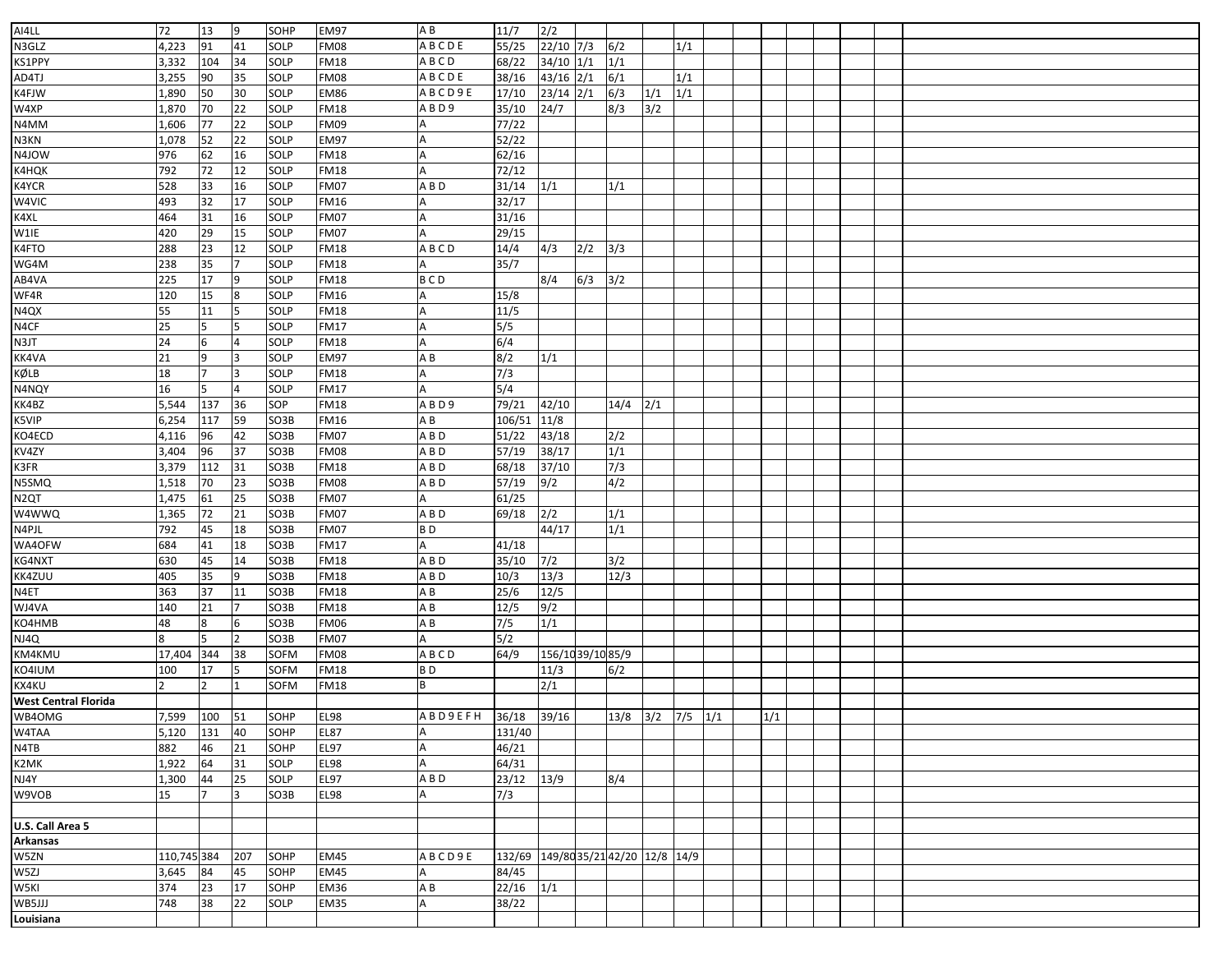| W5EME              | 8,547      | 108 | 77             | SOHP         | <b>EM32</b>         | ABCD            | 71/51            | $31/21$ 5/4     |             | 1/1                   |     |           |     |      |     |  |  |
|--------------------|------------|-----|----------------|--------------|---------------------|-----------------|------------------|-----------------|-------------|-----------------------|-----|-----------|-----|------|-----|--|--|
| W5ADD              | 936        | 37  | 26             | SOHP         | <b>EM40</b>         |                 | 37/26            |                 |             |                       |     |           |     |      |     |  |  |
| KD5JRY             | 25         |     | 5              | SO3B         | <b>EM40</b>         |                 | 5/5              |                 |             |                       |     |           |     |      |     |  |  |
| Mississippi        |            |     |                |              |                     |                 |                  |                 |             |                       |     |           |     |      |     |  |  |
| WA5CAM             | 1,248      | 41  | 32             | SOHP         | <b>EM41</b>         | ΑB              | 34/27            | 7/5             |             |                       |     |           |     |      |     |  |  |
| WD5BJT             | 238        | 20  | 14             | SOHP         | <b>EM50</b>         |                 | 20/14            |                 |             |                       |     |           |     |      |     |  |  |
| W5GAI              | 32         | 8   | $\overline{a}$ | SOHP         | <b>EM50</b>         |                 | 8/4              |                 |             |                       |     |           |     |      |     |  |  |
| KJ5RC              | 272        | 17  | 16             | SOLP         | <b>EM42</b>         |                 | 17/16            |                 |             |                       |     |           |     |      |     |  |  |
| WQ5L               | 468        | 28  | 18             | SO3B         | <b>EM50</b>         |                 | 28/18            |                 |             |                       |     |           |     |      |     |  |  |
| W5WGF              | 360        | 23  | 12             | SOFM         | <b>EM54</b>         | ABCD            | 6/4              | 10/4            | 3/2         | 4/2                   |     |           |     |      |     |  |  |
| New Mexico         |            |     |                |              |                     |                 |                  |                 |             |                       |     |           |     |      |     |  |  |
| WA5DJJ             | 132        | 12  | 11             | SOLP         | <b>DM62</b>         |                 | 12/11            |                 |             |                       |     |           |     |      |     |  |  |
| КК6МС              | 60         | 10  | 6              | SOLP         | <b>DM65</b>         | А               | 10/6             |                 |             |                       |     |           |     |      |     |  |  |
| KCØLFQ             | 20         |     |                | SOLP         | <b>DM63</b>         | B <sub>D</sub>  |                  | 5/3             |             | 1/1                   |     |           |     |      |     |  |  |
| NM5WB              | 12         | 5   | 3              | SOLP         | <b>DM65</b>         |                 | 5/3              |                 |             |                       |     |           |     |      |     |  |  |
| <b>KF5RRW</b>      | 80         | 15  | 5              | SOP          | <b>DM65</b>         | B <sub>D</sub>  |                  | 12/3            |             | 3/2                   |     |           |     |      |     |  |  |
| KC7QY              | 323        | 20  | 17             | SO3B         | <b>DM64</b>         | A B D           | 14/11            | $5/5$           |             | 1/1                   |     |           |     |      |     |  |  |
| <b>North Texas</b> |            |     |                |              |                     |                 |                  |                 |             |                       |     |           |     |      |     |  |  |
| W5LUA              | 17,661     | 145 | 87             | SOHP         | <b>EM13</b>         | ABCD9EF         | 51/27            |                 |             | 48/24 19/16 21/14 2/2 |     | 3/3       | 1/1 |      |     |  |  |
| AA5AM              | 9,452      | 147 | 68             | SOHP         | <b>EM13</b>         | ΑB              | 113/51           | 34/17           |             |                       |     |           |     |      |     |  |  |
| N5ENU              | 2,790      | 77  | 31             | SOHP         | <b>EM12</b>         | ABD             | 16/7             | 47/20           |             | 14/4                  |     |           |     |      |     |  |  |
| WA5LFD             | 1,584      | 58  | 22             | SOHP         | <b>EM12</b>         | A B D           | 14/4             | 27/12           |             | 17/6                  |     |           |     |      |     |  |  |
| WQ5S               | 1,209      | 36  | 31             | SOHP         | <b>EM13</b>         | A B D           | 8/8              | 25/20           |             | 3/3                   |     |           |     |      |     |  |  |
| <b>WA5TKU</b>      | 700        | 36  | 20             | SOHP         | <b>EM13</b>         | A B             | 19/8             | 17/12           |             |                       |     |           |     |      |     |  |  |
| N5RJX              | 60         | 9   | 6              | SOHP         | <b>EM13</b>         | A B D           | 4/2              | 4/3             |             | 1/1                   |     |           |     |      |     |  |  |
| K5RX               | 9          | 3   | 3              | SOHP         | <b>EM13</b>         |                 | 3/3              |                 |             |                       |     |           |     |      |     |  |  |
| WR5AY              | 3,120      | 81  | 39             | SOLP         | EM12                | A B D           | 49/21            | 30/16           |             | 2/2                   |     |           |     |      |     |  |  |
|                    | 850        | 37  | 25             | SOLP         | <b>EM02</b>         |                 | 37/25            |                 |             |                       |     |           |     |      |     |  |  |
| KG5THG             | 752        | 47  | 16             | SOLP         | <b>EM12</b>         | ΑB              | 35/11            | 12/5            |             |                       |     |           |     |      |     |  |  |
| NN5T<br>WA5RR      | 689        | 43  | 13             | SOLP         | <b>EM04</b>         | ABCD            | 18/7             | 14/3            | $3/1$ $8/2$ |                       |     |           |     |      |     |  |  |
|                    | 612        | 37  | 17             | SOLP         | <b>EM12</b>         | A B             | 35/15            | 2/2             |             |                       |     |           |     |      |     |  |  |
| WA8ZBT             |            |     |                |              |                     | ABCD            |                  |                 |             |                       |     |           |     |      |     |  |  |
| WB5ZDP             | 544<br>374 | 31  | 16             | SOLP<br>SOLP | <b>EM13</b><br>EM11 | A B D           | 8/4<br>3/1       | 18/7<br>13/6    | $4/4$ $1/1$ | 9/4                   |     |           |     |      |     |  |  |
| K5MNZ              |            | 25  | 11<br>9        |              |                     |                 |                  |                 |             |                       |     |           |     |      |     |  |  |
| K5CPR              | 225        | 26  |                | <b>SOLP</b>  | <b>EM13</b>         |                 | 26/9             |                 |             |                       |     |           |     |      |     |  |  |
| кØООК              | 78         | 13  | 6              | SOLP         | <b>EM13</b>         |                 | 13/6             |                 |             |                       |     |           |     |      |     |  |  |
| W5AAG              | 44         | 12  |                | SOLP         | <b>EM13</b>         |                 | 12/4             |                 |             |                       |     |           |     |      |     |  |  |
| K5MBA              | 30         | 10  | 3              | <b>SOLP</b>  | <b>EM13</b>         |                 | 10/3             |                 |             |                       |     |           |     |      |     |  |  |
| WA5VHU             | 16         |     | $\overline{4}$ | SOLP         | <b>EM23</b>         | ΑB              | 2/2              | 2/2             |             |                       |     |           |     |      |     |  |  |
| WA5DM              | 2,952      | 77  | 41             | SO3B         | <b>EM12</b>         | A B D           | 41/22            | 32/17           |             | 4/2                   |     |           |     |      |     |  |  |
| K3NT               | 950        | 49  | 19             | SO3B         | <b>EM13</b>         | A B D           | 34/13            | 11/4            |             | 4/2                   |     |           |     |      |     |  |  |
| KG5EIU             | 420        | 31  | 12             | SO3B         | <b>EM13</b>         | A B D           | 21/8             | 6/2             |             | 4/2                   |     |           |     |      |     |  |  |
| K5DHY              | 352        | 32  | 11             | SO3B         | <b>EM12</b>         | A B D           | 22/8             | 8/2             |             | 2/1                   |     |           |     |      |     |  |  |
| W2ODH              | 102        | 15  | 6              | SO3B         | <b>EM12</b>         | A B D           | 5/2              | 6/2             |             | 4/2                   |     |           |     |      |     |  |  |
| WM5Q (K5TYR, op)   | 36         | 6   | 6              | SO3B         | <b>EM22</b>         | A B             | 4/4              | 2/2             |             |                       |     |           |     |      |     |  |  |
| Oklahoma           |            |     |                |              |                     |                 |                  |                 |             |                       |     |           |     |      |     |  |  |
| W5LDA              | 3,450      | 69  | 50             | SOHP         | <b>EM15</b>         | A B             | 60/43            | 9/7             |             |                       |     |           |     |      |     |  |  |
| AA5KD              | 360        | 28  | 12             | SOLP         | <b>EM15</b>         | A B D           | 17/10            | 7/1             |             | 4/1                   |     |           |     |      |     |  |  |
| WD5G               | 340        | 29  | 10             | SOLP         | <b>EM15</b>         | A B D           | 15/7             | 8/2             |             | 6/1                   |     |           |     |      |     |  |  |
| N5UM               | 240        | 27  | 8              | SOLP         | <b>EM15</b>         | A B D           | 8/2              | 14/5            |             | 5/1                   |     |           |     |      |     |  |  |
| WD5AGO             | 7,424      | 74  | 29             | SOP          | <b>EM26</b>         | ABDEFH          | 13/5             | 19/6            |             | 14/5                  |     | $7/5$ 9/4 |     | 12/4 |     |  |  |
| KG5HFO             | 1,785      | 73  | 21             | SO3B         | <b>EM15</b>         | A B D           | 35/15            | 25/4            |             | 13/2                  |     |           |     |      |     |  |  |
| AF5CC              | 22         | 8   | $\overline{2}$ | <b>SOFM</b>  | <b>EM04</b>         | B D             |                  | 5/1             |             | 3/1                   |     |           |     |      |     |  |  |
| South Texas        |            |     |                |              |                     |                 |                  |                 |             |                       |     |           |     |      |     |  |  |
| K5LLL              | 15,318     | 145 | 69             | SOHP         | <b>EM10</b>         | <b>ABCD9EFI</b> | 48/29            | 52/18 18/9 16/7 |             |                       | 4/2 | $4/2$ 1/1 |     |      | 2/1 |  |  |
| N5RZ               | 7,866      | 137 | 57             | SOHP         | EM00                | ABCD            | 105/40 27/12 3/3 |                 |             | 2/2                   |     |           |     |      |     |  |  |
| W5PR               | 5,198      | 113 | 46             | SOHP         | <b>EL29</b>         | ΑB              | 103/43 10/3      |                 |             |                       |     |           |     |      |     |  |  |
| W5PF               | 1,350      | 54  | 25             | SOHP         | <b>EM20</b>         |                 | 54/25            |                 |             |                       |     |           |     |      |     |  |  |
| K5GZR              | 1,200      | 48  | 25             | SOHP         | <b>EL29</b>         | ΑB              | 38/19            | 10/6            |             |                       |     |           |     |      |     |  |  |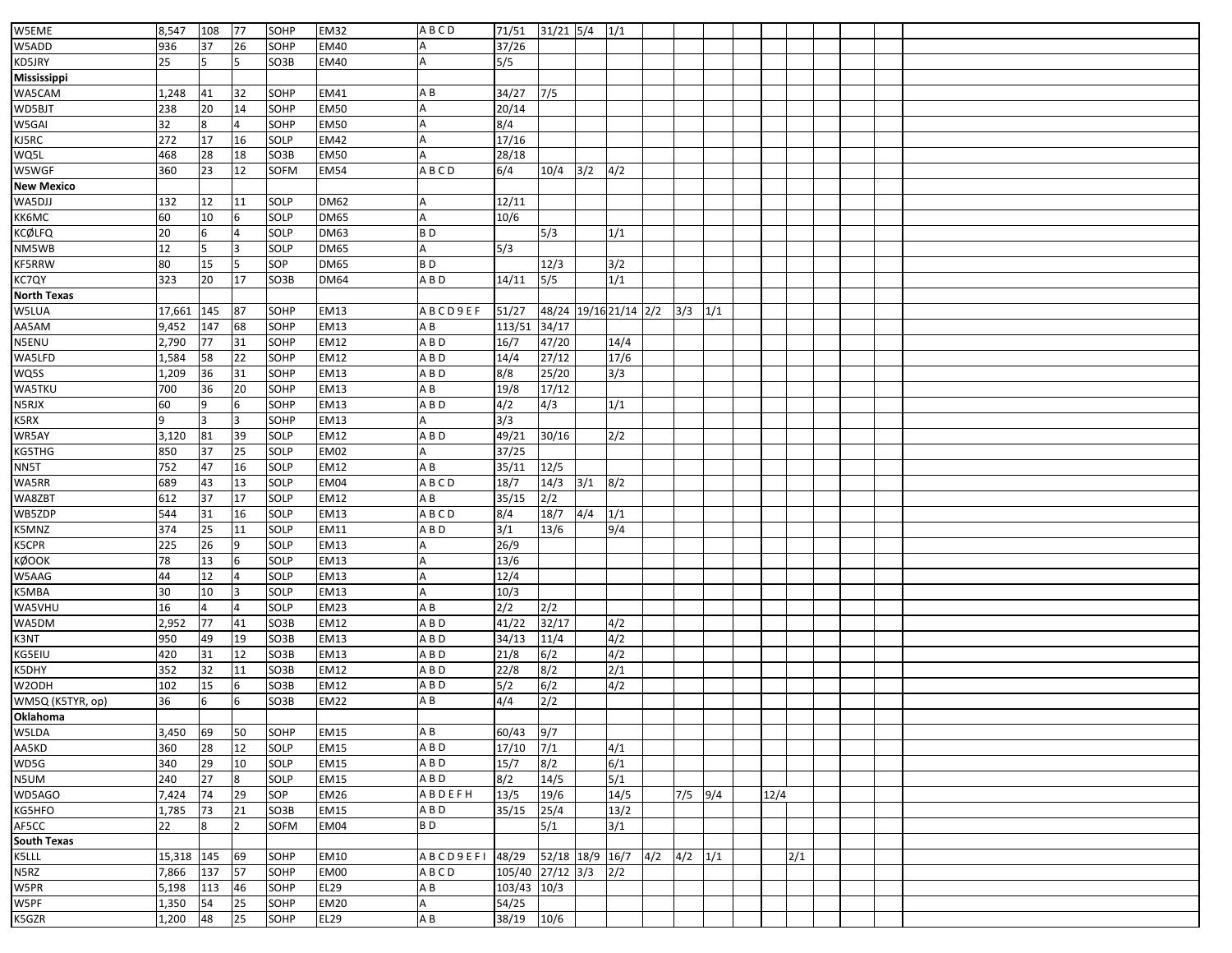| N5TXR              | 1,168          | 41            | 16             | SOHP         | <b>EM10</b>         | ABCD9E          | 7/3            | 11/3           | 7/3           | 10/3                     | $3/2$ $3/2$    |                          |  |     |  |  |
|--------------------|----------------|---------------|----------------|--------------|---------------------|-----------------|----------------|----------------|---------------|--------------------------|----------------|--------------------------|--|-----|--|--|
| K5TRA              | 18,081         | 204           | 49             | SOLP         | EM10                | <b>ABCD9EFI</b> | 83/20          | 45/7           | $16/4$ 31/6   |                          | $12/4$ 9/4 6/3 |                          |  | 2/1 |  |  |
| WB5TUF             | 1,815          | 57            | 33             | SOLP         | EL29                | ΑB              | 49/28          | 8/5            |               |                          |                |                          |  |     |  |  |
| KM5RG              | 1,750          | 69            | 25             | SOLP         | EL09                | A B D           | 38/15          | 24/8           |               | 7/2                      |                |                          |  |     |  |  |
| AJ4F               | 1,032          | 43            | 24             | SOLP         | EL29                |                 | 43/24          |                |               |                          |                |                          |  |     |  |  |
| KI5JCN             | 76             | 16            |                | SOLP         | EM10                | B <sub>D</sub>  |                | 13/2           |               | 3/2                      |                |                          |  |     |  |  |
| W5TTY              | 8              | $\mathcal{P}$ |                | SOLP         | EM10                |                 |                |                | 2/2           |                          |                |                          |  |     |  |  |
| KØYA               | 6              | 3             |                | SOLP         | EM00                |                 | 3/2            |                |               |                          |                |                          |  |     |  |  |
| N5DTT              |                |               |                | SOLP         | EL29                |                 | 1/1            |                |               |                          |                |                          |  |     |  |  |
| W5TRL              | 11,570         | 174           | 65             | SO3B         | EM10                | A B D           | 95/39          | 61/18          |               | 18/8                     |                |                          |  |     |  |  |
| WQ5C               | 1,368          | 58            | 24             | SO3B         | EL09                | ΑB              | 57/23          | 1/1            |               |                          |                |                          |  |     |  |  |
| KB5VKP             | 848            | 55            | 16             | SO3B         | <b>EM10</b>         | A B             | 36/10          | 19/6           |               |                          |                |                          |  |     |  |  |
| KV5TX              | 744            | 52            | 12             | SO3B         | <b>EM00</b>         | $\overline{AB}$ | 20/6           | 21/4           |               | 11/2                     |                |                          |  |     |  |  |
| NA5RC              | 78             | 10            |                | SO3B         | <b>EL19</b>         | ABD             | 1/1            | 6/3            |               | 3/2                      |                |                          |  |     |  |  |
| KG5UNK             | 315            | 34            |                | <b>SOFM</b>  | <b>EM10</b>         | ABCD            | 3/1            | 20/3           | 2/1           | 9/2                      |                |                          |  |     |  |  |
| KM5YX              | 40             | 14            |                | SOFM         | EM10                | BD              |                | 8/1            |               | 6/1                      |                |                          |  |     |  |  |
| <b>West Texas</b>  |                |               |                |              |                     |                 |                |                |               |                          |                |                          |  |     |  |  |
| N5NA               | 1,100          | 44            | 25             | SOHP         | <b>DM92</b>         |                 | 44/25          |                |               |                          |                |                          |  |     |  |  |
| W5AJ               | 435            | 30            | 15             | SOLP         | <b>DM82</b>         |                 | 30/15          |                |               |                          |                |                          |  |     |  |  |
|                    |                |               |                |              |                     |                 |                |                |               |                          |                |                          |  |     |  |  |
| U.S. Call Area 6   |                |               |                |              |                     |                 |                |                |               |                          |                |                          |  |     |  |  |
| East Bay           |                |               |                |              |                     |                 |                |                |               |                          |                |                          |  |     |  |  |
| N6RO               | 1,400          | 61            | 20             | SOHP         | CM97                | A B D           | 23/8           | 25/7           |               | 13/5                     |                |                          |  |     |  |  |
| AHØU               | 1,357          | 59            | 23             | SOHP         | CM97                |                 | 59/23          |                |               |                          |                |                          |  |     |  |  |
| WD6T               | 684            | 59            | 12             | SOHP         | <b>CM87</b>         | A B D           | 45/7           | 13/4           |               | 1/1                      |                |                          |  |     |  |  |
| NA6O (@W6SRR)      | 120            | 20            |                | SOHP         | <b>CM97</b>         |                 | 20/6           |                |               |                          |                |                          |  |     |  |  |
| K2GMY              | 8,370          | 200           | 31             | SOLP         | <b>CM88</b>         | ABCD9E          | 43/9           | 82/9           | $21/4$ 50/5   |                          | 3/3            | 1/1                      |  |     |  |  |
| N6ORB              | 3,072          | 106           | 24             | SOLP         | <b>CM87</b>         | ABCD9E          | 56/11          | 31/5           | 2/2           | 15/4                     | 1/1            | 1/1                      |  |     |  |  |
| N4DLA              | 2,921          | 92            | 23             | SOLP         | <b>CM87</b>         | ABCD            | 29/7           | 27/5           | 15/6 21/5     |                          |                |                          |  |     |  |  |
| KR6TOM             | 234            | 34            | 6              | SOLP         | <b>CM88</b>         | <b>BCD</b>      |                | 28/4           | 3/1           | $\overline{\frac{3}{1}}$ |                |                          |  |     |  |  |
| AG6JA              | 176            | 15            | 8              | SOLP         | <b>CM87</b>         | A B D           | 2/2            | 6/3            |               | 7/3                      |                |                          |  |     |  |  |
| K6CLS              | 27             | 6             |                | SOP          | <b>CM88</b>         | <b>BCD</b>      |                | 3/1            | 1/1           | 2/1                      |                |                          |  |     |  |  |
| W6DMW              | 1,120          | 64            | 16             | SO3B         | CM97                | A B D           | 22/7           | 34/6           |               | 8/3                      |                |                          |  |     |  |  |
| KK6DWJ             | 136            | 18            | 8              | SO3B         | <b>CM88</b>         | A B D           | 7/3            | 7/3            |               | 4/2                      |                |                          |  |     |  |  |
| K6XSS              |                |               |                | SO3B         | <b>CM88</b>         |                 |                | 4/2            |               |                          |                |                          |  |     |  |  |
| KN6IOC             | 15             | 4             | 3              | <b>SOFM</b>  | CM97                | BD              |                | 3/2            |               | 1/1                      |                |                          |  |     |  |  |
| <b>Los Angeles</b> |                |               |                |              |                     |                 |                |                |               |                          |                |                          |  |     |  |  |
| N6KN               | 2,672          | 134           | 16             | SOHP         | <b>DM03</b>         | A B D           | 50/5           | 48/6           |               | 36/5                     |                |                          |  |     |  |  |
| N6QQ               | 410            | 42            | 10             | SOHP         | <b>DM03</b>         |                 | 42/10          |                |               |                          |                |                          |  |     |  |  |
| K6FGV              | 5,000          | 180           | 20             | SOLP         | <b>DM03</b>         | ABCD            | 22/4           | 84/6           | 9/4           | 65/6                     |                |                          |  |     |  |  |
| K6LDQ              | 2,484          | 96            | 18             | SOLP         | <b>DM03</b>         | ABCDE           | 16/4           | 36/4           | $10/4$ 33/5   |                          |                | 1/1                      |  |     |  |  |
| N6TEB              | 2,440          | 83            | 20             | SOLP         | <b>DM03</b>         | ABCD9E          | 13/4           | 29/5           | 8/3           | 29/5                     | 1/1            | $\overline{\frac{3}{2}}$ |  |     |  |  |
|                    |                |               | 18             |              |                     | ABCD9E          |                | 40/6           | 9/3           | 15/3                     | 1/1            | 1/1                      |  |     |  |  |
| N6UTC<br>N6VI      | 2,052<br>1,568 | 85<br>76      | 16             | SOLP<br>SOLP | DM03<br><b>DM04</b> | ABCD9E          | 19/4<br>15/4   | 39/4           | $10/3$ $10/3$ |                          | 1/1            | 1/1                      |  |     |  |  |
|                    | 1,513          | 64            | 17             | <b>SOLP</b>  | DM03                |                 | $\frac{11}{3}$ | 28/6 11/4 14/4 |               |                          |                |                          |  |     |  |  |
| W6JK               |                |               |                |              |                     | ABCD            |                |                |               |                          |                |                          |  |     |  |  |
| AD6AF              | 1,264          | 62<br>70      | 16             | SOLP<br>SOLP | <b>DM04</b>         | ABCD            | 7/4            | 38/4           | $10/4$ 7/4    |                          |                | 1/1                      |  |     |  |  |
| KM6RNJ             | 957            |               | 11             |              | DM04                | BDE             |                | 47/5           |               | 22/5                     |                |                          |  |     |  |  |
| AA6IO              | 910            | 60            | 13             | SOLP         | DM03                | A B D           | 9/4            | 37/5           |               | 14/4                     |                |                          |  |     |  |  |
| KG6DNY             | 741            | 37            | 13             | SOLP         | <b>DM04</b>         | ABCD            | 3/2            | 14/3           | 9/4           | 11/4                     |                |                          |  |     |  |  |
| NA6MG              | 650            | 43            | 10             | SOLP         | DM04                | BDE<br>A C      |                | 25/4           |               | 16/4                     |                | 2/2                      |  |     |  |  |
| N6TCZ              | 329            | 32            |                | <b>SOLP</b>  | DM03                |                 | 15/4           |                | 17/3          |                          |                |                          |  |     |  |  |
| KC6ARY             | 192            | 20            | 6              | SOLP         | <b>DM04</b>         | ABCD            | 2/1            | 5/2            | 7/2           | 6/1                      |                |                          |  |     |  |  |
| N6AA               | 12             | 5             |                | SOLP         | <b>DM04</b>         | ΑB              | 2/1            | 3/2            |               |                          |                |                          |  |     |  |  |
| KW4XK              | 6              | 3             | $\overline{2}$ | SOLP         | <b>DM04</b>         | B               |                | 3/2            |               |                          |                |                          |  |     |  |  |
| WQ6D               | 84             | 10            | 6              | SOP          | <b>DM04</b>         | B <sub>D</sub>  |                | 6/3            |               | 4/3                      |                |                          |  |     |  |  |
| KN6BST             | 12             | 4             | Iз             | SOP          | DM03                | B <sub>D</sub>  |                | 3/2            |               | 1/1                      |                |                          |  |     |  |  |
| K6RO               | 4,122          | 175           | 18             | SO3B         | DM03                | A B D           | 47/6           | 73/7           |               | 55/5                     |                |                          |  |     |  |  |
| кк6ОТК             | 810            | 61            | 19             | <b>SOFM</b>  | DM03                | BD              |                | 30/5           |               | 31/4                     |                |                          |  |     |  |  |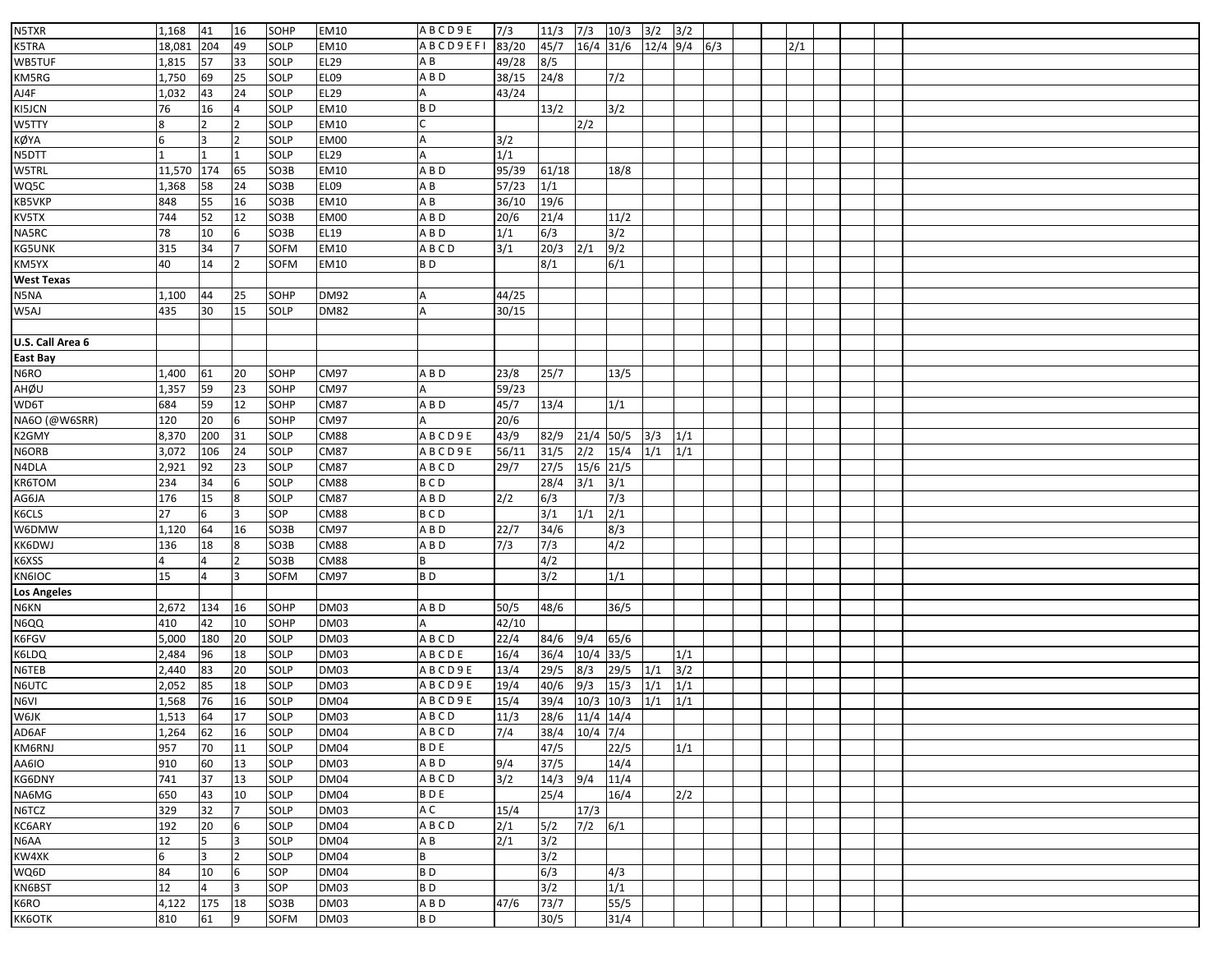| Orange                   |        |     |                |      |             |                |       |                    |                  |      |     |     |  |           |  |  |
|--------------------------|--------|-----|----------------|------|-------------|----------------|-------|--------------------|------------------|------|-----|-----|--|-----------|--|--|
| W6IT                     | 1,840  | 72  | 20             | SOHP | <b>DM13</b> | ABCD           | 25/5  | 25/6               | 10/4 12/5        |      |     |     |  |           |  |  |
| K7KCE                    | 114    | 18  | 6              | SOHP | <b>DM13</b> | A B D          | 13/2  | 4/3                |                  | 1/1  |     |     |  |           |  |  |
| KF6I                     | 84     | 14  | 6              | SOHP | <b>DM13</b> |                | 14/6  |                    |                  |      |     |     |  |           |  |  |
| N2VAJ                    | 611    | 30  | 13             | SOLP | <b>DM13</b> | ABCD           | 5/3   | 8/3                | 6/3              | 11/4 |     |     |  |           |  |  |
| W6DCC                    | 150    | 31  |                | SOLP | <b>DM13</b> |                | 31/5  |                    |                  |      |     |     |  |           |  |  |
| KS6F                     | 112    | 10  | $\overline{7}$ | SOLP | <b>DM13</b> | ABCDE          | 3/2   | 3/1                | 1/1              | 2/2  |     | 1/1 |  |           |  |  |
| AJ6MF                    | 44     | 11  |                | SOLP | <b>DM13</b> |                | 11/4  |                    |                  |      |     |     |  |           |  |  |
| WB6HYH                   | 1,972  | 87  | 17             | SO3B | <b>DM14</b> | A B D          | 25/4  | 33/7               |                  | 29/6 |     |     |  |           |  |  |
| K6NR                     | 216    | 20  | 8              | SO3B | <b>DM13</b> | ABDE           | 9/3   | 5/2                |                  | 5/3  |     | 1/0 |  |           |  |  |
| K6VO (K6NR, op)          | 200    | 21  | 10             | SO3B | <b>DM14</b> | A B            | 15/6  | 6/4                |                  |      |     |     |  |           |  |  |
| W6OBI                    | 9      | 3   | R              | SO3B | <b>DM13</b> | AB             | 2/2   | 1/1                |                  |      |     |     |  |           |  |  |
| <b>Sacramento Valley</b> |        |     |                |      |             |                |       |                    |                  |      |     |     |  |           |  |  |
| N6JV                     | 1,368  | 78  | 18             | SOHP | CM98        | A B            | 24/8  | 54/10              |                  |      |     |     |  |           |  |  |
| KF6NCX                   | 91     | 13  |                | SOHP | CM99        |                | 13/7  |                    |                  |      |     |     |  |           |  |  |
| KC6ZWT                   | 3,741  | 97  | 29             | SOLP | CM98        | ABCD9E         | 14/5  | 45/9               | 15/7 18/4        |      | 3/2 | 2/2 |  |           |  |  |
| N6RZR                    | 56     | 8   |                | SOLP | <b>CN80</b> |                | 8/7   |                    |                  |      |     |     |  |           |  |  |
| AF6SA                    | 336    | 29  | 12             | SO3B | CM98        | A B            | 21/8  | 8/4                |                  |      |     |     |  |           |  |  |
| KK6AUI                   | 91     | 15  | $\overline{7}$ | SO3B | CM98        | ABD            | 4/3   | 8/2                |                  | 3/2  |     |     |  |           |  |  |
| San Diego                |        |     |                |      |             |                |       |                    |                  |      |     |     |  |           |  |  |
| K6ARK                    | 2,754  | 141 | 18             | SOLP | <b>DM13</b> | A B D          | 45/5  | 84/8               |                  | 12/5 |     |     |  |           |  |  |
| K6RJF                    | 832    | 53  | 13             | SOLP | <b>DM12</b> | ABCD           | 5/3   | 35/5               | 1/1              | 12/4 |     |     |  |           |  |  |
| KJ6UMY                   | 152    | 14  | 8              | SOLP | <b>DM13</b> | ABCD           | 1/1   | 8/3                | 2/1              | 3/3  |     |     |  |           |  |  |
| N6VH                     | 70     | 14  | 5              | SOLP | <b>DM12</b> | A B            | 6/2   | 8/3                |                  |      |     |     |  |           |  |  |
| NE6I                     | 14     | 7   |                | SOLP | <b>DM12</b> |                | 7/2   |                    |                  |      |     |     |  |           |  |  |
| N6HDV                    | 8      | 4   |                | SOLP | <b>DM12</b> |                | 4/2   |                    |                  |      |     |     |  |           |  |  |
| AF5T                     | 208    | 25  | 8              | SOP  | <b>DM13</b> | ABD            | 14/3  | 9/4                |                  | 2/1  |     |     |  |           |  |  |
| KN6MGZ                   | 92     | 16  |                | SOP  | <b>DM12</b> | BD             |       | 9/2                |                  | 7/2  |     |     |  |           |  |  |
| KC6MIE                   | 217    | 26  |                | SO3B | <b>DM13</b> | ABD            | 15/3  | 6/2                |                  | 5/2  |     |     |  |           |  |  |
| N1TEN                    | 392    | 40  | 8              | SOFM | <b>DM12</b> | ABCD           | 1/1   | 23/2               | 3/2              | 13/3 |     |     |  |           |  |  |
| KN6FKQ                   | 68     | 11  |                | SOFM | <b>DM12</b> | <b>BCD</b>     |       | 5/2                | $\overline{2/1}$ | 4/1  |     |     |  |           |  |  |
| San Francisco            |        |     |                |      |             |                |       |                    |                  |      |     |     |  |           |  |  |
| AA6XA                    | 3,703  | 113 | 23             | SOP  | <b>CM88</b> | ABCDE          | 25/5  | 45/5               | 8/5              | 31/5 |     | 4/3 |  |           |  |  |
| K6EL                     | 40     |     |                | SOP  | <b>CM87</b> | B <sub>D</sub> |       | 6/4                |                  | 1/1  |     |     |  |           |  |  |
| K6VVP                    | 884    | 54  | 13             | SO3B | <b>CM87</b> | A B D          | 16/6  | 21/5               |                  | 17/2 |     |     |  |           |  |  |
| San Joaquin Valley       |        |     |                |      |             |                |       |                    |                  |      |     |     |  |           |  |  |
| N6KOG                    | 2,136  | 76  | 24             | SOHP | <b>CM97</b> | A B D          | 23/9  | 39/9               |                  | 14/6 |     |     |  |           |  |  |
| KD7WPJ                   | 504    | 34  | 14             | SO3B | <b>DM07</b> | ABD            | 25/9  | 7/3                |                  | 2/2  |     |     |  |           |  |  |
| N6NFB                    | 407    | 33  | 11             | SOFM | CM98        | ABD            | 1/1   | 25/6               |                  | 7/4  |     |     |  |           |  |  |
| N9VM (N1VM, op)          |        |     |                | SOFM | CM96        |                |       | 1/1                |                  |      |     |     |  |           |  |  |
| Santa Barbara            |        |     |                |      |             |                |       |                    |                  |      |     |     |  |           |  |  |
| W6FM                     | 1,080  | 42  | 24             | SOHP | CM95        | ABCD           | 30/15 | 8/5                | 2/2              | 2/2  |     |     |  |           |  |  |
| WA6EJO                   | 806    | 34  | 13             | SOLP | <b>DM04</b> | ABCD9E         | 3/1   | 13/4               | 3/2              | 9/4  | 2/1 | 4/1 |  |           |  |  |
| N7WLC                    | 190    | 23  | 5              | SOLP | <b>DM04</b> | ABCD9          | 1/1   | 9/1                | 5/1              | 7/1  | 1/1 |     |  |           |  |  |
| KD6NFD                   |        | 5.  | $\mathbf{1}$   | SOLP | <b>DM04</b> | B              |       | 5/1                |                  |      |     |     |  |           |  |  |
| NQ6X                     | 399    | 40  | $\overline{7}$ | SO3B | <b>DM04</b> | B <sub>D</sub> |       | 17/3               |                  | 23/4 |     |     |  |           |  |  |
| AG6AG                    | 75     | 22  | 3              | SO3B | <b>DM04</b> | A B D          | 3/1   | 16/1               |                  | 3/1  |     |     |  |           |  |  |
| Santa Clara Valley       |        |     |                |      |             |                |       |                    |                  |      |     |     |  |           |  |  |
| K6KLY                    | 13,288 | 233 | 44             | SOHP | <b>CM87</b> | ABCDE          | 96/19 | 70/8               | 17/6 41/6        |      |     | 9/5 |  |           |  |  |
| K6EU                     | 4,114  | 104 | 34             | SOHP | <b>CM97</b> | ABCD           | 57/21 | 22/5               | 13/4 12/4        |      |     |     |  |           |  |  |
| N5KO                     | 147    | 21  | $\overline{7}$ | SOHP | <b>CM97</b> |                | 21/7  |                    |                  |      |     |     |  |           |  |  |
| KO6LU                    | 30     | 11  | 3              | SOHP | <b>CM87</b> | A              | 11/3  |                    |                  |      |     |     |  |           |  |  |
| W6IA                     | 1,616  | 69  | 16             | SOLP | <b>CM97</b> | ABCD9E         | 28/7  | $14/2$ 5/1 18/4    |                  |      | 2/1 | 2/1 |  |           |  |  |
| AI6SL                    | 432    | 29  | 12             | SOLP | <b>CM87</b> | ABCD           | 12/5  | $10/4$ $1/1$ $6/2$ |                  |      |     |     |  |           |  |  |
| W6RN                     | 341    | 31  | 11             | SOLP | CM96        | A              | 31/11 |                    |                  |      |     |     |  |           |  |  |
| N9JIM                    | 192    | 8   | 3              | SOLP | CM97        | IJ             |       |                    |                  |      |     |     |  | $6/2$ 2/1 |  |  |
| KG6NUB                   | 172    | 32  | $\overline{4}$ | SOLP | <b>CM87</b> | B <sub>D</sub> |       | 20/2               |                  | 12/2 |     |     |  |           |  |  |
| W6ESL                    | 126    | 11  | $\overline{7}$ | SOLP | CM97        | <b>ABCD</b>    | 2/2   | 2/2                | $2/1$ 5/2        |      |     |     |  |           |  |  |
|                          |        |     |                |      |             |                |       |                    |                  |      |     |     |  |           |  |  |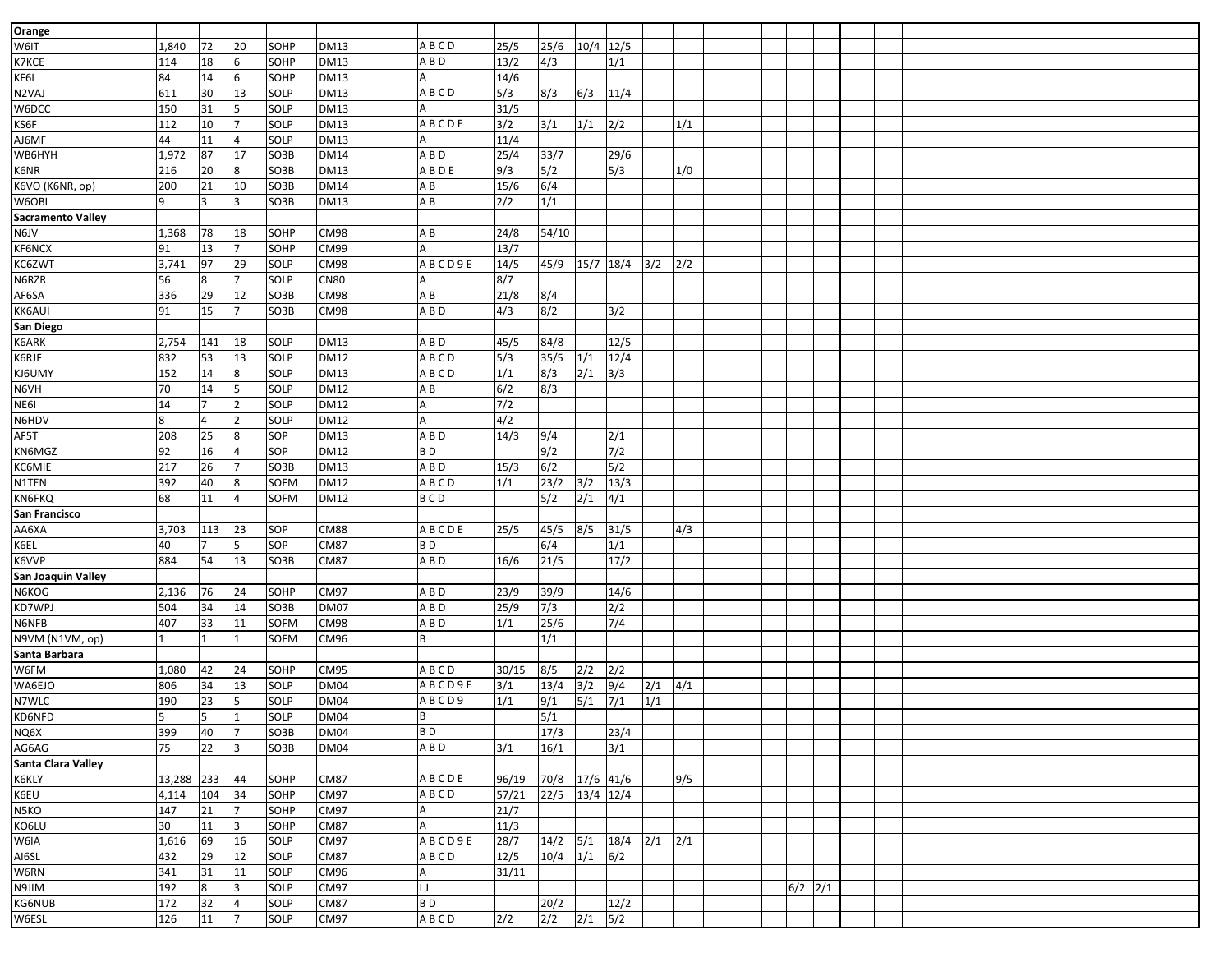| K6UF             | 96          | 24             | $\overline{4}$  | SOLP | CM97        | <b>A</b>               | 24/4          |                               |                  |                  |           |                     |  |      |  |  |
|------------------|-------------|----------------|-----------------|------|-------------|------------------------|---------------|-------------------------------|------------------|------------------|-----------|---------------------|--|------|--|--|
| KN6LNW           | 68          | 17             |                 | SOLP | CM97        | B <sub>D</sub>         |               | 16/3                          |                  | 1/1              |           |                     |  |      |  |  |
|                  |             |                |                 |      |             |                        |               |                               |                  |                  |           |                     |  |      |  |  |
| K6CES            | 65          | 10             |                 | SOLP | CM97        | <b>BCD</b>             |               | 7/3                           | 1/1              | 2/1              |           |                     |  |      |  |  |
| K3ADM            | 50          | 8              |                 | SOLP | <b>CM87</b> | <b>ABCD</b>            | 1/1           | 4/2                           | 2/1              | 1/1              |           |                     |  |      |  |  |
| WB6WGM           | 45          | 5              | 5               | SOLP | <b>CM87</b> | ABDE                   | 1/1           | $\overline{2/2}$              |                  | 1/1              |           | 1/1                 |  |      |  |  |
| AC6SL            | 36          | 13             | l3              | SOLP | <b>CM87</b> |                        | 13/3          |                               |                  |                  |           |                     |  |      |  |  |
| W6AJR            | 32          | 8              |                 | SOLP | CM96        |                        | 8/4           |                               |                  |                  |           |                     |  |      |  |  |
| WR6Z             | 858         | 37             | 13              | SOP  | CM97        | ABCD9                  | 1/1           | 11/3                          | $10/2$ 9/3       |                  | 6/4       |                     |  |      |  |  |
| NU6S             | 12,704      | 319            | 32              | SO3B | <b>CM87</b> | A B D                  | 107/18        | 120/8                         |                  | 92/6             |           |                     |  |      |  |  |
| W6CAR            | 280         | 24             | 10              | SO3B | <b>CM87</b> | ABD                    | 8/2           | 12/5                          |                  | 4/3              |           |                     |  |      |  |  |
| K6KQV            | 210         | 18             | 10              | SO3B | <b>CM87</b> | ABD                    | 6/3           | 8/4                           |                  | 4/3              |           |                     |  |      |  |  |
| K6MUG            | 12          | 4              | 3               | SO3B | CM97        | A B D                  | 1/1           | 2/1                           |                  | $\overline{1/1}$ |           |                     |  |      |  |  |
| KN6BJC           | 32          | 8              |                 | SOFM | CM97        | B <sub>D</sub>         |               | 4/2                           |                  | 4/2              |           |                     |  |      |  |  |
|                  |             |                |                 |      |             |                        |               |                               |                  |                  |           |                     |  |      |  |  |
| U.S. Call Area 7 |             |                |                 |      |             |                        |               |                               |                  |                  |           |                     |  |      |  |  |
| Arizona          |             |                |                 |      |             |                        |               |                               |                  |                  |           |                     |  |      |  |  |
| N1AV             | 126,232 398 |                | 124             | SOHP | DM43        | A B C D 9 E F G 103/46 |               | 72/22 50/8 52/8               |                  |                  |           | 30/7 46/1424/7 10/6 |  | 11/6 |  |  |
| K7EME            | 41,230      | 254            | 70              | SOHP | <b>DM42</b> | ABCD9EF                | 43/19         | 61/12 29/8 48/9               |                  |                  |           | 19/5 39/12 15/5     |  |      |  |  |
| AI1K             | 2,583       | 63             | 41              | SOHP | <b>DM34</b> | A B D                  | 24/9          | 35/29                         |                  | 4/3              |           |                     |  |      |  |  |
| KC6SEH           | 2,112       | 46             | 32              | SOHP | <b>DM24</b> | ABCDE                  | 6/6           | $26/13$ $2/2$                 |                  | 9/8              |           | 3/3                 |  |      |  |  |
| W7OJT            | 1,271       | 37             | 31              | SOHP | <b>DM24</b> | ABDE                   | 16/15         | 16/11                         |                  | 4/4              |           | 1/1                 |  |      |  |  |
| WØXR             | 682         | 32             | $\overline{22}$ | SOHP | <b>DM22</b> |                        | 32/22         |                               |                  |                  |           |                     |  |      |  |  |
|                  | 627         | 32             | 19              | SOHP | <b>DM42</b> |                        |               |                               | $\overline{2/2}$ |                  |           |                     |  |      |  |  |
| KJ7OG            |             |                |                 |      |             | A B C                  | 26/14         | 4/3                           |                  |                  |           |                     |  |      |  |  |
| KY7M             | 228         | 20             | 12              | SOHP | <b>DM33</b> |                        | 20/12         |                               |                  |                  |           |                     |  |      |  |  |
| N7VD             | 16,646      | 188            | 41              | SOLP | <b>DM43</b> | <b>ABCD9EF</b>         | 50/8          | 40/7                          | 20/5 30/6        |                  |           | 14/5 25/6 9/4       |  |      |  |  |
| N7RK             | 7,371       | 161            | 27              | SOLP | <b>DM33</b> | <b>ABDE</b>            | 34/6          | 55/8                          |                  | 45/8             |           | 27/5                |  |      |  |  |
| K6TDI            | 1,050       | 38             | 21              | SOLP | <b>DM44</b> | ABCD9E                 | 21/7          | 8/5                           | 3/3              | 4/4              | 1/1       | 1/1                 |  |      |  |  |
| W9JRF            | 936         | 58             | 13              | SOLP | <b>DM43</b> | ABCD                   | 10/3          | 24/5                          | 3/1              | 21/4             |           |                     |  |      |  |  |
| K7AEM            | 264         | 33             | 6               | SOLP | <b>DM33</b> | BD                     |               | 21/3                          |                  | 12/3             |           |                     |  |      |  |  |
| N7NWL            | 60          | 16             | $\overline{4}$  | SOLP | <b>DM43</b> |                        | 16/4          |                               |                  |                  |           |                     |  |      |  |  |
| W7DHH            | 25          | $\overline{7}$ | $\overline{5}$  | SOLP | <b>DM23</b> | A B                    | 4/3           | 3/2                           |                  |                  |           |                     |  |      |  |  |
| WA7JTM           | 8,646       | 135            | 33              | SOP  | <b>DM33</b> | ABCD9E                 | 23/6          | 35/6                          | 21/5 29/7        |                  | 10/4 17/5 |                     |  |      |  |  |
| <b>KF7NP</b>     | 5,211       | 108            | 27              | SOP  | <b>DM33</b> | ABCDE                  | 15/5          | 34/6                          | 18/4 27/7        |                  |           | 14/5                |  |      |  |  |
| W7JET            | 4,375       | 105            | 25              | SOP  | <b>DM43</b> | ABCD9E                 | 20/4          | 37/6                          | $11/3$ 22/6      |                  | 6/3       | 9/3                 |  |      |  |  |
| K7TEJ            | 992         | 51             | 16              | SOP  | <b>DM43</b> | ABCDE                  | 8/4           | 27/6                          | 9/2              | 5/2              |           | 2/2                 |  |      |  |  |
| N7LP             | 430         | 23             | 10              | SOP  | <b>DM44</b> | ABDE                   | 4/2           | 7/3                           |                  | 8/3              |           | 4/2                 |  |      |  |  |
| <b>KB7CWV</b>    | 100         | 22             | 5               | SOP  | <b>DM44</b> |                        |               | 22/5                          |                  |                  |           |                     |  |      |  |  |
| N4LAG            | 39          | 14             | 3               | SOP  | <b>DM43</b> | B                      |               | 14/3                          |                  |                  |           |                     |  |      |  |  |
| N7IR             | 7,263       | 204            | 27              | SO3B | <b>DM43</b> | A B D                  | 67/11         | 70/8                          |                  | 67/8             |           |                     |  |      |  |  |
| KC7V             | 2,156       | 85             | 22              | SO3B | <b>DM33</b> | A B D                  | 48/12         | 21/5                          |                  | 16/5             |           |                     |  |      |  |  |
| K7CNT            | 819         | 40             | 21              | SO3B | <b>DM25</b> | A B                    | 34/19         | 6/2                           |                  |                  |           |                     |  |      |  |  |
| KD1ELK           | 612         | 45             | 12              | SO3B | <b>DM43</b> | A B D                  | 28/5          | 9/3                           |                  | 8/4              |           |                     |  |      |  |  |
| K7BHM            | 450         | 46             |                 | SO3B | <b>DM43</b> | A B D                  | 36/5          | 4/2                           |                  | 6/2              |           |                     |  |      |  |  |
| N7NEV            | 260         | 24             | 10              | SO3B | <b>DM43</b> | A B D                  | 19/5          | $\overline{\left 3/3\right }$ |                  | $\sqrt{2}/2$     |           |                     |  |      |  |  |
| NJ7G             | 231         | 34             | 17              | SO3B | <b>DM43</b> |                        | 34/7          |                               |                  |                  |           |                     |  |      |  |  |
| <b>NØRSR</b>     | 140         | 18             | 7               | SO3B | DM42        | $\mathbf{H}$<br>A B D  | 1/1           | 14/4                          |                  | 3/2              |           |                     |  |      |  |  |
| KA7CVJ           | 96          | 12             | 6               | SO3B | DM43        | $\overline{AB}$        | 1/1           | 7/2                           |                  | 4/3              |           |                     |  |      |  |  |
|                  |             | 12             | 5               | SO3B |             |                        | 11/4          | 1/1                           |                  |                  |           |                     |  |      |  |  |
| WA8ZID<br>NJ7V   | 60<br>33    | 11             |                 | SO3B | <b>DM33</b> | A B<br>B               |               |                               |                  |                  |           |                     |  |      |  |  |
|                  |             |                | 3               |      | <b>DM43</b> |                        |               | 11/3                          |                  |                  |           |                     |  |      |  |  |
| KB7AZ            | 28          | $\overline{7}$ | 4               | SO3B | DM42        | A B                    | 4/2           | 3/2                           |                  |                  |           |                     |  |      |  |  |
| K7JQ             | 16          | 9              | <b>2</b>        | SO3B | DM43        |                        | 9/2           |                               |                  |                  |           |                     |  |      |  |  |
| Idaho            |             |                |                 |      |             |                        |               |                               |                  |                  |           |                     |  |      |  |  |
| W7MEM            | 4,200       | 75             | 56              | SOHP | <b>DN17</b> | A B C                  | 37/27         | $35/27$ $3/2$                 |                  |                  |           |                     |  |      |  |  |
| KG7CW            | 713         | 31             | 23              | SOHP | <b>DN14</b> | A B                    | $30/22$ $1/1$ |                               |                  |                  |           |                     |  |      |  |  |
| KF7CQ            | 456         | 24             | 19              | SOHP | <b>DN13</b> |                        | 24/19         |                               |                  |                  |           |                     |  |      |  |  |
| KIØE             | 3,150       | 107            | 18              | SOLP | <b>DN13</b> | ABCD9E                 | 22/11         | 37/3                          | 17/1 20/1        |                  | $7/1$ 4/1 |                     |  |      |  |  |
| K7SMA            | 1,694       | 114            | 11              | SOLP | <b>DN13</b> | ABCD                   | 12/5          | 58/3                          | $17/1$ $27/2$    |                  |           |                     |  |      |  |  |
| W7BOB            | 99          | 13             | 9               | SOLP | <b>DN14</b> | AB                     | 10/6          | 3/3                           |                  |                  |           |                     |  |      |  |  |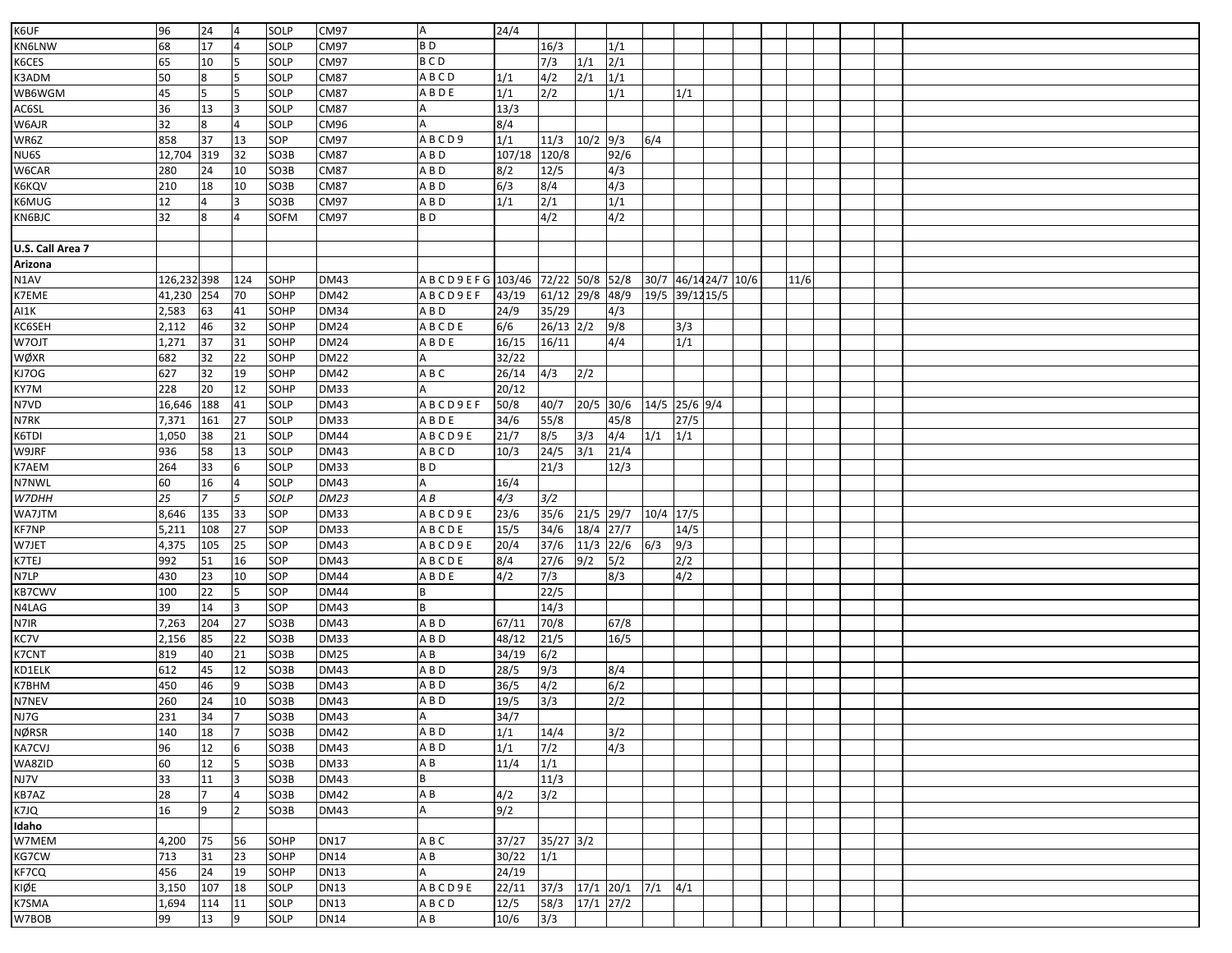| W7PN                      | 12         | 3   | Iз             | SO3B        | <b>DN33</b> | A B D                 | 1/1           | 1/1             |              | 1/1              |     |            |     |     |  |  |  |
|---------------------------|------------|-----|----------------|-------------|-------------|-----------------------|---------------|-----------------|--------------|------------------|-----|------------|-----|-----|--|--|--|
|                           |            |     |                |             |             |                       |               |                 |              |                  |     |            |     |     |  |  |  |
| Montana                   |            |     |                |             |             |                       |               |                 |              |                  |     |            |     |     |  |  |  |
| W7KK                      | 418        | 22  | 19             | SOHP        | <b>DN45</b> | Α                     | 22/19         |                 |              |                  |     |            |     |     |  |  |  |
| Nevada                    |            |     |                |             |             |                       |               |                 |              |                  |     |            |     |     |  |  |  |
| W6US                      | 32         | 9   | $\overline{4}$ | SOHP        | <b>DM09</b> | Α                     | 9/4           |                 |              |                  |     |            |     |     |  |  |  |
| K7XC                      | 836        | 39  | 22             | SOLP        | <b>DM09</b> | A B                   | 26/16         | 13/6            |              |                  |     |            |     |     |  |  |  |
| KE7UQL                    | 544        | 22  | 17             | <b>SOLP</b> | <b>DM09</b> | ABCDE                 | 5/4           | 11/7            | 2/2          | 2/2              |     | 2/2        |     |     |  |  |  |
| Oregon                    |            |     |                |             |             |                       |               |                 |              |                  |     |            |     |     |  |  |  |
| KØJJ                      | 4,256      | 108 | 32             | SOHP        | <b>CN85</b> | ABCDE                 | 54/19         | 39/9            | 3/1          | 7/2              |     | 5/1        |     |     |  |  |  |
| K6UM                      | 944        | 59  | 16             | SOHP        | <b>CN85</b> |                       | 59/16         |                 |              |                  |     |            |     |     |  |  |  |
| KD7HB                     | 544        | 31  | 16             | SOHP        | CN94        | ABD                   | 14/6          | 14/8            |              | 3/2              |     |            |     |     |  |  |  |
| W7TZ                      | 104        | 11  | 8              | SOHP        | <b>CN83</b> | A D                   | 9/6           |                 |              | $\sqrt{2}/2$     |     |            |     |     |  |  |  |
| W7YAQ                     | 48         | 8   | 6              | SOHP        | <b>CN94</b> |                       | 8/6           |                 |              |                  |     |            |     |     |  |  |  |
| K7YO                      | 5,668      | 149 | 26             | SOLP        | <b>CN85</b> | ABCDE                 | 28/5          | 66/8            | 25/5 18/4    |                  |     | 12/4       |     |     |  |  |  |
| NR7Y                      | 1,287      | 76  | 13             | <b>SOLP</b> | <b>CN85</b> | ABCDE                 | 31/6          | 24/3            | 4/1          | 15/2             |     | 2/1        |     |     |  |  |  |
| N7TWP                     | 897        | 41  | 13             | <b>SOLP</b> | <b>CN84</b> | <b>BDE</b>            |               | 23/7            |              | 13/3             |     | 5/3        |     |     |  |  |  |
| AA7EA                     | 670        | 59  | 10             | SOLP        | <b>CN85</b> | <b>ABCD</b>           | 34/6          | 17/2            | 5/1          | 3/1              |     |            |     |     |  |  |  |
| W7QH                      | 319        | 25  | 11             | SOLP        | <b>CN84</b> | ABCD                  | 7/3           | 12/3            | $\sqrt{2/2}$ | 4/3              |     |            |     |     |  |  |  |
| WB6JJJ                    | 171        | 19  | 9              | <b>SOLP</b> | <b>CN85</b> |                       | 19/9          |                 |              |                  |     |            |     |     |  |  |  |
| N7DB                      | 168        | 21  | 6              | SOLP        | <b>CN85</b> | <b>ABCD</b>           | 4/2           | 10/2            | 4/1          | 3/1              |     |            |     |     |  |  |  |
| K7IW                      | 155        | 23  | l5             | SOP         | <b>CN85</b> | ABCD                  | 3/1           | 12/2            | 3/1          | 5/1              |     |            |     |     |  |  |  |
| KA6BIM                    | 1,700      | 75  | 25             | SO3B        | <b>CN73</b> | A B                   | 59/20         | 16/5            |              |                  |     |            |     |     |  |  |  |
| W7OTL                     | 896        | 54  | 16             | SO3B        | <b>CN85</b> | ABD                   | 32/9          | 19/6            |              | 3/1              |     |            |     |     |  |  |  |
| W7MTL                     | 737        | 66  | 11             | SO3B        | <b>CN85</b> | ABD                   | 47/8          | 13/2            |              | 6/1              |     |            |     |     |  |  |  |
| N7JI                      | 594        | 48  | 11             | SO3B        | <b>CN84</b> | ABD                   | 16/6          | 25/3            |              | 7/2              |     |            |     |     |  |  |  |
| WA7DRO                    | 272        | 32  | 8              | SO3B        | <b>CN85</b> | ABD                   | 8/2           | 16/4            |              | 8/2              |     |            |     |     |  |  |  |
| K7VIT                     | 36         | 12  | Iз             | SO3B        | <b>CN85</b> | A B                   | 1/1           | 11/2            |              |                  |     |            |     |     |  |  |  |
| KJ7AXA                    | 582        | 81  | 6              | SOFM        | <b>CN85</b> | B <sub>D</sub>        |               | 63/4            |              | 18/2             |     |            |     |     |  |  |  |
| Utah                      |            |     |                |             |             |                       |               |                 |              |                  |     |            |     |     |  |  |  |
| KE4TH                     | 100        | 11  | 10             | SOHP        | <b>DN40</b> |                       | 11/10         |                 |              |                  |     |            |     |     |  |  |  |
| KB7K                      | 90         | 10  | 9              | SOHP        | <b>DM49</b> | AB                    | 4/4           | 6/5             |              |                  |     |            |     |     |  |  |  |
| NR7T                      | 1,241      | 71  | 17             | SOLP        | <b>DM37</b> | ABD                   | 23/6          | 46/10           |              | 2/1              |     |            |     |     |  |  |  |
| K7JSG                     |            |     | 2              | SO3B        | <b>DN30</b> |                       | 2/2           |                 |              |                  |     |            |     |     |  |  |  |
| KG7AZY                    | 540        | 32  | 12             | SOFM        | <b>DN40</b> | B <sub>D</sub>        |               | 19/6            |              | 13/6             |     |            |     |     |  |  |  |
| <b>Western Washington</b> |            |     |                |             |             |                       |               |                 |              |                  |     |            |     |     |  |  |  |
| KE7SW                     | 14,750     | 198 | 50             | SOHP        | <b>CN87</b> | A B C D 9 E F G 81/18 |               | 55/11 22/7 23/7 |              |                  | 3/1 | $12/4$ 1/1 |     | 1/1 |  |  |  |
| K7ND                      | 8,096      | 112 | 46             | SOHP        | <b>CN87</b> | <b>ABCDEFG</b>        | 40/18         | 33/13           | 17/7         | 12/3             |     | 8/3        | 1/1 | 1/1 |  |  |  |
| KD7UO                     | 6,256      | 136 | 34             | SOHP        | <b>CN87</b> | ABCD9E                | 52/11         | 46/10 11/5 19/5 |              |                  | 3/1 | 5/2        |     |     |  |  |  |
| K7MDL                     | 5,115      | 117 | 33             | SOHP        | <b>CN88</b> | ABCD9E                | 39/8          | $50/14$ 7/4     |              | 14/4             | 1/1 | 6/2        |     |     |  |  |  |
| N7KSI                     | 5,100      | 115 | 34             | SOHP        | <b>CN86</b> | ABCDE                 | 46/11         | 33/10 13/5 19/5 |              |                  |     | 4/3        |     |     |  |  |  |
| K7CW                      | 4,551      | 113 | 41             | SOHP        | <b>CN87</b> |                       | 113/41        |                 |              |                  |     |            |     |     |  |  |  |
| W7GLF                     | 3,828      | 94  | 29             | SOHP        | <b>CN87</b> | ABCD9E                | 28/7          | 28/7            | 19/6 10/4    |                  | 3/2 | 6/3        |     |     |  |  |  |
| N7MWV                     | 2,028      | 55  | 26             | SOHP        | <b>CN86</b> | ABCDE                 | 21/12         | 15/5            | 8/3          | $\overline{7/3}$ |     | 4/3        |     |     |  |  |  |
| KG7P                      | 1,974      | 74  | 21             | SOHP        | <b>CN87</b> | ABCD9E                | 38/7          | 20/7            | $\sqrt{7/3}$ | 6/2              | 1/1 | 2/1        |     |     |  |  |  |
| N7NW                      | 720        | 37  | 20             | SOHP        | <b>CN87</b> | AB                    | $36/19$ $1/1$ |                 |              |                  |     |            |     |     |  |  |  |
| KB7ME                     | 496        | 27  | 16             | SOHP        | <b>CN85</b> | ABCD                  | 16/7          | 7/5             | 2/2          | 2/2              |     |            |     |     |  |  |  |
| N7EPD                     | 10,868 197 |     | 44             | SOLP        | <b>CN87</b> | ABCD                  | 84/15         | 59/14 25/8 29/7 |              |                  |     |            |     |     |  |  |  |
| WZ8T                      | 5,408      | 148 | 26             | SOLP        | <b>CN85</b> | ABCDE                 | 31/7          | 63/8            | $15/5$ 32/4  |                  |     | 7/2        |     |     |  |  |  |
| K7IU                      | 4,340      | 120 | 31             | SOLP        | <b>CN97</b> | ABCDE                 | 67/14         | $35/11$ 7/2     |              | 10/3             |     | 1/1        |     |     |  |  |  |
| N7XS                      | l,980      | 83  | 22             | SOLP        | <b>CN88</b> | A B D                 | 40/8          | 34/11           |              | 9/3              |     |            |     |     |  |  |  |
| <b>KEØCO</b>              | 1,738      | 66  | 22             | SOLP        | <b>CN87</b> | ABCD9                 | 29/6          | 22/8            | $5/2$ 9/5    |                  | 1/1 |            |     |     |  |  |  |
| KX7L                      | 1,056      | 67  | 16             | SOLP        | <b>CN87</b> | A B                   | 50/11         | 17/5            |              |                  |     |            |     |     |  |  |  |
| N7PHY                     | 744        | 62  | 12             | SOLP        | <b>CN87</b> | A B                   | 43/8          | 19/4            |              |                  |     |            |     |     |  |  |  |
| WA7BRL                    | 304        | 38  | 8              | SOLP        | <b>CN87</b> | Α                     | 38/8          |                 |              |                  |     |            |     |     |  |  |  |
| N7VGO                     | 279        | 31  | 9              | SOLP        | <b>CN87</b> | A B                   | 28/8          | 3/1             |              |                  |     |            |     |     |  |  |  |
| W7RCS                     | 266        | 40  | 17             | SOLP        | <b>CN87</b> | А                     | 40/7          |                 |              |                  |     |            |     |     |  |  |  |
| KB7AK                     | 110        | 22  | l5             | SOLP        | <b>CN85</b> | AB                    | 20/4          | 2/1             |              |                  |     |            |     |     |  |  |  |
| K7LOG                     | 108        | 28  | $\overline{4}$ | SOLP        | <b>CN87</b> | A                     | 28/4          |                 |              |                  |     |            |     |     |  |  |  |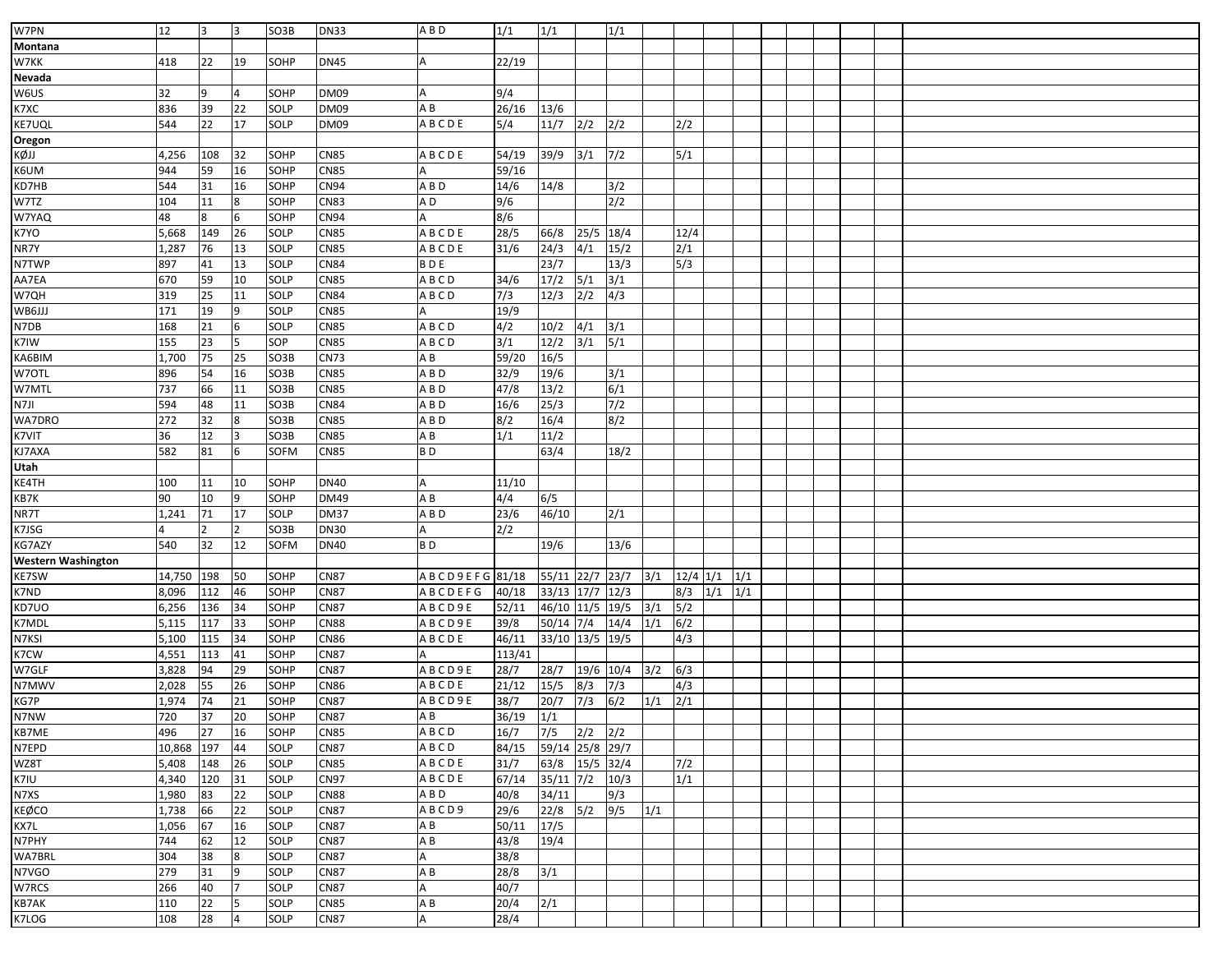| KI7YRC            | 80       | 16  | 5               | SOLP        | <b>CN87</b> | AB             | 4/1                         | 12/4             |     |       |     |             |  |     |  |  |
|-------------------|----------|-----|-----------------|-------------|-------------|----------------|-----------------------------|------------------|-----|-------|-----|-------------|--|-----|--|--|
|                   | 55       | 9   | 5               | SOLP        | <b>CN88</b> | <b>BD</b>      |                             | 7/3              |     |       |     |             |  |     |  |  |
| <b>KE8KOR</b>     |          |     |                 |             |             |                |                             |                  |     | 2/2   |     |             |  |     |  |  |
| N7MKO             | 30       | 10  | Iз              | <b>SOLP</b> | <b>CN88</b> | B              |                             | 10/3             |     |       |     |             |  |     |  |  |
| KE7GBT            |          | 4   | 1               | SOLP        | <b>CN87</b> | B              |                             | 4/1              |     |       |     |             |  |     |  |  |
| N7QOZ             | 2,373    | 96  | 21              | SO3B        | <b>CN87</b> | ABD            | 30/6                        | 46/9             |     | 20/6  |     |             |  |     |  |  |
| KF7ZYF            | 500      | 52  | 10              | SO3B        | <b>CN87</b> | AB             | 34/5                        | 18/5             |     |       |     |             |  |     |  |  |
| K7BWH             | 217      | 31  | 17              | SO3B        | <b>CN87</b> |                | 31/7                        |                  |     |       |     |             |  |     |  |  |
| KI7YFP            | 90       | 19  | 5               | SO3B        | <b>CN87</b> | A              | 19/5                        |                  |     |       |     |             |  |     |  |  |
| N7ZZE             | 30       | 13  | $\overline{2}$  | SO3B        | <b>CN85</b> | B <sub>D</sub> |                             | 10/1             |     | 3/1   |     |             |  |     |  |  |
| <b>KE7ZAC</b>     | 24       | 9   | $\overline{2}$  | SOFM        | <b>CN85</b> | B <sub>D</sub> |                             | 6/1              |     | 3/1   |     |             |  |     |  |  |
| Wyoming           |          |     |                 |             |             |                |                             |                  |     |       |     |             |  |     |  |  |
| <b>K7TNT</b>      | 702      | 28  | 26              | SOHP        | <b>DN74</b> | A B            | 25/23                       | 3/3              |     |       |     |             |  |     |  |  |
| K9DR              | 9        | 3   | l3              | SOHP        | <b>DN62</b> |                | 3/3                         |                  |     |       |     |             |  |     |  |  |
| <b>KA7PNH</b>     | 36       | 6   | 6               | SOLP        | <b>DN72</b> |                | 6/6                         |                  |     |       |     |             |  |     |  |  |
|                   |          |     |                 |             |             |                |                             |                  |     |       |     |             |  |     |  |  |
| U.S. Call Area 8  |          |     |                 |             |             |                |                             |                  |     |       |     |             |  |     |  |  |
| Michigan          |          |     |                 |             |             |                |                             |                  |     |       |     |             |  |     |  |  |
| KB8U              | 33,558   | 279 | 119             | SOHP        | <b>EN71</b> | ABDI           | 179/69                      | 89/40            |     | 10/9  |     |             |  | 1/1 |  |  |
| N <sub>2</sub> CB | 1,457    | 48  | 31              | SOHP        | <b>EN75</b> | A B            | 32/22                       | 16/9             |     |       |     |             |  |     |  |  |
| K2YAZ             | 966      | 25  | $\overline{23}$ | SOHP        | <b>EN74</b> | ABCDE          | 2/2                         | 10/8             | 5/5 | 6/6   |     | 2/2         |  |     |  |  |
| W8RU              | 860      | 43  | 20              | SOHP        | <b>EN82</b> |                | 43/20                       |                  |     |       |     |             |  |     |  |  |
| KE8JCD            | 4,005    | 91  | 45              | SOLP        | <b>EN72</b> | AB             | 72/33                       | 19/12            |     |       |     |             |  |     |  |  |
| KF8QL             | 3,913    | 92  | 43              | SOLP        | <b>EN72</b> | ABCD           | 53/23                       | $36/17$ $1/1$    |     | 2/2   |     |             |  |     |  |  |
| N8WNA             | 1,404    | 47  | 26              | SOLP        | <b>EN82</b> | ABCDE          | 19/7                        | $19/12$ 4/3      |     | 4/3   |     | 1/1         |  |     |  |  |
| W8TJB             | 740      | 45  | 20              | SOLP        | <b>EN82</b> | A B            | 26/12                       | 19/8             |     |       |     |             |  |     |  |  |
| K8BKM             | 540      | 31  | 18              | SOLP        | <b>EN82</b> | B              |                             | 31/18            |     |       |     |             |  |     |  |  |
| KE8R              | 483      | 28  | 21              | SOLP        | <b>EN62</b> | A B            | 8/5                         | 20/16            |     |       |     |             |  |     |  |  |
| K8WU              | 372      | 33  | 12              | SOLP        | <b>EN82</b> | A B            | 16/5                        | 17/7             |     |       |     |             |  |     |  |  |
|                   | 170      | 17  | 10              | SOLP        | <b>EN82</b> | Α              |                             |                  |     |       |     |             |  |     |  |  |
| KD8JSP            | 120      | 15  | 8               | SOLP        | <b>EN72</b> |                | 17/10<br>15/8               |                  |     |       |     |             |  |     |  |  |
| AB8SF             |          |     |                 |             |             |                |                             |                  |     |       |     |             |  |     |  |  |
| WB8ASI            | 70       | 10  | 17              | SOLP        | <b>EN63</b> |                | 10/7                        |                  |     |       |     |             |  |     |  |  |
| AA8UU             | 8        |     | 2               | SOLP        | <b>EN82</b> | A              | 4/2                         |                  |     |       |     |             |  |     |  |  |
| K8YE              | 1,104    | 50  | 24              | SO3B        | <b>EN72</b> |                | 50/24                       |                  |     |       |     |             |  |     |  |  |
| N8DZR             | 900      | 36  | 25              | SO3B        | <b>EN73</b> | AB             | 5/5                         | 31/20            |     |       |     |             |  |     |  |  |
| AB8WD             | 486      | 29  | 18              | SO3B        | <b>EN72</b> | AB             | 26/16                       | 3/2              |     |       |     |             |  |     |  |  |
| AC8TO             | 319      | 32  | 11              | SO3B        | <b>EN82</b> |                | 32/11                       |                  |     |       |     |             |  |     |  |  |
| AC8AZ             | 160      | 17  | 10              | SO3B        | <b>EN72</b> |                | 17/10                       |                  |     |       |     |             |  |     |  |  |
| NF8M              | 9        | 3   | 3               | SO3B        | <b>EN82</b> | A B            | 1/1                         | $\overline{2/2}$ |     |       |     |             |  |     |  |  |
| AC8WC             |          | 1   | 11              | SO3B        | <b>EN73</b> |                | 1/1                         |                  |     |       |     |             |  |     |  |  |
| Ohio              |          |     |                 |             |             |                |                             |                  |     |       |     |             |  |     |  |  |
| WZ8D              | 39,480   | 285 | 140             | SOHP        | <b>EM89</b> | A B D          | 217/101 63/35               |                  |     | 5/4   |     |             |  |     |  |  |
| KE8FD             | 28,321   | 216 | 127             | SOHP        | <b>EN80</b> | ABCDE          | 75/46                       | 122/638/8        |     | 10/9  |     | 1/1         |  |     |  |  |
| N8LRG             | 20,856   | 199 | 88              | SOHP        | <b>EN80</b> | ABDE           | 53/21                       | 115/46           |     | 24/17 |     | 7/4         |  |     |  |  |
| K8ZR              | 4,848    | 84  | 48              | SOHP        | EN91        | ABCD9EF        | 54/26                       | $21/15$ 3/2      |     | 3/2   | 1/1 | $1/1$ $1/1$ |  |     |  |  |
| KB8ZR             | 2,738 71 |     | 37              | SOHP        | <b>EM79</b> | ABCDE          | $50/22$ $17/11$ $1/1$ $2/2$ |                  |     |       |     | 1/1         |  |     |  |  |
| N9AGC             | 2,343    | 75  | 33              | SOHP        | EN91        | A B            | 46/21                       | 29/12            |     |       |     |             |  |     |  |  |
| K8GU              | 2,232    | 64  | 36              | SOHP        | <b>EM79</b> | A              | 64/36                       |                  |     |       |     |             |  |     |  |  |
| KB8VAO            | 2,183    | 61  | 37              | SOHP        | <b>EN91</b> | A B D          | 21/18                       | 39/18            |     | 1/1   |     |             |  |     |  |  |
| W8DPK             | 6,844    | 107 | 58              | SOLP        | <b>EM89</b> | ABCDE          | 37/17                       | 59/34 2/2        |     | 5/3   |     | 4/2         |  |     |  |  |
| N8CWU             | 1,210    | 57  | 22              | SOLP        | <b>EM89</b> | A              | 57/22                       |                  |     |       |     |             |  |     |  |  |
| <b>K8NVR</b>      | 765      | 52  | 15              | SOLP        | <b>EN91</b> | AB             | 34/10 18/5                  |                  |     |       |     |             |  |     |  |  |
| N8QE              | 492      | 42  | 12              | SOLP        | EN91        | A B            | 40/10                       | 2/2              |     |       |     |             |  |     |  |  |
| W8EH              | 416      | 34  | 13              | SOLP        | <b>EM79</b> | Α              | 34/13                       |                  |     |       |     |             |  |     |  |  |
| N8TFD             | 162      | 19  | 9               | SOLP        | <b>EM79</b> | A              | 19/9                        |                  |     |       |     |             |  |     |  |  |
| AC8ZU             | 100      | 20  | 5               | SOLP        | <b>EM79</b> | A              | 20/5                        |                  |     |       |     |             |  |     |  |  |
| WA8TWM            | 54       | 11  | 6               | SOLP        | EN91        | AB             | 8/3                         | 3/3              |     |       |     |             |  |     |  |  |
| WB8JAY            | 45       | 9   | I5              | SOLP        | <b>EN90</b> | AB             | 6/4                         | 3/1              |     |       |     |             |  |     |  |  |
| N8AGU             | 21       |     | 3               | SOLP        | <b>EN91</b> | Α              | 7/3                         |                  |     |       |     |             |  |     |  |  |
|                   |          |     |                 |             |             |                |                             |                  |     |       |     |             |  |     |  |  |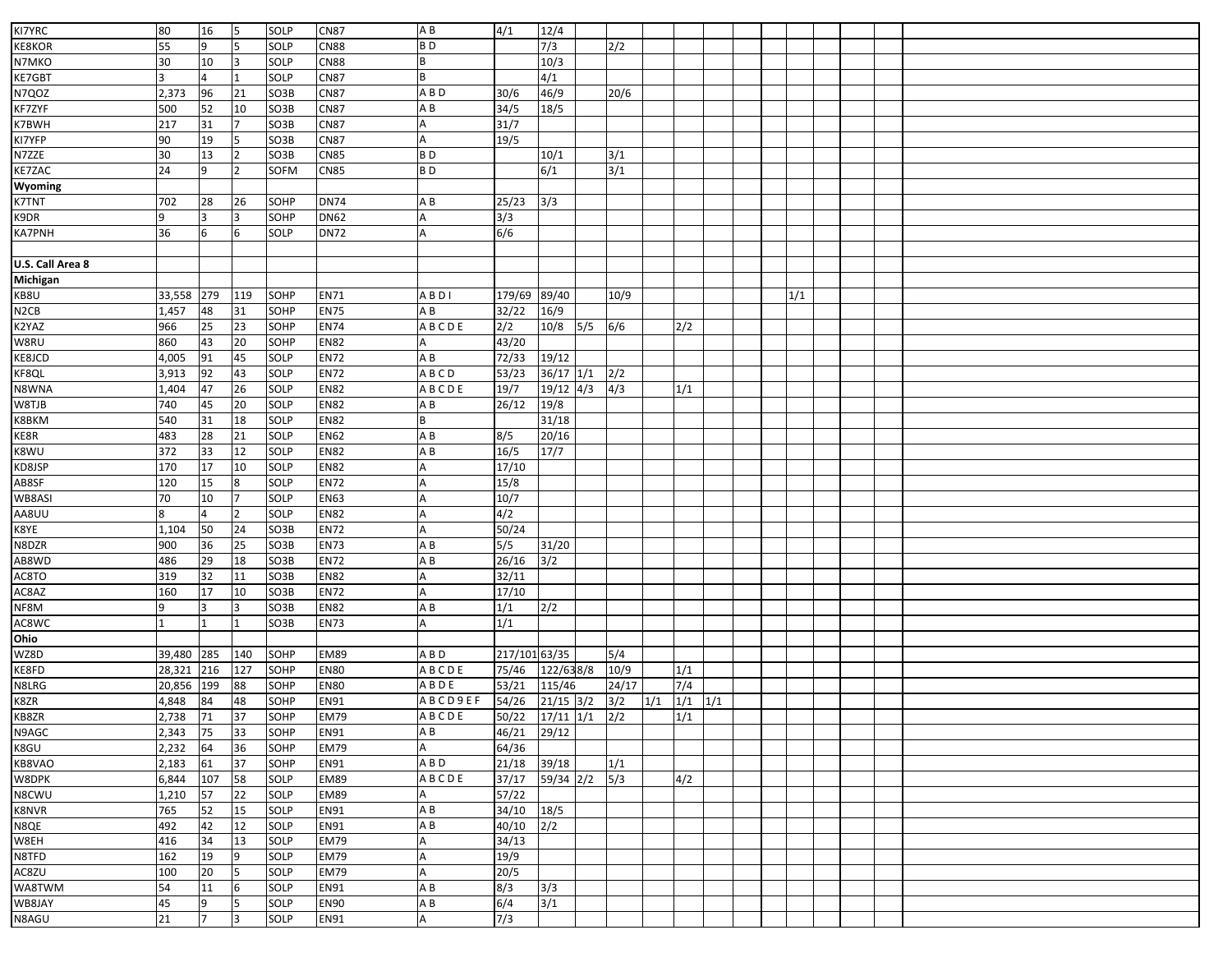| KF8MZ                | 20           | 6            | 5              | SOLP              | <b>EN70</b> | AB                     | 3/3                      | 3/2         |             |                        |             |     |                   |     |     |  |  |
|----------------------|--------------|--------------|----------------|-------------------|-------------|------------------------|--------------------------|-------------|-------------|------------------------|-------------|-----|-------------------|-----|-----|--|--|
| WB8WUA               |              |              | $\overline{2}$ | SOLP              | <b>EN91</b> | BD                     |                          | 1/1         |             | 1/1                    |             |     |                   |     |     |  |  |
| W8KNO                |              |              | 1              | SOLP              | EN91        |                        | 1/1                      |             |             |                        |             |     |                   |     |     |  |  |
| N8XA                 | 260          | 21           | 13             | SOP               | <b>EM89</b> |                        | 21/13                    |             |             |                        |             |     |                   |     |     |  |  |
| AB8M                 | 6,162        | 153          | 39             | SO <sub>3</sub> B | EN91        | A B D                  | 76/23                    | 66/14       |             | 11/2                   |             |     |                   |     |     |  |  |
| N8XQM                | 5,661        | 110          | 51             | SO3B              | <b>EN80</b> | A B D                  | 75/34                    | 33/15       |             | 2/2                    |             |     |                   |     |     |  |  |
| KM8V                 | 5,655        | 147          | 39             | SO3B              | <b>EN91</b> | ABD                    | 74/23                    | 63/14       |             | 10/2                   |             |     |                   |     |     |  |  |
| W8JH                 | 4,141        | 105          | 41             | SO3B              | <b>EN81</b> | A B D                  | 55/21                    | 47/17       |             | 3/3                    |             |     |                   |     |     |  |  |
| KE8EWI               | 570          | 38           | 15             | SO3B              | <b>EN91</b> | A B                    | 13/5                     | 25/10       |             |                        |             |     |                   |     |     |  |  |
| K9NW                 | 462          | 34           | 14             | SO3B              | <b>EM79</b> |                        | 34/14                    |             |             |                        |             |     |                   |     |     |  |  |
| K8EG                 | 140          | 16           | 10             | SO3B              | <b>EN70</b> | ΑB                     | 5/4                      | 11/6        |             |                        |             |     |                   |     |     |  |  |
| AA8SW                | 44           | 11           | 4              | SO3B              | <b>EM79</b> |                        | 11/4                     |             |             |                        |             |     |                   |     |     |  |  |
| K8EC                 | 28           |              | 4              | SO3B              | <b>EM89</b> |                        | 7/4                      |             |             |                        |             |     |                   |     |     |  |  |
| N8VWY                | 20           |              |                | SO3B              | <b>EN80</b> | A D                    | 3/3                      |             |             | 1/1                    |             |     |                   |     |     |  |  |
| W8UA                 | 12           | 6            | $\overline{2}$ | SO3B              | EN91        |                        | 6/2                      |             |             |                        |             |     |                   |     |     |  |  |
| KE8PX                | 6            |              | $\overline{2}$ | SOFM              | <b>EN80</b> |                        |                          | 3/2         |             |                        |             |     |                   |     |     |  |  |
| <b>West Virginia</b> |              |              |                |                   |             |                        |                          |             |             |                        |             |     |                   |     |     |  |  |
| K3JT                 | 578          | 34           | 17             | SOLP              | <b>EM99</b> |                        | 34/17                    |             |             |                        |             |     |                   |     |     |  |  |
| W8AKS                | 80           | 11           | 8              | SOLP              | <b>EM97</b> |                        |                          | 11/8        |             |                        |             |     |                   |     |     |  |  |
|                      |              |              |                |                   |             |                        |                          |             |             |                        |             |     |                   |     |     |  |  |
| U.S. Call Area 9     |              |              |                |                   |             |                        |                          |             |             |                        |             |     |                   |     |     |  |  |
| Illinois             |              |              |                |                   |             |                        |                          |             |             |                        |             |     |                   |     |     |  |  |
| WD9EXD               | 42,763       | 271          | 149            | SOHP              | <b>EM57</b> | ABCD                   | 162/85 85/43 11/10 13/11 |             |             |                        |             |     |                   |     |     |  |  |
| N9AKR                | 18,792       | 204          | 81             | SOHP              | <b>EN61</b> | <b>ABCDE</b>           | 111/42 69/31 13/4 8/3    |             |             |                        |             | 3/1 |                   |     |     |  |  |
| WS9V                 | 12,558       | 145          | 91             | SOHP              | <b>EM59</b> | ABCD                   | 77/49                    | 58/34 5/4   |             | 5/4                    |             |     |                   |     |     |  |  |
| N2BJ                 | 10,660       | 157          | 65             | SOHP              | <b>EN61</b> | ABCDE                  | 114/42 35/18 4/2 3/2     |             |             |                        |             | 1/1 |                   |     |     |  |  |
| W9FF                 | 9,990        | 138          | 74             | SOHP              | <b>EN40</b> | A B                    | 56/35                    | 82/39       |             |                        |             |     |                   |     |     |  |  |
| AC9S                 | 6,105        | 113          | 55             | SOHP              | <b>EN50</b> | ΑB                     | 99/44                    | 14/11       |             |                        |             |     |                   |     |     |  |  |
| AI9T                 | 5,562        | 104          | 54             | SOHP              | <b>EM69</b> |                        | 104/54                   |             |             |                        |             |     |                   |     |     |  |  |
| NA9RB                | 4,400        | 104          | 44             | SOHP              | <b>EN40</b> |                        | 104/44                   |             |             |                        |             |     |                   |     |     |  |  |
| K9YR                 | 792          | 32           | 12             | SOHP              | <b>EN52</b> | ABCD9E                 | 5/2                      | 7/2         | 5/2         | 8/2                    | $3/2$ $4/2$ |     |                   |     |     |  |  |
| K9CT                 |              |              | $\mathbf{1}$   | SOHP              | <b>EN50</b> |                        | 1/1                      |             |             |                        |             |     |                   |     |     |  |  |
| K2DRH                | 70,470       | 325          | 174            | SOLP              | <b>EN41</b> | A B C D 9 E F G 165/85 |                          |             |             | 101/48 14/12 36/21 1/1 |             | 5/4 | 1/1               | 2/2 |     |  |  |
| K9KLD                | 9,727        | 134          | $71\,$         | SOLP              | <b>EM58</b> | ABCD                   | 82/39                    | $47/28$ 1/1 |             | 4/3                    |             |     |                   |     |     |  |  |
| AA9JS                | 5,248        | 117          | 41             | SOLP              | <b>EN51</b> | A B D                  | 35/7                     | 64/26       |             | 18/8                   |             |     |                   |     |     |  |  |
| KB9TVR               | 2,400        | 65           | 40             | SOLP              | <b>EM49</b> | A B                    | 52/30                    | 13/10       |             |                        |             |     |                   |     |     |  |  |
| WD9GJK               | 1,955        | 93           | 17             | SOLP              | <b>EN61</b> | <b>ABCDE</b>           | 23/4                     | 50/6        | 7/3         | 12/3                   |             | 1/1 |                   |     |     |  |  |
| N9TF                 | 930          | 48           | 15             | SOLP              | <b>EN52</b> | ABCD                   | 14/5                     | 20/6        | 4/1         | 10/3                   |             |     |                   |     |     |  |  |
| WB9AYW               | 760          | 40           | 19             | SOLP              | <b>EN51</b> |                        | 40/19                    |             |             |                        |             |     |                   |     |     |  |  |
| WO9I                 | 756          | 38           | 18             | SOLP              | <b>EN51</b> | ABCD                   | 27/10                    | 6/4         | 2/1         | 3/3                    |             |     |                   |     |     |  |  |
| NT9E                 | 748          | 46           | 17             | SOLP              | <b>EN52</b> |                        | 46/17                    |             |             |                        |             |     |                   |     |     |  |  |
| KC9PCP               | 676          | 51           | 13             | SOLP              | <b>EN61</b> | ABCD                   | 24/8                     | 15/3        | 5/1         | 7/1                    |             |     |                   |     |     |  |  |
| KA9CFD               | 646          | 19           | 17             | SOLP              | <b>EN40</b> |                        |                          |             |             | 19/17                  |             |     |                   |     |     |  |  |
| W9SE                 | 638          | 32           | 22             | SOLP              | <b>EN50</b> |                        | 32/22                    |             |             |                        |             |     |                   |     |     |  |  |
| <b>KB9RUG</b>        | 616          | 31           | 22             | SOLP              | <b>EM49</b> | A B                    | $18/12$ $13/10$          |             |             |                        |             |     |                   |     |     |  |  |
| WB9W                 | 550          | 39           | 11             | SOLP              | <b>EN61</b> | A B D                  | 7/3                      | 18/4        |             | 14/4                   |             |     |                   |     |     |  |  |
| NM1S                 | 304          | 30           | 8              | SOLP              | <b>EN52</b> | ABCD9                  | 8/3                      | 9/2         | $5/1$ $7/1$ |                        | 1/1         |     |                   |     |     |  |  |
| N9TUQ                | 234          | 31           | 6              | SOLP              | <b>EN61</b> | A B D                  | 12/3                     | 10/2        |             | 9/1                    |             |     |                   |     |     |  |  |
| KG9OV                | 162          | 17           | 9              | SOLP              | <b>EM58</b> | ABCD                   | 9/3                      | 6/4         | $1/1$ $1/1$ |                        |             |     |                   |     |     |  |  |
| K9XW                 | 156          | 27           | 6              | SOLP              | <b>EN52</b> |                        | 27/6                     |             |             |                        |             |     |                   |     |     |  |  |
| N9REP                | 105          | 15           | $\overline{7}$ | SOLP              | <b>EN52</b> |                        | 15/7                     |             |             |                        |             |     |                   |     |     |  |  |
| WA9LEY               | 96           | 16           | 6              | SOLP              | <b>EN61</b> |                        | 16/6                     |             |             |                        |             |     |                   |     |     |  |  |
| AB9YC                | 85           | 17           | 5              | SOLP              | <b>EN52</b> |                        | 17/5                     |             |             |                        |             |     |                   |     |     |  |  |
| N9WEW                | 49           | 9            | $\overline{7}$ | SOLP              | <b>EN60</b> |                        | 9/7                      |             |             |                        |             |     |                   |     |     |  |  |
| WE9EE                | 36           | 6            | 6              | SOLP              | <b>EM49</b> |                        |                          | 6/6         |             |                        |             |     |                   |     |     |  |  |
| KE9EX                | $\mathbf{1}$ | $\mathbf{1}$ | $\mathbf{1}$   | SOLP              | <b>EN62</b> | A                      | 1/1                      |             |             |                        |             |     |                   |     |     |  |  |
| W9SZ                 | 559          | 13           | 13             | SOP               | <b>EN50</b> | <b>BCDEFGI</b>         |                          | 3/3         | $3/3$ $3/3$ |                        |             |     | $1/1$ $1/1$ $1/1$ |     | 1/1 |  |  |
| KO9A                 | 45,480 367   |              | 120            | SO3B              | <b>EN52</b> | A B D                  | 236/78 110/34            |             |             | 21/8                   |             |     |                   |     |     |  |  |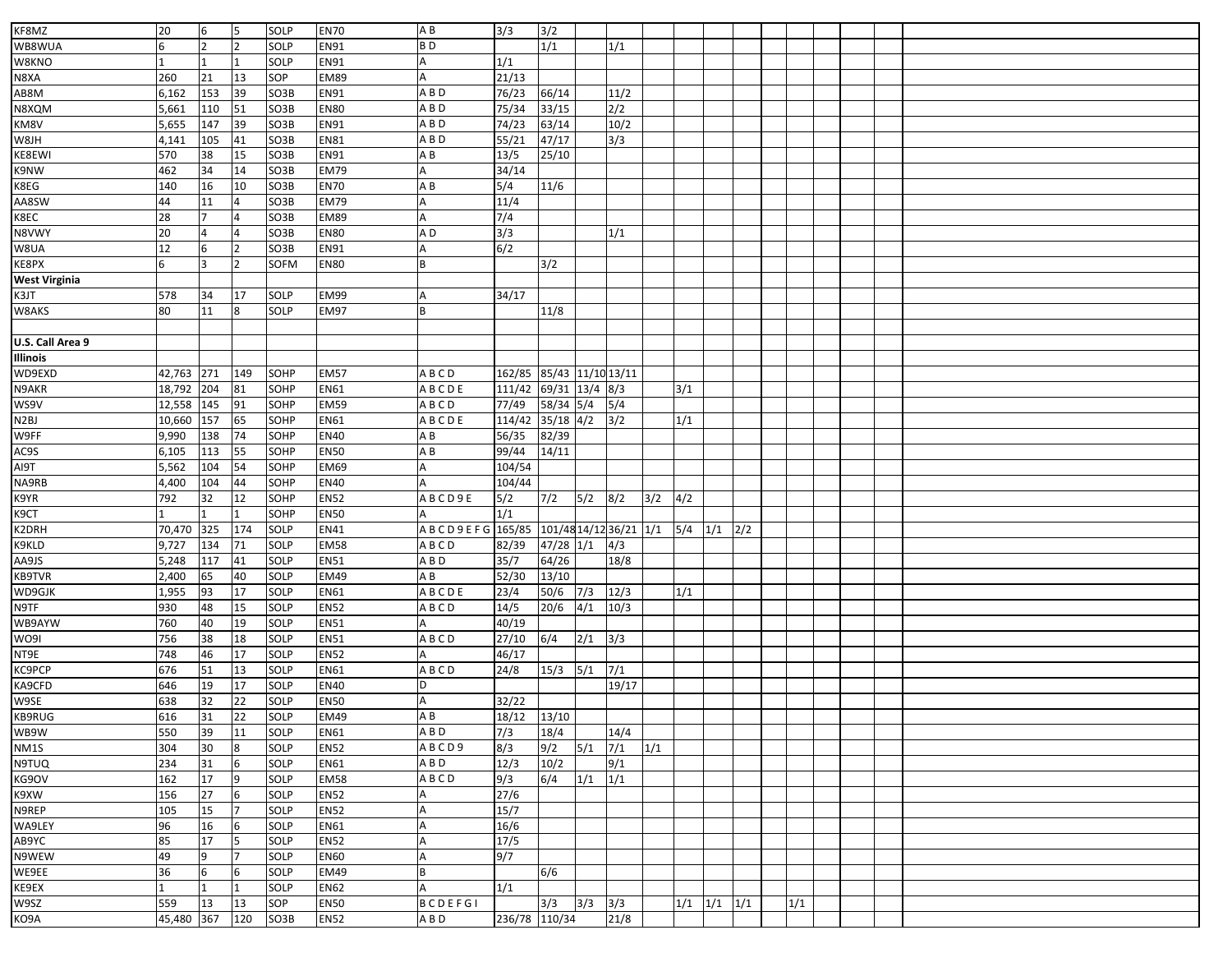| N9LYE                   | 2,870  | 83  | 35             | SO3B              | <b>EN51</b> | A B D           | 59/22                   | 21/12         |             | 3/1   |             |     |  |  |  |  |
|-------------------------|--------|-----|----------------|-------------------|-------------|-----------------|-------------------------|---------------|-------------|-------|-------------|-----|--|--|--|--|
|                         |        |     |                |                   |             |                 |                         |               |             |       |             |     |  |  |  |  |
| WB8BZK                  | 1,825  | 73  | 25             | SO3B              | <b>EN52</b> |                 | 73/25                   |               |             |       |             |     |  |  |  |  |
| W9ILY                   | 980    | 53  | 20             | SO3B              | <b>EN51</b> |                 | 53/20                   |               |             |       |             |     |  |  |  |  |
| N9YLZ                   | 400    | 26  | 16             | SO3B              | <b>EN51</b> | ΑB              | 21/12                   | 5/4           |             |       |             |     |  |  |  |  |
| WB9LWO                  | 357    | 22  | 17             | SO3B              | <b>EM49</b> | A B             | 16/11                   | 6/6           |             |       |             |     |  |  |  |  |
| NJ9R                    | 312    | 27  | 12             | SO3B              | <b>EN62</b> | A B D           | 22/9                    | 4/2           |             | 1/1   |             |     |  |  |  |  |
| NF9D                    | 112    | 15  | $\overline{7}$ | SO3B              | <b>EN51</b> | A B D           | $7/2$                   | 7/4           |             | 1/1   |             |     |  |  |  |  |
| AC9XV                   | 84     | 12  |                | SO3B              | <b>EN51</b> | A B             | 6/4                     | 6/3           |             |       |             |     |  |  |  |  |
| <b>KC9TQF</b>           | 68     | 14  | 4              | SO3B              | <b>EN61</b> | A B D           | 6/2                     | 5/1           |             | 3/1   |             |     |  |  |  |  |
| KD9MHJ                  | 39     | 10  | 3              | SO3B              | <b>EN61</b> | A B D           | 3/1                     | 4/1           |             | 3/1   |             |     |  |  |  |  |
| K9PW                    |        |     |                | SO3B              | <b>EN52</b> |                 | 3/1                     |               |             |       |             |     |  |  |  |  |
| W9WB                    | 100    | 22  | 4              | <b>SOFM</b>       | <b>EN51</b> | A B D           | 1/1                     | 15/2          |             | 6/1   |             |     |  |  |  |  |
| Indiana                 |        |     |                |                   |             |                 |                         |               |             |       |             |     |  |  |  |  |
| W9VW (WB9YCZ, op)       | 11,310 | 131 | 87             | SOHP              | <b>EM79</b> | A B D           | 54/38                   | 68/42         |             | 9/7   |             |     |  |  |  |  |
| KT9L                    | 10,686 | 141 | 78             | SOHP              | <b>EM69</b> | $\overline{AB}$ | 120/62 21/16            |               |             |       |             |     |  |  |  |  |
| K9EA                    | 6,322  | 109 | 58             | SOHP              | EN71        | ABCD            | 36/22                   | $68/31$ 3/3   |             | 2/2   |             |     |  |  |  |  |
| WB9CIF                  | 4,980  | 88  | 60             | SOHP              | <b>EM69</b> |                 | 88/60                   |               |             |       |             |     |  |  |  |  |
| W9WO                    | 609    | 24  | 21             | SOHP              | <b>EM69</b> | A B D           | 9/8                     | 10/9          |             | 5/4   |             |     |  |  |  |  |
|                         | 63     | q   | 9              |                   |             |                 | 2/2                     | 7/7           |             |       |             |     |  |  |  |  |
| KC9ELU                  |        |     |                | SOHP              | <b>EM79</b> | ΑB              |                         |               |             |       |             |     |  |  |  |  |
| KC4KK                   | 7,670  | 126 | 65             | SOLP              | <b>EN71</b> | A B             | 69/34                   | 57/31         |             |       |             |     |  |  |  |  |
| N9YK                    | 7,192  | 133 | 58             | SOLP              | <b>EN71</b> | A B             | 106/42 27/16            |               |             |       |             |     |  |  |  |  |
| NY1V                    | 846    | 48  | 18             | SOLP              | <b>EM69</b> |                 | 48/18                   |               |             |       |             |     |  |  |  |  |
| W9SAN                   | 60     | 11  | 5              | SOLP              | <b>EN71</b> | A B D           | 5/2                     | 5/2           |             | 1/1   |             |     |  |  |  |  |
| WA9DU                   |        |     | $\overline{2}$ | SOLP              | <b>EM69</b> |                 | 2/2                     |               |             |       |             |     |  |  |  |  |
| W9NED                   | 3,645  | 84  | 45             | SO3B              | <b>EM68</b> | ΑB              | 65/33                   | 19/12         |             |       |             |     |  |  |  |  |
| W9ZB                    | 2,109  | 61  | 37             | SO3B              | <b>EM69</b> | A B D           | 36/17                   | 21/17         |             | 4/3   |             |     |  |  |  |  |
| KT8O                    | 1,890  | 57  | 35             | SO3B              | <b>EN71</b> | A B D           | 21/13                   | 35/21         |             | 1/1   |             |     |  |  |  |  |
| N4TZ                    | 1,122  | 52  | 22             | SO3B              | <b>EN70</b> |                 | 52/22                   |               |             |       |             |     |  |  |  |  |
| N9DR                    | 527    | 33  | 17             | SO3B              | <b>EN70</b> |                 | 33/17                   |               |             |       |             |     |  |  |  |  |
| AC9EZ                   | 198    | 29  | 6              | SO3B              | <b>EN71</b> | A B D           | 16/4                    | 9/1           |             | 4/1   |             |     |  |  |  |  |
| N9MT                    | 70     | 14  | 5              | SO3B              | <b>EN71</b> |                 | 14/5                    |               |             |       |             |     |  |  |  |  |
| Wisconsin               |        |     |                |                   |             |                 |                         |               |             |       |             |     |  |  |  |  |
| NØAKC                   | 11,988 | 127 | 81             | SOHP              | <b>EN44</b> | <b>ABCDE</b>    | 66/39                   | 37/25 8/6     |             | 15/10 |             | 1/1 |  |  |  |  |
| KA9FOX                  | 10,150 | 146 | 70             | SOHP              | <b>EN43</b> | A B D           | 126/54                  | 19/15         |             | 1/1   |             |     |  |  |  |  |
| NE9U                    | 448    | 33  | 14             | SOHP              | <b>EN44</b> |                 | 33/14                   |               |             |       |             |     |  |  |  |  |
| K9UC                    | 280    | 20  | 14             | SOHP              | <b>EN55</b> |                 | 20/14                   |               |             |       |             |     |  |  |  |  |
| K9MU                    | 8,816  | 120 | 58             | SOLP              | <b>EN44</b> | ABCD9E          | 61/27                   | $36/17$ $3/2$ |             | 14/8  | $4/2$ $2/2$ |     |  |  |  |  |
|                         | 4,888  |     | 52             | SOLP              | <b>EN44</b> |                 |                         | 9/6           | 3/2         | 5/3   |             |     |  |  |  |  |
| N9ISN                   |        | 87  |                |                   |             | A B C D<br>A B  | 70/41                   |               |             |       |             |     |  |  |  |  |
| W9XT                    | 3,969  | 83  | 49             | SOLP              | <b>EN53</b> |                 | 55/29                   | 28/20         |             |       |             |     |  |  |  |  |
| AC9DX                   | 1,320  | 45  | 22             | SOLP              | <b>EN45</b> | ABCDE           | 16/8                    | 15/7          | 3/1         | 10/5  |             | 1/1 |  |  |  |  |
| WK9U                    | 3,105  | 74  | 45             | SOP               | <b>EN65</b> |                 | 74/45                   |               |             |       |             |     |  |  |  |  |
| K9DJT                   | 5,512  | 104 | 53             | SO <sub>3</sub> B | <b>EN63</b> | A B             | 85/40                   | 19/13         |             |       |             |     |  |  |  |  |
| <b>KCØUDO</b>           | 3,564  | 90  | 36             | SO3B              | <b>EN36</b> | A B D           | 43/21                   | 37/11         |             | 10/4  |             |     |  |  |  |  |
| WB9TFH                  | 2,905  | 82  | 35             | SO3B              | <b>EN53</b> | ABD             | 52/17                   | 27/15         |             | 3/3   |             |     |  |  |  |  |
| <b>K9WKJ</b>            | 1,428  | 48  | 28             | SO3B              | <b>EN44</b> | ABD             | 30/19 13/7              |               |             | 5/2   |             |     |  |  |  |  |
| W9AV                    | 1,247  | 47  | 29             | SO3B              | <b>EN43</b> | A               | 47/29                   |               |             |       |             |     |  |  |  |  |
| AA9RK                   | 700    | 34  | 20             | SO3B              | <b>EN53</b> | A B D           | $\overline{22/12}$ 10/6 |               |             | 2/2   |             |     |  |  |  |  |
| KB9OWD                  | 510    | 31  | 17             | SO3B              | <b>EN53</b> |                 | 31/17                   |               |             |       |             |     |  |  |  |  |
| WA9PND                  | 434    | 33  | 14             | SO3B              | <b>EN53</b> |                 | 33/14                   |               |             |       |             |     |  |  |  |  |
| KG9JP                   | 374    | 26  | 17             | SO3B              | <b>EN54</b> | ΑB              | 14/9                    | 12/8          |             |       |             |     |  |  |  |  |
| W9IHW                   | 32     | 8   | 4              | SO3B              | <b>EN63</b> | ΑB              | 5/3                     | 3/1           |             |       |             |     |  |  |  |  |
|                         |        |     |                |                   |             |                 |                         |               |             |       |             |     |  |  |  |  |
| Canada                  |        |     |                |                   |             |                 |                         |               |             |       |             |     |  |  |  |  |
| <b>British Columbia</b> |        |     |                |                   |             |                 |                         |               |             |       |             |     |  |  |  |  |
| VE7DAY                  | 1,456  | 51  | 26             | SOHP              | CO70        | <b>ABCDE</b>    | 46/21                   | 2/2           | $1/1$ $1/1$ |       |             | 1/1 |  |  |  |  |
| VA7RKM                  | 468    | 28  | 13             | SOHP              | <b>CN88</b> |                 | 11/5                    | 11/5          |             | 5/2   |             | 1/1 |  |  |  |  |
|                         |        |     |                |                   |             | ABDE            |                         |               |             |       |             |     |  |  |  |  |
| VA7MM                   | 102    | 14  | 6              | SOHP              | <b>CN89</b> | B D             |                         | 10/3          |             | 4/3   |             |     |  |  |  |  |
| <b>VE7HR</b>            | 605    | 39  | 11             | SOLP              | <b>CN89</b> | ABCD9E          | 6/2                     | $23/4$ $3/1$  |             | 4/2   | $1/1$ $2/1$ |     |  |  |  |  |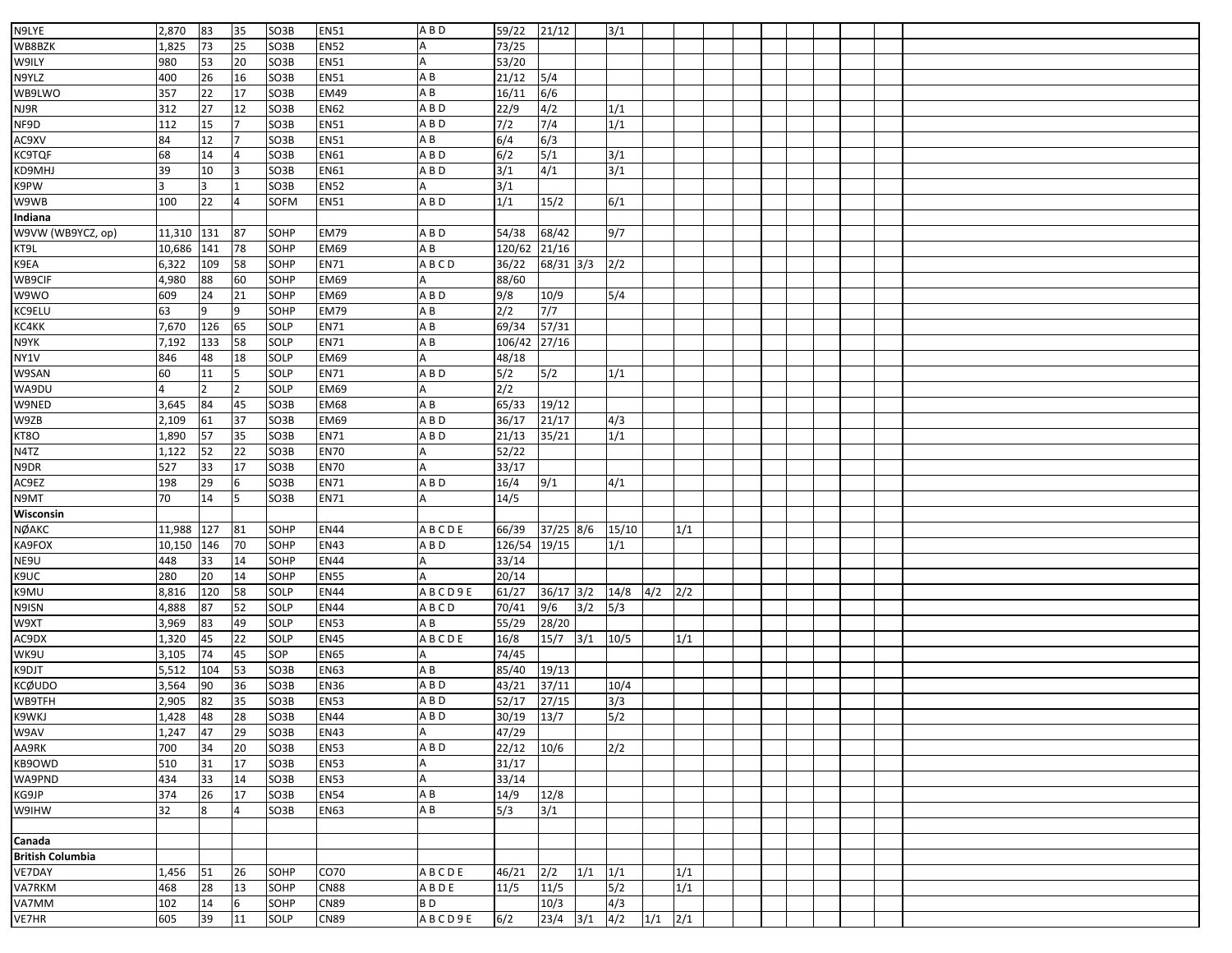| VE7JH                       | 18                       | 8              | l3             | SOP          | <b>CN78</b>                | B              |                      | 8/3              |             |                 |     |             |  |     |  |  |  |  |
|-----------------------------|--------------------------|----------------|----------------|--------------|----------------------------|----------------|----------------------|------------------|-------------|-----------------|-----|-------------|--|-----|--|--|--|--|
| VE7SCC (VA7ROH, op)         | 192                      | 24             | $\overline{8}$ | SO3B         | CN89                       | A B            | 11/4                 | 13/4             |             |                 |     |             |  |     |  |  |  |  |
| <b>VE7AHT</b>               | 120                      | 16             | 8              | SO3B         | CN89                       | A B D          | $7/2$                | 8/5              |             | 1/1             |     |             |  |     |  |  |  |  |
| Alberta                     |                          |                |                |              |                            |                |                      |                  |             |                 |     |             |  |     |  |  |  |  |
| VE6KC                       | 2,340                    | 86             | 18             | SOHP         | DO20                       | ABCD9          | 15/4                 | 33/5             | 6/3         | 29/4            | 3/2 |             |  |     |  |  |  |  |
| /E6MB                       | 672                      | 33             | 16             | SOHP         | DO20                       | ABCD9          | 10/6                 | $15/5$           | 1/1         | 6/3             | 1/1 |             |  |     |  |  |  |  |
| VE6BMX                      | 546                      | 34             | 14             | SOHP         | DO33                       | A B D          | 14/10                | 15/3             |             | $5/1$           |     |             |  |     |  |  |  |  |
| VE6AO (VE6TC, op)           | 840                      | 53             | 12             | SOLP         | DO31                       | A B D          | 10/4                 | 24/4             |             | 19/4            |     |             |  |     |  |  |  |  |
| /E6SM                       | 330                      | 22             | 10             | SOLP         | DO21                       | ABDEI          | 2/2                  | 15/4             |             | 3/2             |     | 1/1         |  | 1/1 |  |  |  |  |
| VA6AN                       | 256                      | 27             | 8              | SO3B         | DO33                       | A B D          | 4/2                  | 18/5             |             | 5/1             |     |             |  |     |  |  |  |  |
| VA6MA                       | 90                       | 18             |                | SO3B         | DO33                       | ΑB             | 3/1                  | 15/4             |             |                 |     |             |  |     |  |  |  |  |
| VA6RCN (VE3RCN, op)         | 8                        | 4              | $\overline{2}$ | SO3B         | DO33                       | A B            | 2/1                  | 2/1              |             |                 |     |             |  |     |  |  |  |  |
| VE6TC                       | 150                      | 23             | 5              | <b>SOFM</b>  | DO31                       | B <sub>D</sub> |                      | 16/3             |             | 7/2             |     |             |  |     |  |  |  |  |
| <b>Greater Toronto Area</b> |                          |                |                |              |                            |                |                      |                  |             |                 |     |             |  |     |  |  |  |  |
| /E3EJ                       | 902                      | 41             | 22             | SOHP         | FN03                       | A B            | 26/14                | 15/8             |             |                 |     |             |  |     |  |  |  |  |
| VE3DS                       | 21,576                   | 159            | 87             | SOLP         | <b>FN03</b>                | ABCD9EF        | 34/17                | 68/29            |             | 19/15 24/15 6/5 |     | $5/3$ $3/3$ |  |     |  |  |  |  |
| VE3SMA                      | 3,927                    | 100            | 33             | SOLP         | <b>FN03</b>                | ABCD9E         | 31/9                 | $51/17$ 4/3      |             | 12/2            | 1/1 | 1/1         |  |     |  |  |  |  |
| VE3FHM                      | 684                      | 33             | 19             | SOLP         | <b>FN03</b>                | B <sub>D</sub> |                      | 25/13            |             | 8/6             |     |             |  |     |  |  |  |  |
| VA3WB                       | 341                      | 33             | 11             | SOLP         | FN03                       |                | 33/11                |                  |             |                 |     |             |  |     |  |  |  |  |
| VA3YI                       | 145                      | 29             |                | SOLP         | <b>FN03</b>                | A B            | 22/3                 | $7/2$            |             |                 |     |             |  |     |  |  |  |  |
| VE3UT                       | 126                      | 16             | 9              | SOLP         | <b>FN04</b>                | A B            | 13/7                 | 3/2              |             |                 |     |             |  |     |  |  |  |  |
| VE3MM                       | 88                       | 22             |                | SOLP         | FN03                       |                |                      | 22/4             |             |                 |     |             |  |     |  |  |  |  |
| VA3MW                       | 84                       | 14             |                | SOLP         | <b>FN03</b>                | <b>BDE</b>     |                      | 9/2              |             | 4/1             |     | 1/1         |  |     |  |  |  |  |
| VE3LVW                      | 20                       | 10             | $\overline{2}$ | SOLP         | <b>FN03</b>                |                |                      | 10/2             |             |                 |     |             |  |     |  |  |  |  |
| VE3EG                       | 14                       | $\overline{7}$ | $\overline{2}$ | SOLP         | FN03                       | AB             | 3/1                  | 4/1              |             |                 |     |             |  |     |  |  |  |  |
| VE3IPS                      | 120                      | 20             | 5              | SOP          | <b>FN03</b>                | B <sub>D</sub> |                      | 14/3             |             | 6/2             |     |             |  |     |  |  |  |  |
| VA3ASE                      | 10,488                   | 155            | 69             | SO3B         | <b>FN04</b>                | A B D          | 88/43                | 59/24            |             | 8/2             |     |             |  |     |  |  |  |  |
| VE3SST                      | 9,288                    | 170            | 54             | SO3B         | <b>FN03</b>                | A B D          | 93/30                | 68/21            |             | 9/3             |     |             |  |     |  |  |  |  |
| VA3YVE                      | 1,554                    | 90             | 14             | SO3B         | <b>FN03</b>                | A B D          | 34/10                | 33/3             |             | 23/1            |     |             |  |     |  |  |  |  |
| VE3AYR                      | 231                      | 28             |                | SO3B         | <b>FN03</b>                | A B D          | 13/5                 | 9/1              |             | 6/1             |     |             |  |     |  |  |  |  |
| VE3BQK                      | 76                       | 16             |                | SO3B         | <b>FN03</b>                | A B D          | 1/1                  | 12/2             |             | 3/1             |     |             |  |     |  |  |  |  |
| VE3BFU                      | $\overline{4}$           |                |                | SO3B         | <b>FN03</b>                | AB             | 1/1                  | 1/1              |             |                 |     |             |  |     |  |  |  |  |
| /E3ISO                      | 24                       | 10             | $\overline{2}$ | <b>SOFM</b>  | FN03                       | BD             |                      | 7/1              |             | 3/1             |     |             |  |     |  |  |  |  |
| <b>Ontario East</b>         |                          |                |                |              |                            |                |                      |                  |             |                 |     |             |  |     |  |  |  |  |
| VA3WW                       | 1,100                    | 49             | 25             | SOHP         | <b>FN14</b>                | ΑB             | 34/17                | 15/8             |             |                 |     |             |  |     |  |  |  |  |
| VA3KA                       | 1,650                    | 40             | 30             | SOLP         | <b>FN15</b>                | <b>ABCDE</b>   | 16/10                | 13/11            | 3/3         | 5/4             |     | 3/2         |  |     |  |  |  |  |
| VE3CVG                      | 612                      | 28             | 17             | SOLP         | <b>FN24</b>                | ABCD           | 4/3                  | 16/9             | 2/2         | 6/3             |     |             |  |     |  |  |  |  |
| VA3NW                       | 128                      | 14             | 8              | SOLP         | <b>FN04</b>                | A B D          | 3/2                  | 7/3              |             | 4/3             |     |             |  |     |  |  |  |  |
| VE3LC                       | 128                      | 22             | $\overline{4}$ | SOLP         | <b>FN25</b>                | ABDE           | 6/1                  | 8/1              |             | 7/1             |     | 1/1         |  |     |  |  |  |  |
| VA3RKM                      | 56                       | 13             |                | SOP          | <b>FN25</b>                | A B D          | 6/2                  | 6/1              |             | 1/1             |     |             |  |     |  |  |  |  |
| VE3PJ                       | 1,479                    | 59             | 29             | SO3B         | <b>FN14</b>                | AB             | 57/28                | $\overline{2/1}$ |             |                 |     |             |  |     |  |  |  |  |
| VE3IQZ                      | 126                      | 16             | 7              | SO3B         | <b>FN04</b>                | ABD            | 2/1                  | 12/5             |             | 2/1             |     |             |  |     |  |  |  |  |
| VA3AMX                      | 55                       | 12             |                | SO3B         | <b>FN25</b>                | A B D          | 6/2                  | 5/2              |             | 1/1             |     |             |  |     |  |  |  |  |
| VE3MT                       | 27                       |                | lЗ             | SO3B         | <b>FN04</b>                | A B D          | 2/1                  | 3/1              |             | 2/1             |     |             |  |     |  |  |  |  |
| VE3ZY                       | 24                       | 12             | $\overline{2}$ | SO3B         | <b>FN25</b>                | AB             | 7/1                  | 5/1              |             |                 |     |             |  |     |  |  |  |  |
| <b>Ontario North</b>        |                          |                |                |              |                            |                |                      |                  |             |                 |     |             |  |     |  |  |  |  |
| VE3RX                       | 1,938                    | 59             | 34             | SOHP         | <b>EN96</b>                | A B            | 36/19 23/15          |                  |             |                 |     |             |  |     |  |  |  |  |
| VA3SK                       | 806                      | 32             | 26             | SOHP         | <b>FN06</b>                |                | 32/26                |                  |             |                 |     |             |  |     |  |  |  |  |
| <b>Ontario South</b>        |                          |                |                |              |                            |                |                      |                  |             |                 |     |             |  |     |  |  |  |  |
| VE3ZV                       |                          |                | 78             | SOHP         | <b>EN92</b>                | <b>ABCD9EF</b> |                      |                  |             |                 |     |             |  |     |  |  |  |  |
| VE3WY                       | 22,074 160<br>20,710 226 |                | 95             | SOHP         | <b>FN04</b>                | A B            | 143/59 83/36         |                  |             |                 |     |             |  |     |  |  |  |  |
| VA3PC                       | 260                      | 21             | 13             | SOHP         | FN06                       |                | 21/13                |                  |             |                 |     |             |  |     |  |  |  |  |
|                             |                          |                |                |              |                            | A B            |                      |                  |             |                 |     |             |  |     |  |  |  |  |
| VA3IKE                      | 2,409<br>1,176           | 75<br>56       | 33<br>24       | SOLP<br>SOLP | <b>EN82</b><br><b>EN93</b> |                | $2/2$ 73/31<br>56/24 |                  |             |                 |     |             |  |     |  |  |  |  |
| VE3CV                       | 989                      |                |                |              |                            |                |                      |                  |             |                 |     |             |  |     |  |  |  |  |
| VA3ZV                       |                          | 33             | 23             | SOLP         | <b>EN82</b>                | ABCDE          | 16/10 9/5            |                  | $3/3$ $4/4$ |                 |     | 1/1         |  |     |  |  |  |  |
| VA3FU                       | 336                      | 24             | 14             | SOLP         | <b>FN04</b>                |                | 24/14                |                  |             |                 |     |             |  |     |  |  |  |  |
| VA3PAF                      | 18                       | 17             | 3<br>7         | SOLP         | <b>EN93</b>                |                | 7/3                  |                  |             |                 |     |             |  |     |  |  |  |  |
| <b>VE3THR</b>               | 329                      | 40             |                | SO3B         | <b>FN04</b>                | A B D          | $12/1$ $21/5$        |                  |             | 7/1             |     |             |  |     |  |  |  |  |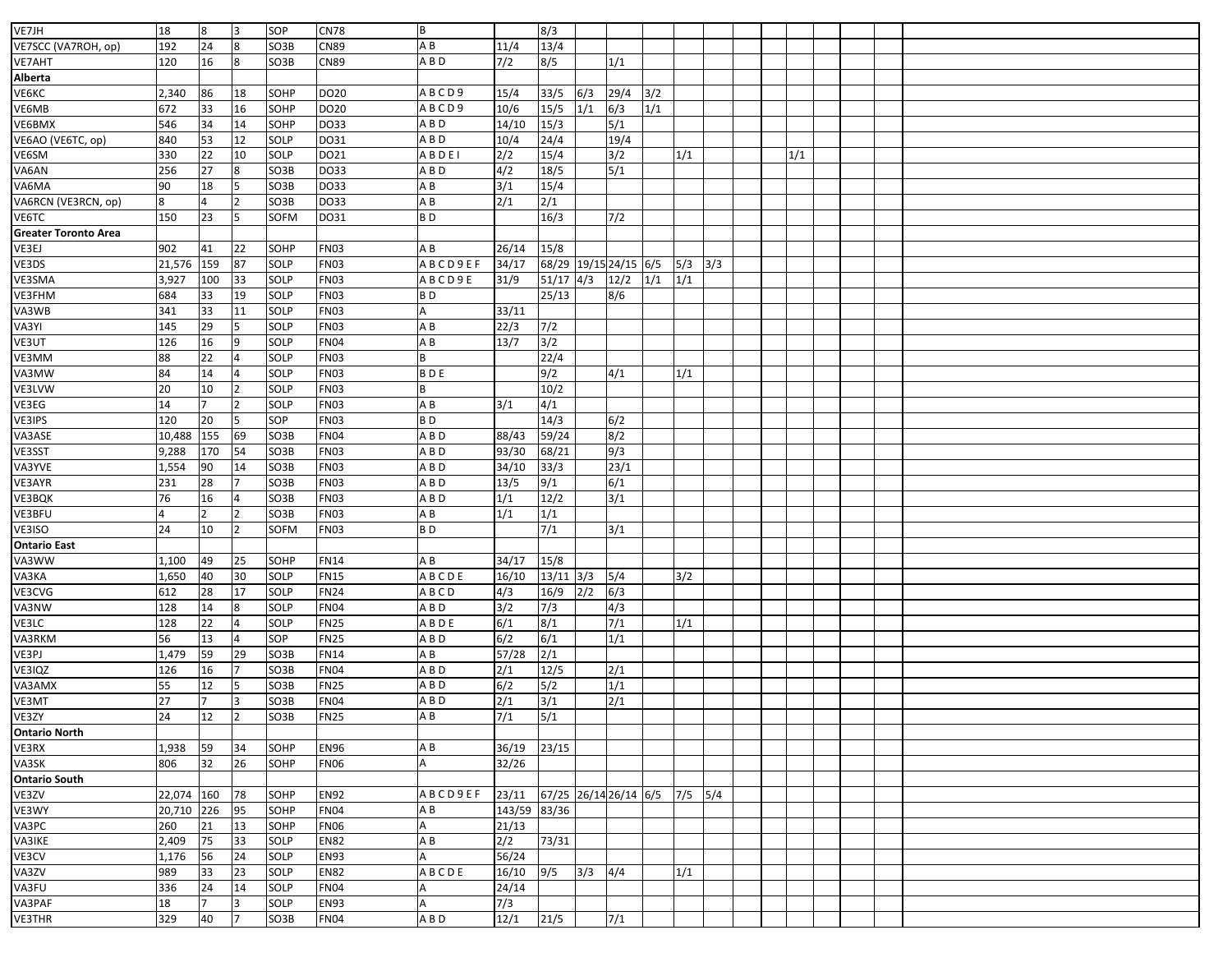| <b>VE3RKS</b>                    |       | <b>6</b> |     | SO3B        | <b>EN93</b> |                | 4/3   |               |     |      |  |  |  |  |  |  |
|----------------------------------|-------|----------|-----|-------------|-------------|----------------|-------|---------------|-----|------|--|--|--|--|--|--|
|                                  | 20    |          | 14  |             |             | A B            |       | 2/1           |     |      |  |  |  |  |  |  |
| VE3RWJ                           | 776   | 75       | 18  | <b>SOFM</b> | <b>FN03</b> | <b>BCD</b>     |       | 49/3          | 7/3 | 19/2 |  |  |  |  |  |  |
| VA3CBU                           | 276   | 54       | 4   | <b>SOFM</b> | <b>FN03</b> | B <sub>D</sub> |       | 32/3          |     | 22/1 |  |  |  |  |  |  |
| Quebec                           |       |          |     |             |             |                |       |               |     |      |  |  |  |  |  |  |
| VE2PN                            | 3,700 | 72       | 50  | SOHP        | <b>FN46</b> | A B C          | 39/31 | $31/17$ $2/2$ |     |      |  |  |  |  |  |  |
| VE2GT                            | 45    | 19       | כו  | SOHP        | <b>FN36</b> | A B            | 7/4   | 2/1           |     |      |  |  |  |  |  |  |
| VE2HAY                           | 688   | 33       | 16  | SOLP        | <b>FN35</b> | ABCD           | 8/5   | 15/5          | 4/3 | 6/3  |  |  |  |  |  |  |
| VE2NCG                           | 180   | 19       | 19  | SOLP        | <b>FN35</b> | ABCD           | 10/3  | 6/3           | 1/1 | 2/2  |  |  |  |  |  |  |
| VA2FW                            | 140   | 15       | 10  | SOLP        | <b>FN35</b> |                | 15/10 |               |     |      |  |  |  |  |  |  |
| VA2BN                            | 3,360 | 84       | 42  | SO3B        | <b>FN36</b> | AB             | 79/37 | 5/5           |     |      |  |  |  |  |  |  |
| VE2MW                            | 56    | 11       | 4   | SO3B        | <b>FN25</b> | A B D          | 1/1   | 7/2           |     | 3/1  |  |  |  |  |  |  |
| VA2DG                            | 81    | 17       | 13. | <b>SOFM</b> | <b>FN35</b> | <b>BCD</b>     |       | 7/1           | 4/1 | 6/1  |  |  |  |  |  |  |
| <b>Maritime</b>                  |       |          |     |             |             |                |       |               |     |      |  |  |  |  |  |  |
| VE1DAC                           | 1,276 | 49       | 29  | SOLP        | <b>FN74</b> |                | 49/29 |               |     |      |  |  |  |  |  |  |
| VE1KAO                           |       |          |     | SO3B        | <b>FN84</b> |                | 2/2   |               |     |      |  |  |  |  |  |  |
| <b>Newfoundland and Labrador</b> |       |          |     |             |             |                |       |               |     |      |  |  |  |  |  |  |
| VO1HP                            | 28    |          | 14  | <b>SOLP</b> | <b>GN37</b> |                | 7/4   |               |     |      |  |  |  |  |  |  |

## **Multioperator scores by Call Area**

## **Operating Category**

**LM = Limited Multioperator**

**UM = Unlimited Multioperator**

| Call                         | <b>Score</b> |     |     |           | QSOs Mults Category Grids Activated | <b>Bands</b>                             | 50                     | 144              | 222 | 432  | 902 1.2G 2.3G 3.4G 5.7G 10G Light |     |     |     |           |             |  | <b>Operators</b>                                  |
|------------------------------|--------------|-----|-----|-----------|-------------------------------------|------------------------------------------|------------------------|------------------|-----|------|-----------------------------------|-----|-----|-----|-----------|-------------|--|---------------------------------------------------|
|                              |              |     |     |           |                                     |                                          |                        |                  |     |      |                                   |     |     |     |           |             |  |                                                   |
| U.S. Call Area 0             |              |     |     |           |                                     |                                          |                        |                  |     |      |                                   |     |     |     |           |             |  |                                                   |
| Minnesota                    |              |     |     |           |                                     |                                          |                        |                  |     |      |                                   |     |     |     |           |             |  |                                                   |
| <b>KEØVKO</b>                | 98           | 16  |     | <b>UM</b> | <b>EN35</b>                         | A B                                      | 6/1                    | 10/6             |     |      |                                   |     |     |     |           |             |  | (Ops: KCØLQL, KEØVKO)                             |
|                              |              |     |     |           |                                     |                                          |                        |                  |     |      |                                   |     |     |     |           |             |  |                                                   |
| U.S. Call Area 1             |              |     |     |           |                                     |                                          |                        |                  |     |      |                                   |     |     |     |           |             |  |                                                   |
| <b>Eastern Massachusetts</b> |              |     |     |           |                                     |                                          |                        |                  |     |      |                                   |     |     |     |           |             |  |                                                   |
| W1FM                         | 855          | 54  | 15  | <b>LM</b> | <b>FN42</b>                         | ABD                                      | 48/11                  | 3/2              |     | 3/2  |                                   |     |     |     |           |             |  | (Ops: N1SOH, W1FM)                                |
| <b>New Hampshire</b>         |              |     |     |           |                                     |                                          |                        |                  |     |      |                                   |     |     |     |           |             |  |                                                   |
| KA1SU                        | 7,014        | 131 | 42  | <b>UM</b> | <b>FN43</b>                         | ABCD9EFG 79/25                           |                        | $27/6$ 5/3       |     | 15/3 | 1/1                               | 2/2 | 1/1 | 1/1 |           |             |  | (Ops: KA1SU, KB1QV, N1GHE)                        |
|                              |              |     |     |           |                                     |                                          |                        |                  |     |      |                                   |     |     |     |           |             |  |                                                   |
| U.S. Call Area 2             |              |     |     |           |                                     |                                          |                        |                  |     |      |                                   |     |     |     |           |             |  |                                                   |
| <b>Northern New Jersey</b>   |              |     |     |           |                                     |                                          |                        |                  |     |      |                                   |     |     |     |           |             |  |                                                   |
| N <sub>2</sub> NT            | 119,647 680  |     | 149 | <b>LM</b> | <b>FN20</b>                         | ABCD                                     | 295/67                 | 246/4361/2078/19 |     |      |                                   |     |     |     |           |             |  | (Ops: N2NC, N2NT, WW2Y)                           |
| <b>Southern New Jersey</b>   |              |     |     |           |                                     |                                          |                        |                  |     |      |                                   |     |     |     |           |             |  |                                                   |
| W2MMD                        | 26,928 316   |     | 172 | <b>LM</b> | <b>FM29</b>                         | ABCD                                     | 150/32 96/24 26/7 44/9 |                  |     |      |                                   |     |     |     |           |             |  | (Ops: K2QA, KB2AYU, KD2RPE, N3PUU, W2MMD, WB2MNF) |
| <b>Western New York</b>      |              |     |     |           |                                     |                                          |                        |                  |     |      |                                   |     |     |     |           |             |  |                                                   |
| N2JMH                        | 102,492 462  |     | 146 | <b>UM</b> | <b>FN12</b>                         | A B C D 9 E F G 218/64 228/40 34/12 39/9 |                        |                  |     |      | 15/6 14/6 7/4                     |     |     | 3/2 |           | 4/3         |  | (Ops: K2TER, N2JMH)                               |
| N <sub>2</sub> WK            | 66,963       | 405 | 101 | <b>UM</b> | <b>FN03</b>                         | ABCD9EFH 137/36 153/39 29/4 38/5         |                        |                  |     |      | 19/4 13/4 10/4                    |     |     |     | $2/2$ 4/3 |             |  | (Ops: N2WK, WA2TMC)                               |
| KD2LGX                       | 40,710       | 298 | 115 | <b>UM</b> | <b>FN13</b>                         | ABCD9E                                   | 121/42                 | 128/55 16/7 23/5 |     |      | 5/3                               | 5/3 |     |     |           |             |  | (Ops: KD2LGX, N2IK)                               |
| W2RME                        | 1,334        | 49  | 23  | <b>UM</b> | <b>FN22</b>                         | ABCDE                                    | 12/5                   | $29/13$ $2/2$    |     | 5/2  |                                   | 1/1 |     |     |           |             |  | (Ops: KC2SFU, N2SLN, W2BDN)                       |
| W2SO                         | 297          | 27  | 11  | <b>UM</b> | <b>FN02</b>                         | ABD                                      | 17/5                   | 8/4              |     | 2/2  |                                   |     |     |     |           |             |  | (Ops: AE2SZ, KD4HLV, N2DGU, N2DJS)                |
|                              |              |     |     |           |                                     |                                          |                        |                  |     |      |                                   |     |     |     |           |             |  |                                                   |
| U.S. Call Area 3             |              |     |     |           |                                     |                                          |                        |                  |     |      |                                   |     |     |     |           |             |  |                                                   |
| Eastern Pennsylvania         |              |     |     |           |                                     |                                          |                        |                  |     |      |                                   |     |     |     |           |             |  |                                                   |
| N3EXA                        | 11,092 245   |     | 47  | <b>LM</b> | <b>FN20</b>                         | A B C                                    | 124/23 117/234/1       |                  |     |      |                                   |     |     |     |           |             |  | (Ops: KS3Z, N3EXA)                                |
| WA3EHD                       | 44,304       | 321 | 78  | <b>UM</b> | <b>FN20</b>                         | ABCD9EFG 127/37 78/14 31/6 46/7          |                        |                  |     |      | $12/3$ 11/3 8/3                   |     |     | 6/3 |           | $1/1$ $1/1$ |  | (Ops: KB3SIG, WA3EHD)                             |
| Maryland-DC                  |              |     |     |           |                                     |                                          |                        |                  |     |      |                                   |     |     |     |           |             |  |                                                   |
| <b>WA3EKL</b>                | 13,860       | 255 | 60  | <b>LM</b> | <b>FM19</b>                         | AB                                       | 151/34                 | 104/26           |     |      |                                   |     |     |     |           |             |  | (Ops: K3MTR, K6LU, KA6PNL, KB3VQC, N3DPB, WA3EKL) |
|                              |              |     |     |           |                                     |                                          |                        |                  |     |      |                                   |     |     |     |           |             |  |                                                   |
| U.S. Call Area 4             |              |     |     |           |                                     |                                          |                        |                  |     |      |                                   |     |     |     |           |             |  |                                                   |
| Alabama                      |              |     |     |           |                                     |                                          |                        |                  |     |      |                                   |     |     |     |           |             |  |                                                   |
| WB4WXE                       | 5,535        | 104 | 45  | <b>LM</b> | <b>EM74</b>                         | ABCD                                     | 64/25                  | $21/9$ 8/6       |     | 11/5 |                                   |     |     |     |           |             |  | (Ops: KB4ZFA, WB4WXE)                             |
|                              |              |     |     |           |                                     |                                          |                        |                  |     |      |                                   |     |     |     |           |             |  |                                                   |